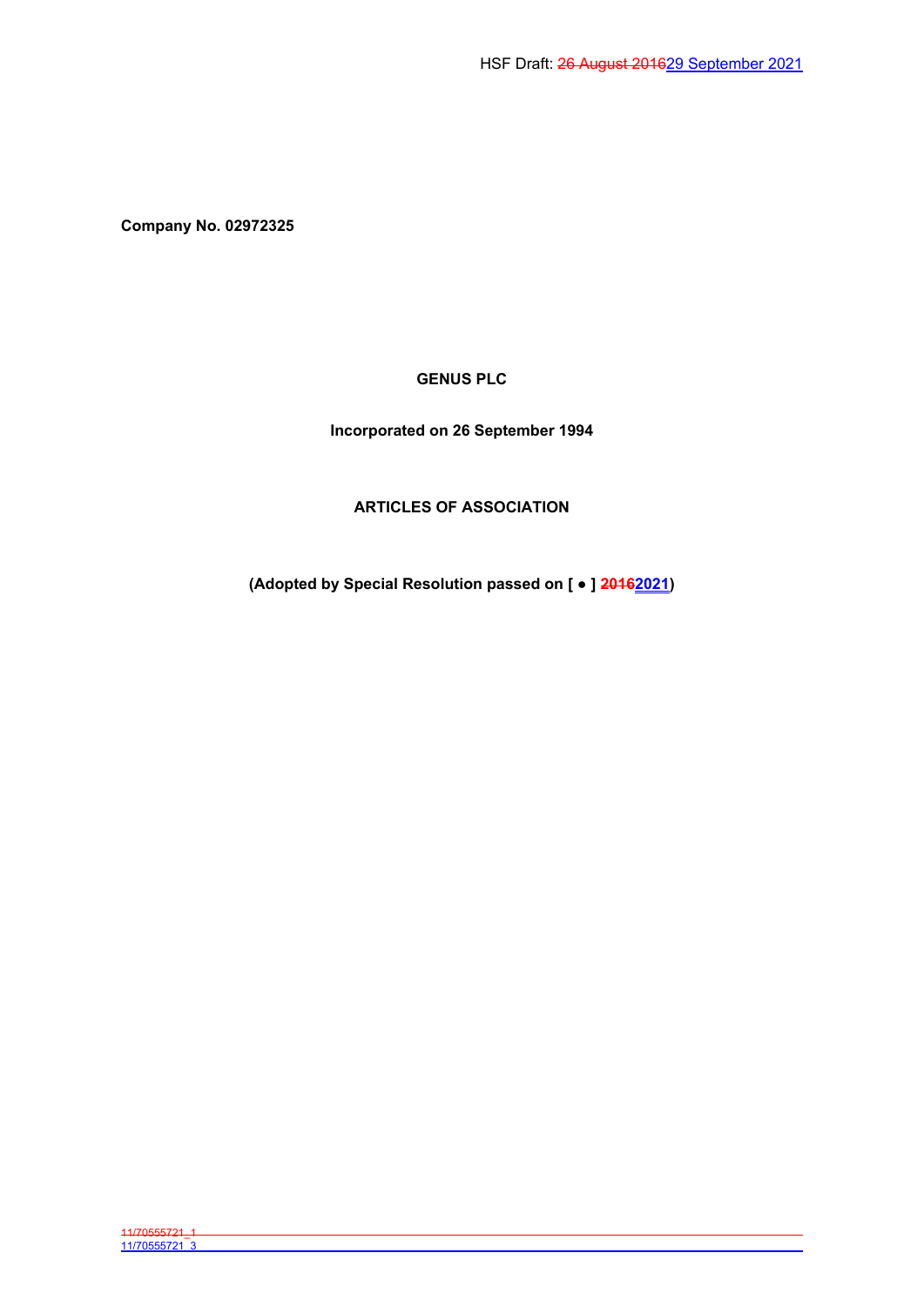## **INDEX**

| <b>Headings</b> | Page |
|-----------------|------|
|                 |      |
|                 |      |
|                 |      |
|                 |      |
| <b>LIEN</b>     |      |
|                 |      |
|                 |      |
|                 |      |
|                 |      |
|                 |      |
|                 |      |
|                 |      |
|                 |      |
|                 |      |
| <b>POLLS</b>    |      |
|                 |      |
|                 |      |
|                 |      |
|                 |      |
|                 |      |
|                 |      |
|                 |      |
|                 |      |
|                 |      |
|                 |      |
|                 |      |
|                 |      |
|                 |      |
|                 |      |
|                 |      |
|                 |      |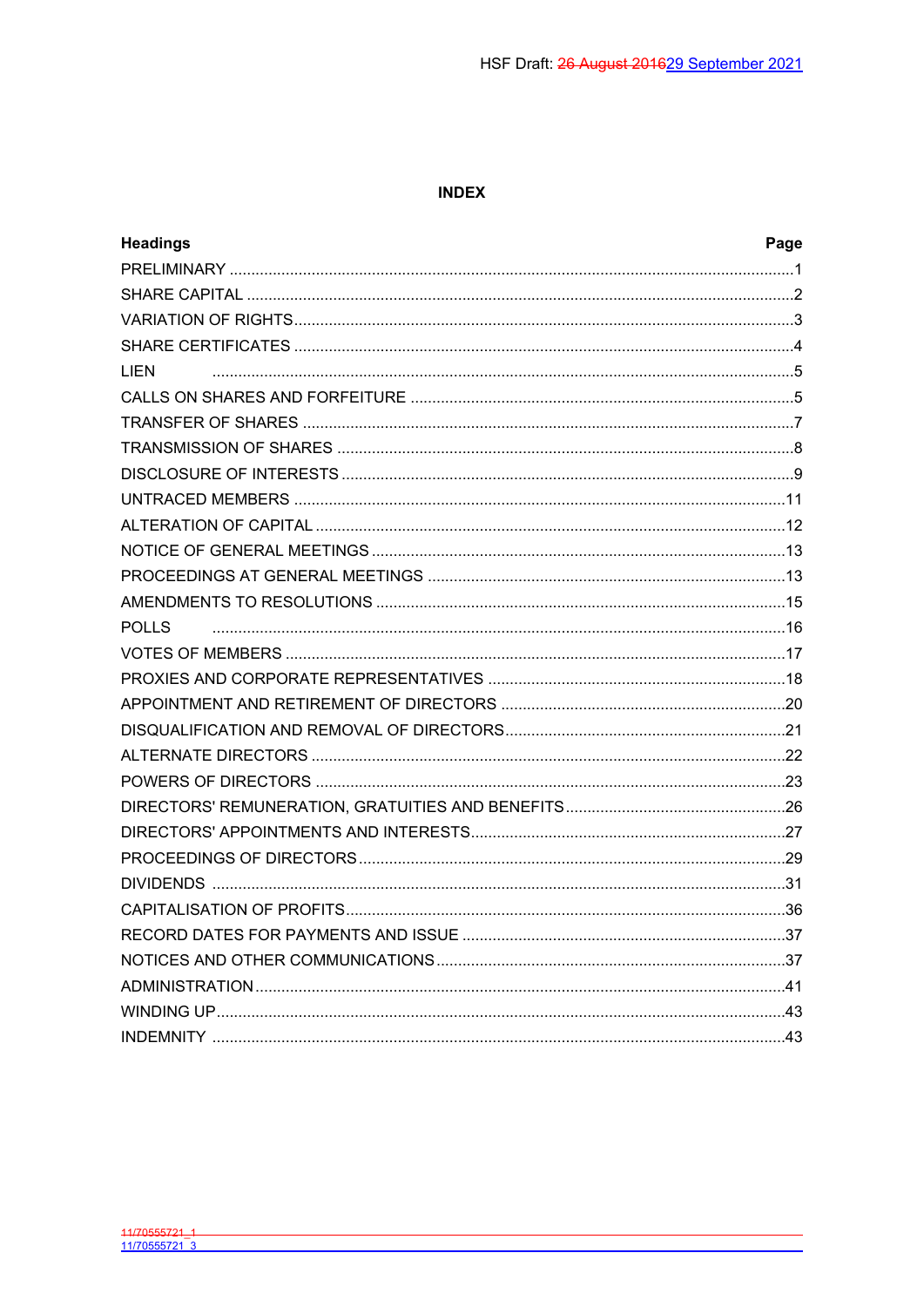# **ARTICLES OF ASSOCIATION**

#### **of**

## **GENUS PLC**

### (adopted by special resolution passed on [ ● 120162021)

### <span id="page-2-0"></span>**PRELIMINARY**

#### **Definitions**

11/70555721\_3 1

1. (1) In these articles the following words bear the following meanings:

**"Acts"** means the Companies Acts (as defined in section 2 of the Companies Act 2006), in so far as they apply to the Company;

**"articles"** means the articles of association of the Company;

**"clear days"** means in relation to the period of a notice, that period excluding the day when the notice is given or deemed to be given and the day for which it is given or on which it is to take effect;

**"electronic address"** means any number or address used for the purposes of sending or receiving notices, documents or information by electronic means;

**"electronic form"** has the same meaning as in the Acts;

**"electronic means"** has the same meaning as in the Acts;

**"executed"** means any mode of execution;

**"holder"** means in relation to shares, the member whose name is entered in the register of members as the holder of the shares:

**"Office"** means the registered office of the Company;

**"Official List"** means the official list maintained by the UK Listing Financial Conduct Authority pursuant to Part 6 of the Financial Services and Markets Act 2000;

**"Operator"** has the same meaning as in the Uncertificated Securities Regulations:

**"seal"** means the common seal (if any) of the Company and an official seal (if any) kept by the Company by virtue of section 50 of the Companies Act 2006, or either of them as the case may require;

**"secretary"** means the secretary of the Company or any other person appointed to perform the duties of the secretary of the Company, including a joint, assistant or deputy secretary;

**"Stock Exchange"** means London Stock Exchange plc; and

**"UK Listing Authority"** means the Financial Conduct Authority when it is exercising its powers under Part 6 of the Financial Services and Markets Act; and

**"Uncertificated Securities Regulations"** means the Uncertificated Securities Regulations 2001.

(2) In these articles, references to a share being in uncertificated form are references to that share being an uncertificated unit of a security and references to a share being in certificated form are references to that share being a certificated unit of a security, provided that any reference to a share in uncertificated form applies only

11/70555721\_1 1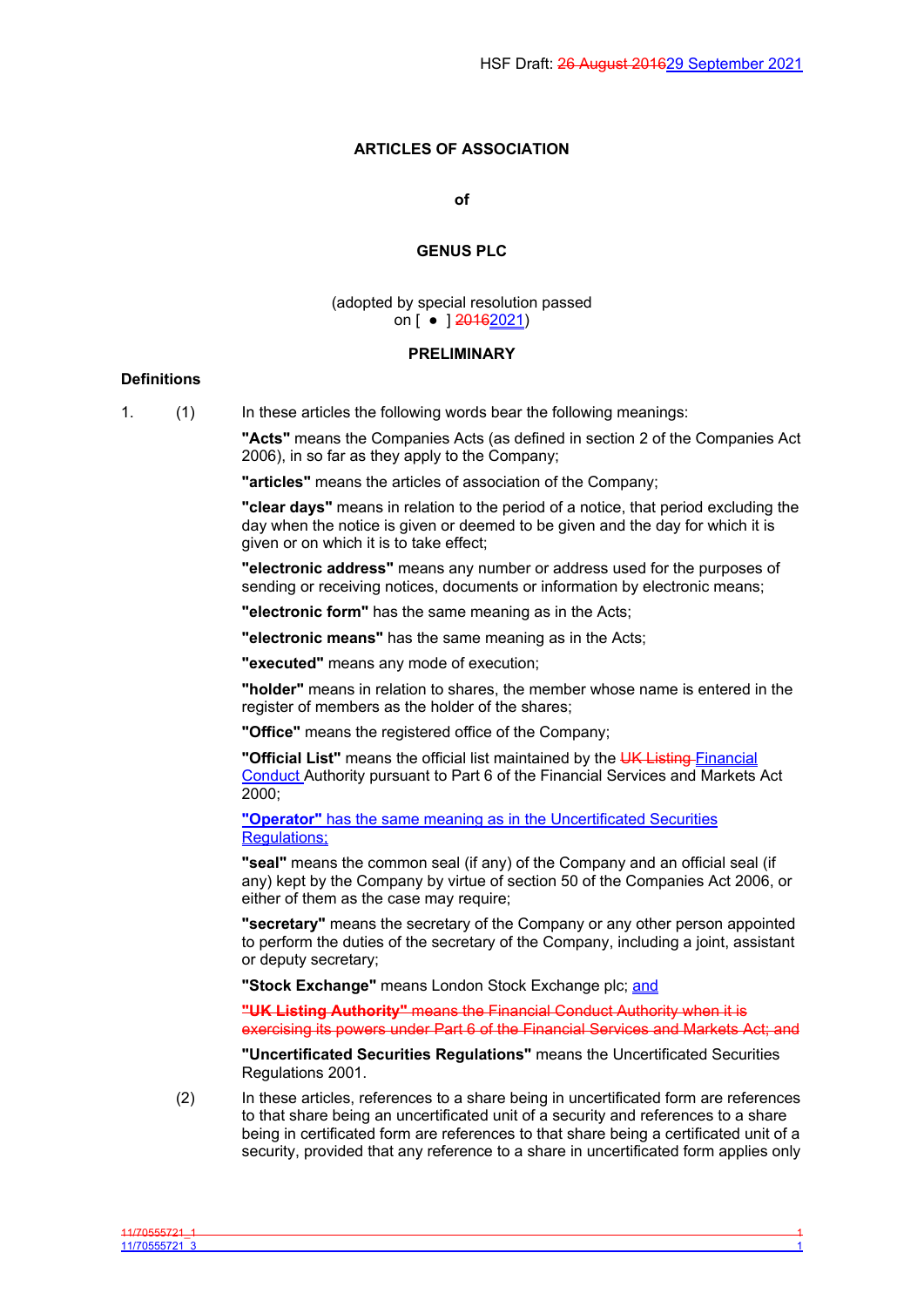to a share of a class which is, for the time being, a participating security, and only for so long as it remains a participating security.

- (3) Save as aforesaid and unless the context otherwise requires, words or expressions contained in these articles have the same meaning as in the Companies Act 2006 or the Uncertificated Securities Regulations (as the case may be).
- (4) Except where otherwise expressly stated, a reference in these articles to any primary or delegated legislation or legislative provision includes a reference to any modification or , re-enactment-, incorporation or reproduction of it for the time being in force.
- (5) In these articles, unless the context otherwise requires:
	- (a) words in the singular include the plural, and vice versa;
	- (b) words importing any gender include all genders; and
	- (c) a reference to a person includes a reference to a body corporate and to an unincorporated body of persons.
- (6) In these articles:
	- (a) references to writing include references to typewriting, printing, lithography, photography and any other modes of representing or reproducing words in a legible and non-transitory form, whether sent or supplied in electronic form or made available on a website or otherwise;
	- (b) the words and phrases "other", "otherwise", "including" and "in particular" shall not limit the generality of any preceding words or be construed as being limited to the same class as the preceding words where a wider construction is possible; and
	- (c) references to a power are to a power of any kind, whether administrative, discretionary or otherwise.
- (7) The headings are inserted for convenience only and do not affect the construction of these articles.

### **Exclusion of other regulations**

2. No regulations or model articles contained in any statute or subordinate legislation including without prejudice to such generality, the regulations contained in Table A to the Companies Act 1985 and the Companies (Model Articles) Regulations 2008 shall apply as the articles of the Company.

### <span id="page-3-0"></span>**SHARE CAPITAL**

### **Liability of members**

3. The liability of the members is limited to the amount, if any, unpaid on the shares held by them.

## **Further issues and rights attaching to shares on issue**

- 4. (1) Without prejudice to any rights attached to any existing shares, any share may be issued with such rights or restrictions as the Company may by ordinary resolution determine or, if the Company has not so determined, as the directors may determine.
	- (2) In the event that rights and restrictions attaching to shares are determined by ordinary resolution or by the directors pursuant to this article, those rights and restrictions shall apply, in particular in place of any rights or restrictions that would otherwise apply by virtue of the Companies Act 2006 in the absence of any provisions in the articles of a company, as if those rights and restrictions were set out in the articles.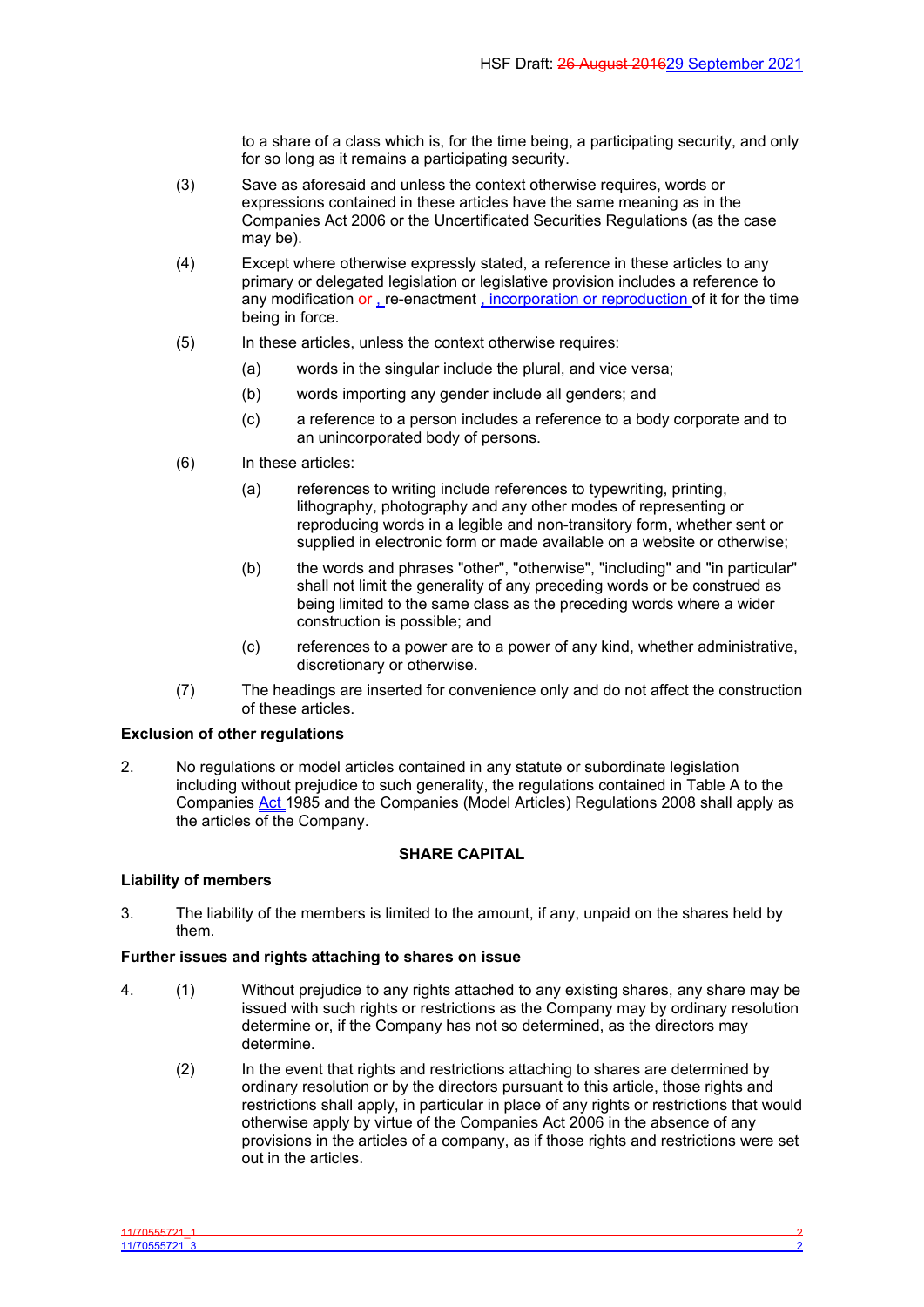## **Redeemable shares**

- 5. (1) Any share may be issued which is or is to be liable to be redeemed at the option of the Company or the holder, and the directors may determine the terms, conditions and manner of redemption of any such share.
	- (2) In the event that rights and restrictions attaching to shares are determined by the directors pursuant to this article, those rights and restrictions shall apply, in particular in place of any rights or restrictions that would otherwise apply by virtue of the Companies Act 2006 in the absence of any provisions in the articles of a company, as if those rights and restrictions were set out in the articles.

## **Payment of commissions**

6. The Company may exercise the powers of paying commissions conferred by the Acts. Any such commission may be satisfied by the payment of cash or by the allotment of fully or partly paid shares, or partly in one way and partly in the other and may be in respect of a conditional or an absolute subscription.

## **Trusts not recognised**

7. Except as required by law, no person shall be recognised by the Company as holding any share upon any trust. Except as otherwise provided by these articles or by law, the Company shall not be bound by or recognise (even if having notice of it) any equitable, contingent, future, partial or other claim or any interest in any share other than the holder's absolute ownership of it and all the rights attaching to it.

## **Uncertificated shares**

- 8. Without prejudice to any powers which the Company or the directors may have to issue, allot, dispose of, convert, or otherwise deal with or make arrangements in relation to shares and other securities in any form:
	- (a) the holding of shares in uncertificated form and the transfer of title to such shares by means of a relevant system shall be permitted; and
	- (b) the Company may issue shares in uncertificated form and may convert shares from certificated form to uncertificated form and vice versa.

If and to the extent that any provision of these articles is inconsistent with such holding or transfer as is referred to in paragraph (a) of this article or with any provision of the Uncertificated Securities Regulations, it shall not apply to any share in uncertificated form.

### **Separate holdings of shares in certificated and uncertificated form**

9. Notwithstanding anything else contained in these articles, where any class of shares is, for the time being, a participating security, unless the directors otherwise determine, shares of any such class held by the same holder or joint holder in certificated form and uncertificated form shall be treated as separate holdings.

# <span id="page-4-0"></span>**VARIATION OF RIGHTS**

## **Variation of rights**

- 10. If at any time the capital of the Company is divided into different classes of shares, the rights attached to any class may be varied, either while the Company is a going concern or during or in contemplation of a winding up:
	- (a) in such manner (if any) as may be provided by those rights; or
	- (b) in the absence of any such provision, with the consent in writing of the holders of three-quarters in nominal value of the issued shares of that class (excluding any shares of that class held as treasury shares), or with the sanction of a special resolution passed at a separate meeting of the holders of the shares of that class,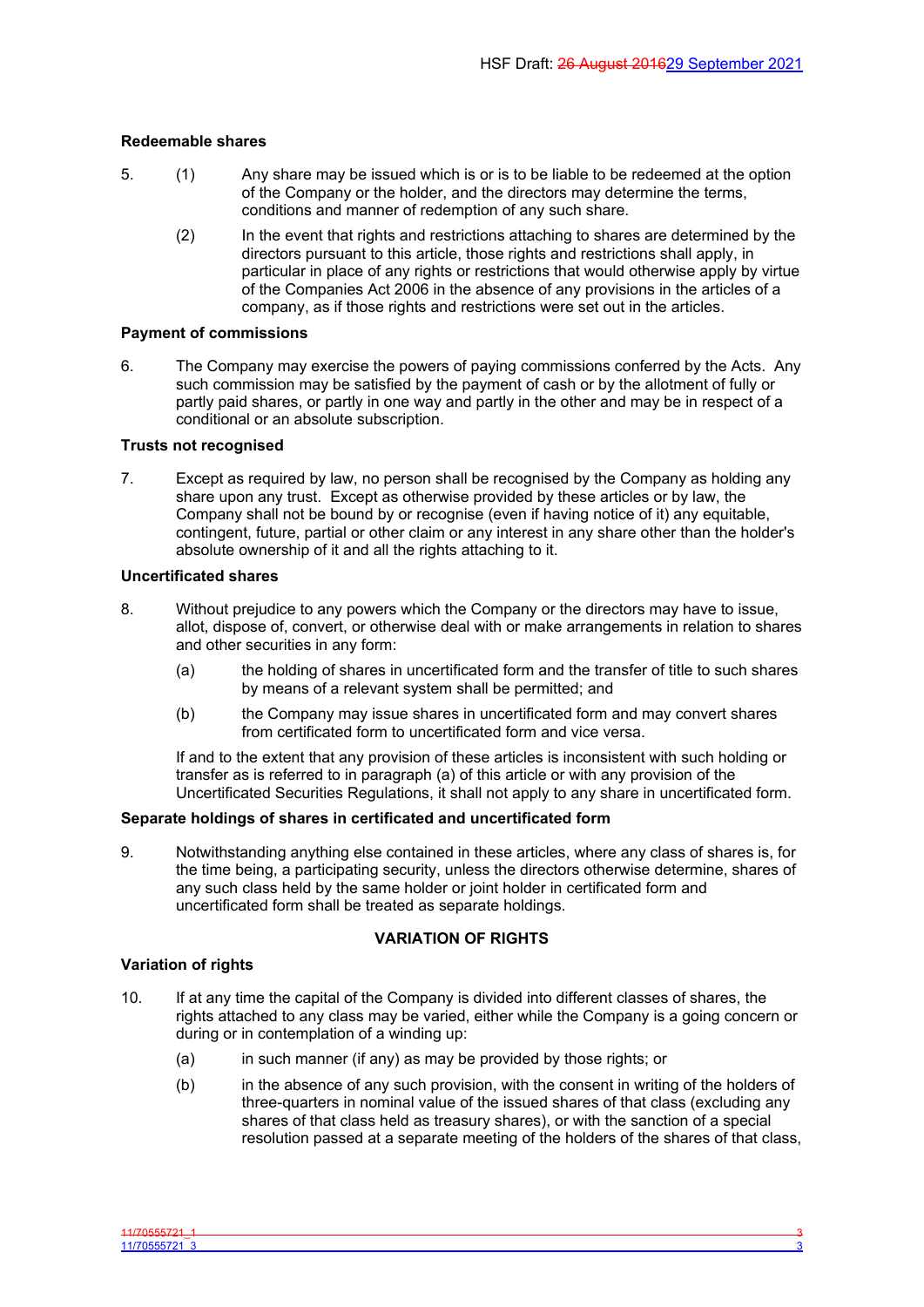but not otherwise. To every such separate meeting the provisions of these articles relating to general meetings shall apply, except that the necessary quorum shall be (i) at any such meeting other than an adjourned meeting, two persons together holding or representing by proxy at least one-third in nominal value of the issued shares of the class in question (excluding any shares of that class held as treasury shares); and (ii) at an adjourned meeting, one person holding shares of the class in question (other than treasury shares) or his proxy.

#### **Rights deemed not varied**

11. Unless otherwise expressly provided by the rights attached to any class of shares, those rights shall be deemed not to be varied by the purchase by the Company of any of its own shares or the holding of such shares as treasury shares.

#### <span id="page-5-0"></span>**SHARE CERTIFICATES**

#### **Rights to share certificates**

- 12. (1) On becoming the holder of any share other than a share in uncertificated form, every person (other than a financial institution in respect of whom the Company is not required by law to complete and have ready a certificate) shall be entitled, without payment, to have issued to him within two months after allotment or lodgement of a transfer (unless the terms of issue of the shares provide otherwise) one certificate for all the shares of each class registered in his name or, upon payment for every certificate after the first of such reasonable sum as the directors may determine, several certificates each for one or more of his shares.
	- (2) Every certificate shall be issued under the seal or under such other form of authentication as the directors may determine (which may include manual or facsimile signatures by one or more directors), and shall specify the number, class and distinguishing numbers (if any) of the shares to which it relates and the amount or respective amounts paid up on them.
	- (3) Where a member (other than a financial institution) has transferred part only of the shares comprised in a certificate, the member is entitled, without payment, to have issued to him a certificate in respect of the balance of shares held by him or, upon payment for every certificate after the first of such reasonable sum as the directors may determine, several certificates each for one or more of his shares.
	- (4) When a member's (other than a financial institution's) holding of shares of a particular class increases, the Company may issue that member with a single, consolidated certificate in respect of all the shares of a particular class which that member holds or a separate certificate in respect of only those shares by which that member's holding has increased.
	- (5) A member (other than a financial institution) may request the Company, in writing, to replace the member's separate certificates with a consolidated certificate or the member's consolidated certificate with two or more separate certificates representing such proportion of the shares as the member may specify, provided that any certificate(s) which it is (or they are) to replace has first been returned to the Company for cancellation. When the Company complies with such a request it may charge such reasonable sum as the directors may determine for doing so.
	- (6) The Company shall not be bound to issue more than one certificate for shares held jointly by several persons and delivery of a certificate to whichever of the joint holders' names appears first on the register of members in respect of the joint holding shall be a sufficient delivery to all of them.
	- (7) If a certificate issued in respect of a member's shares is damaged or defaced or said to be lost, stolen or destroyed, then that member is entitled to be issued with a replacement certificate in respect of the same shares. A member exercising the right to be issued with such a replacement certificate: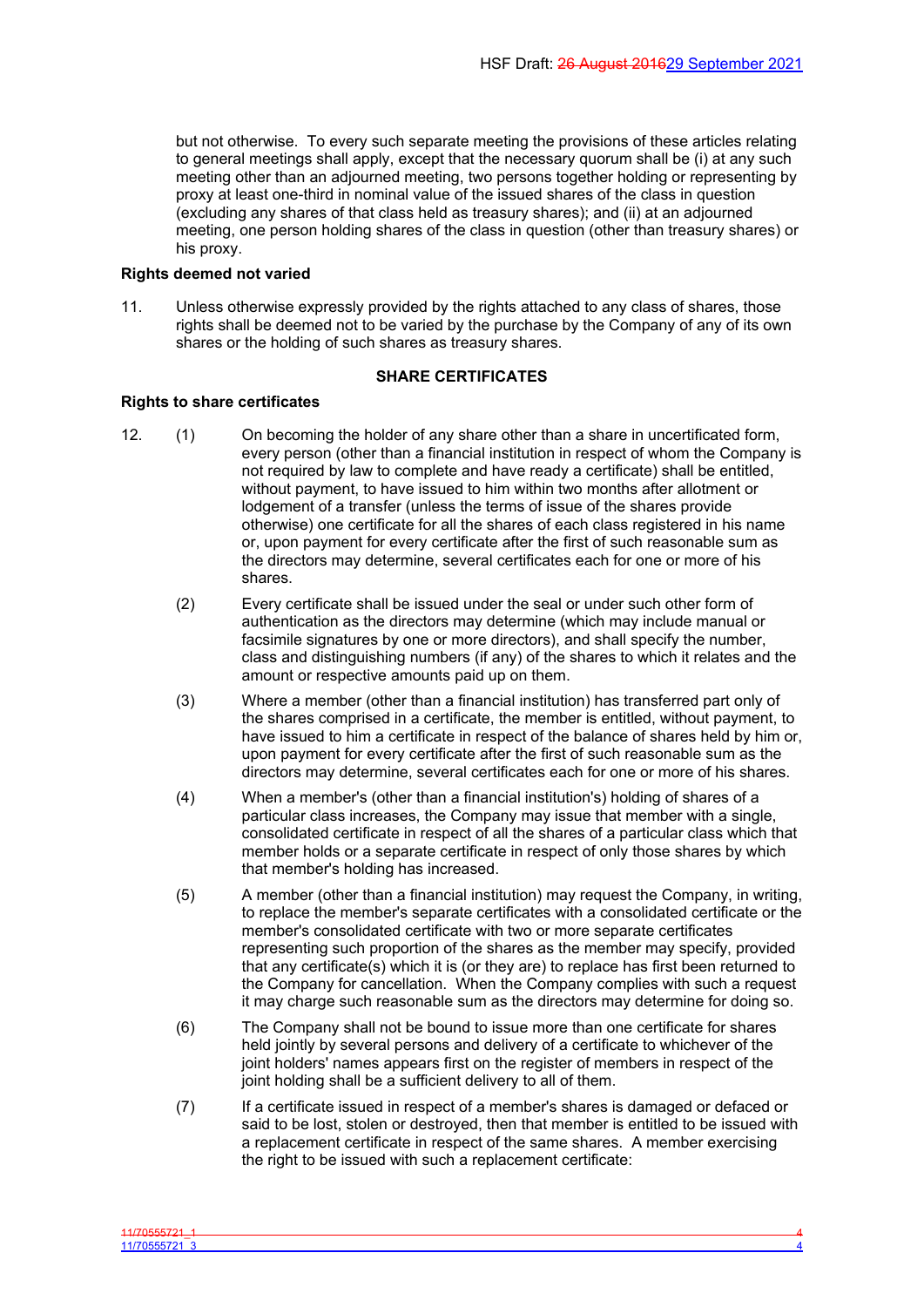- (a) must return the certificate which is to be replaced to the Company if it is damaged or defaced; and
- (b) must comply with such conditions as to evidence, indemnity and the payment of a reasonable fee as the directors may determine.
- (8) Any share certificate sent by the Company (or its agent) is sent at the risk of the member or other person entitled to the certificate and the Company (and its agent) will not be responsible for any share certificate lost or destroyed in the course of delivery.

### <span id="page-6-0"></span>**LIEN**

### **Company's lien on shares not fully paid**

13. The Company has a lien over every share which is partly paid for all amounts (whether presently payable or not) payable at a fixed time or called in respect of that share. The directors may declare any share to be wholly or in part exempt from the provisions of this article. The Company's lien over a share takes priority over any third party's interest in that share, and extends to any dividend or other money payable by the Company in respect of that share (and, if the lien is enforced and the share is sold by the Company, the proceeds of sale of that share).

## **Enforcing lien by sale**

14. The Company may sell, in such manner as the directors determine, any share on which the Company has a lien if an amount in respect of which the lien exists is presently payable and is not paid within 14 clear days after notice has been given to the holder of the share, or the person entitled to it in consequence of the death or bankruptcy of the holder or otherwise by operation of law, demanding payment and stating that if the notice is not complied with the shares may be sold.

## **Giving effect to a sale**

- 15. To give effect to the sale:
	- (a) in the case of a share in certificated form, the directors may authorise any person to execute an instrument of transfer of the share to the purchaser or a person nominated by the purchaser;
	- (b) in the case of a share in uncertificated form, the directors may:
		- (i) to enable the Company to deal with the share in accordance with the provisions of this article, require the Operator of a relevant system to convert the share into certificated form; and
		- (ii) after such conversion, authorise any person to execute an instrument of transfer and take such other steps (including the giving of directions to or on behalf of the holder, who shall be bound by them) as they think fit to effect the transfer.

The title of the transferee to the share shall not be affected by any irregularity in or invalidity of the proceedings in reference to the sale.

# **Application of proceeds of sale**

16. The net proceeds of the sale, after payment of the costs, shall be applied in payment of so much of the amount for which the lien exists as is presently payable. Any residue shall (upon surrender to the Company for cancellation of the certificate for the share sold, in the case of a share in certificated form, and subject to a like lien for any amount not presently payable as existed upon the share before the sale) be paid to the person entitled to the share at the date of the sale.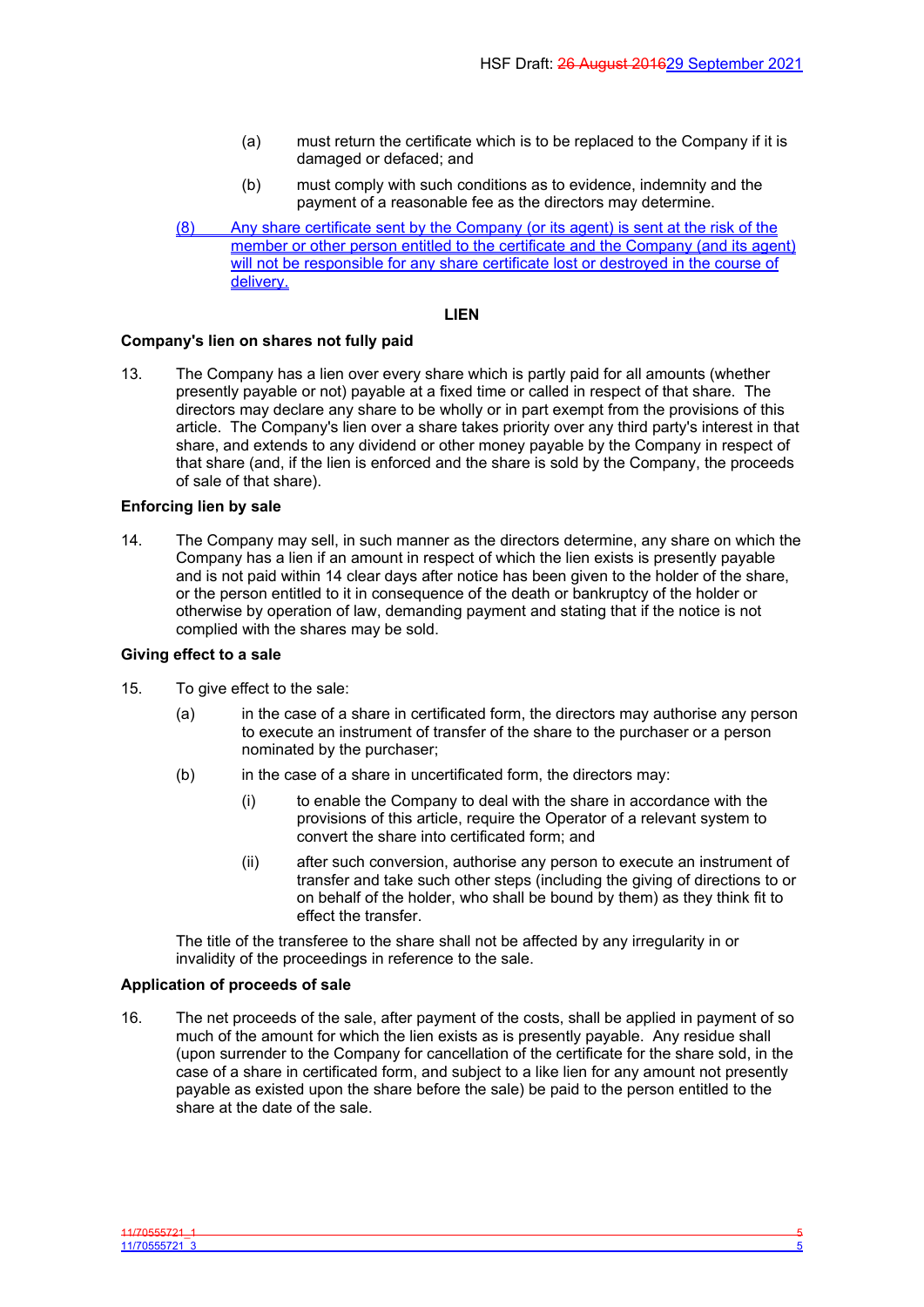# <span id="page-7-0"></span>**CALLS ON SHARES AND FORFEITURE**

## **Calls**

- 17. Subject to the terms of allotment, the directors may make calls upon the members in respect of any amounts unpaid on their shares (whether in respect of nominal value or premium) and each member shall (subject to receiving at least 14 clear days' notice specifying when and where payment is to be made) pay to the Company as required by the notice the amount called on his shares. A call may be required to be paid by instalments. A call may, before receipt by the Company of an amount due under it, be revoked in whole or in part and payment of a call may be postponed in whole or part. A person upon whom a call is made shall remain liable for calls made upon him notwithstanding the subsequent transfer of the shares in respect of which the call was made.
- 18. A call shall be deemed to have been made at the time when the resolution of the directors authorising the call was passed.

# **Joint and several liability in respect of calls**

19. The joint holders of a share shall be jointly and severally liable to pay all calls in respect of it.

### **Interest**

20. If a call or an instalment of a call remains unpaid after it has become due and payable the person from whom it is due shall pay interest on the amount unpaid, from the day it became due and payable until it is paid at the rate fixed by the terms of allotment of the shares in question or fixed in the notice of the call or, if no rate is fixed, at the appropriate rate (as defined in the Acts). The directors may, however, waive payment of the interest wholly or in part.

#### **Sums treated as calls**

21. An amount payable in respect of a share on allotment or at any fixed date, whether in respect of nominal value or premium or as an instalment of a call, shall be deemed to be a call and if it is not paid these articles shall apply as if that sum had become due and payable by virtue of a call.

### **Power to differentiate**

22. Subject to the terms of allotment, the directors may differentiate between the holders in the amounts and times of payment of calls on their shares.

### **Payment of calls in advance**

23. The directors may receive from any member willing to advance it all or any part of the amount unpaid on the shares held by him (beyond the sums actually called up) as a payment in advance of calls, and such payment shall, to the extent of it, extinguish the liability on the shares in respect of which it is advanced. The Company may pay interest on the amount so received, or so much of it as exceeds the sums called up on the shares in respect of which it has been received, at such rate (if any) as the member and the directors agree.

# **Notice if call not paid and forfeiture**

24. If a call or an instalment of a call remains unpaid after it has become due and payable the directors may give to the person from whom it is due not less than 14 clear days' notice requiring payment of the amount unpaid together with any interest which may have accrued. The notice shall name the place where payment is to be made and shall state that if the notice is not complied with the shares in respect of which the call was made will be liable to be forfeited. If the notice is not complied with, any shares in respect of which it was given may, before the payment required by the notice has been made, be forfeited by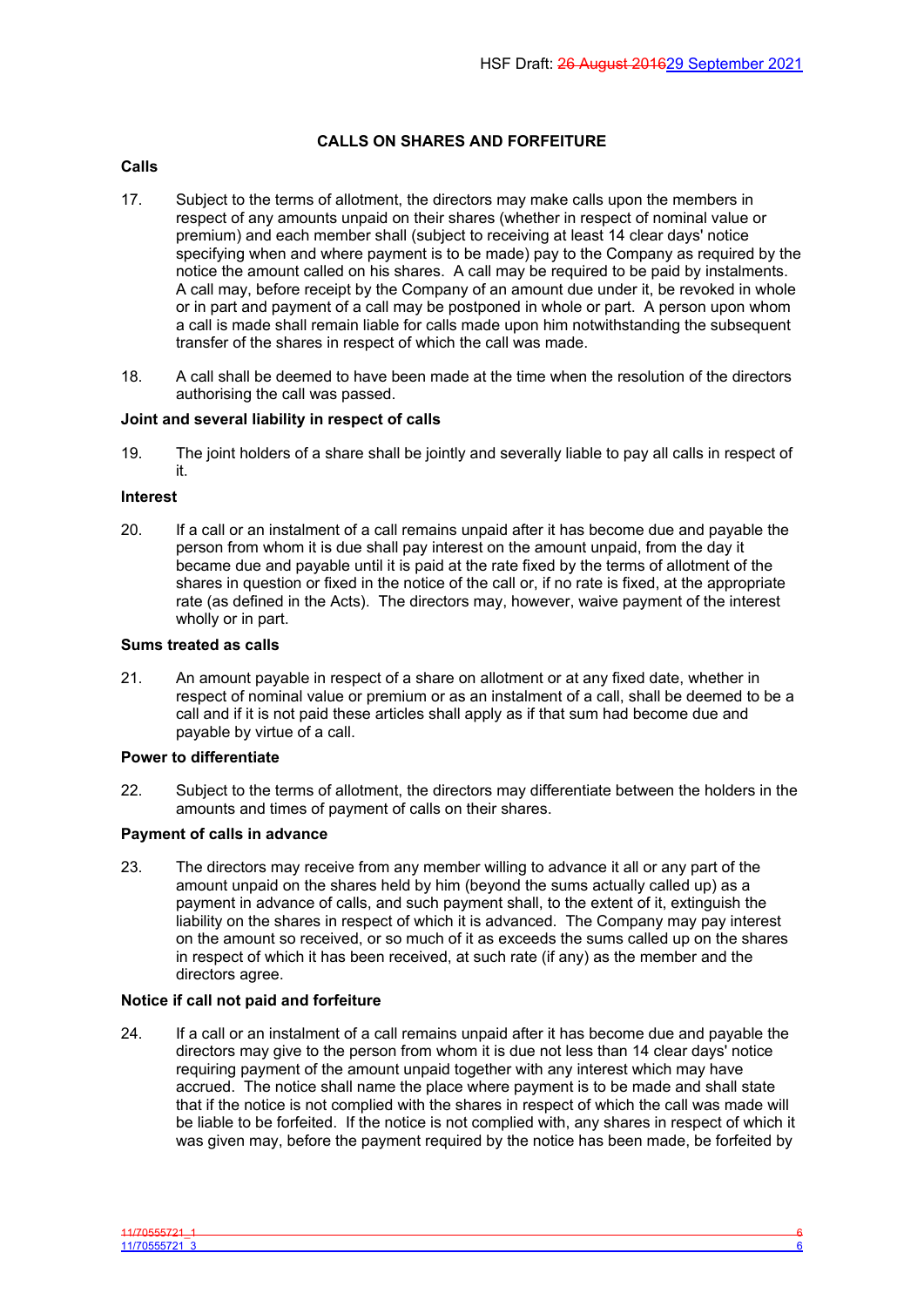a resolution of the directors and the forfeiture shall include all dividends and other amounts payable in respect of the forfeited shares and not paid before the forfeiture.

### **Sale of forfeited shares**

- 25. A forfeited share may be sold, re-allotted or otherwise disposed of on such terms and in such manner as the directors determine either to the person who was before the forfeiture the holder (including a person who was entitled to the share in consequence of the death or bankruptcy of the holder or otherwise by operation of law) or to any other person and, at any time before the disposition, the forfeiture may be cancelled on such terms as the directors determine. Where for the purposes of its disposal a forfeited share is to be transferred to any person:
	- (a) in the case of a share in certificated form, the directors may authorise any person to execute an instrument of transfer and take such other steps (including the giving of directions to or on behalf of the holder, who shall be bound by them) as they think fit to effect the transfer; and
	- (b) in the case of a share in uncertificated form, the directors may:
		- (i) to enable the Company to deal with the share in accordance with the provisions of this article, require the Operator of a relevant system to convert the share into certificated form; and
		- (ii) after such conversion, authorise any person to execute an instrument of transfer and take such other steps (including the giving of directions to or on behalf of the holder, who shall be bound by them) as they think fit to effect the transfer.

## **Cessation of membership and continuing liability**

26. A person whose shares have been forfeited shall cease to be a member in respect of the shares forfeited and shall surrender to the Company for cancellation any certificate for the shares forfeited. However, such person shall remain liable to the Company for all amounts which at the date of forfeiture were presently payable by him to the Company in respect of those shares with interest at the rate at which interest was payable on those amounts before the forfeiture or, if no interest was so payable, at the appropriate rate (as defined in the Acts) from the date of forfeiture until payment. The directors may waive payment wholly or in part or enforce payment without any allowance for the value of the shares at the time of forfeiture or for any consideration received on their disposal.

### **Statutory declaration as to forfeiture**

27. A statutory declaration by a director or the secretary that a share has been forfeited on a specified date shall be conclusive evidence of the facts stated in it as against all persons claiming to be entitled to the share and the declaration shall (subject to the execution of an instrument of transfer if necessary, in the case of a share in certificated form) constitute good title to the share and the person to whom the share is disposed of shall not be bound to see to the application of the consideration, if any, nor shall his title to the share be affected by any irregularity in or invalidity of the proceedings relating to the forfeiture or disposal of the share.

# <span id="page-8-0"></span>**TRANSFER OF SHARES**

## **Transfer of shares in certificated form**

28. The instrument of transfer of a share in certificated form may be in any usual form or in any other form which the directors approve and shall be executed by or on behalf of the transferor and, where the share is not fully paid, by or on behalf of the transferee.

### **Transfer of shares in uncertificated form**

29. Where any class of shares is, for the time being, a participating security, title to shares of that class which are recorded on an Operator register of members as being held in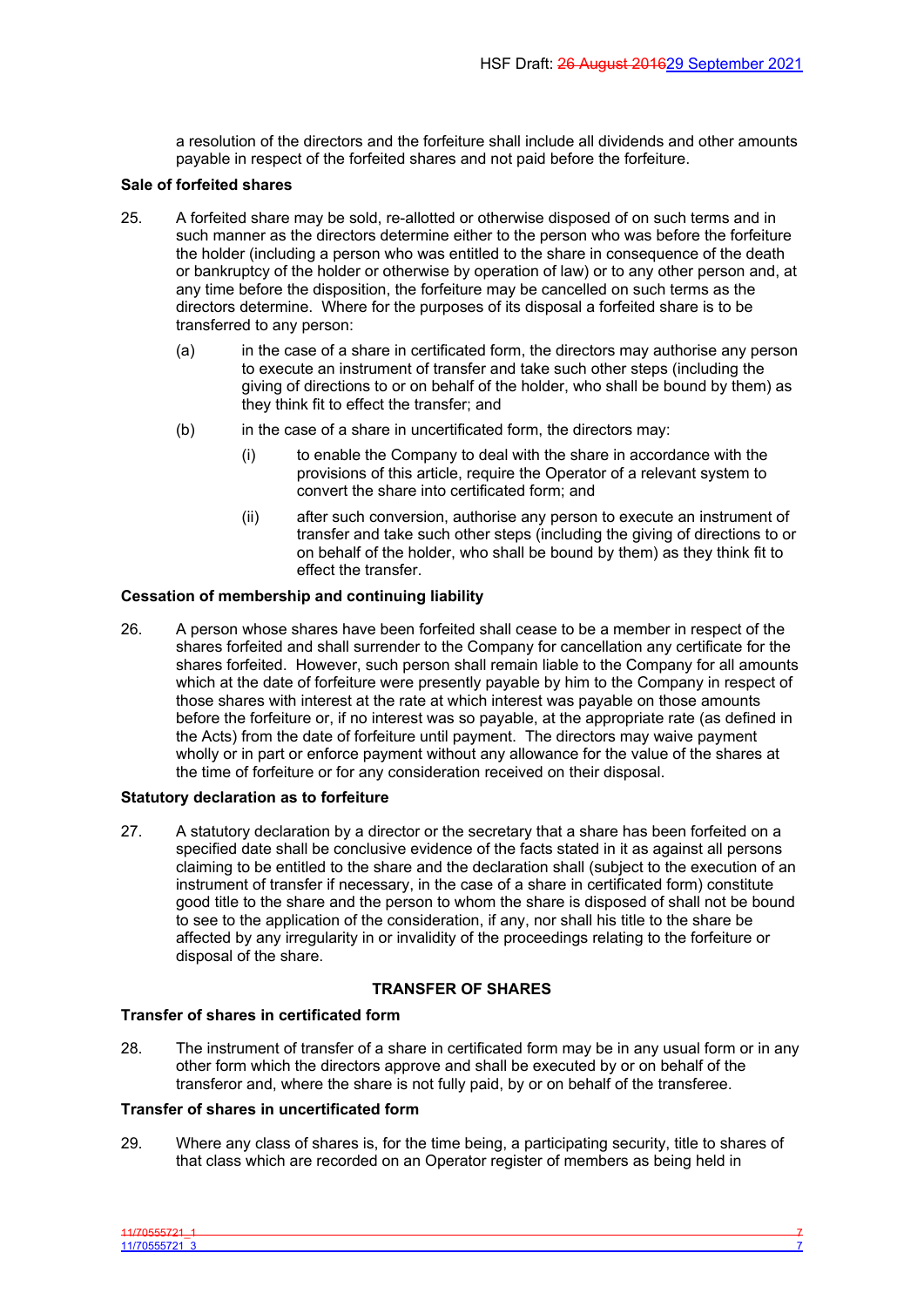uncertificated form may be transferred by means of the relevant system concerned. The transfer may not be in favour of more than four transferees.

## **Refusal to register transfers**

- 30. (1) The directors may, in their absolute discretion, refuse to register the transfer of a share in certificated form which is not fully paid provided that if the share is listed on the Official List of the UK Listing Financial Conduct Authority such refusal does not prevent dealings in the shares from taking place on an open and proper basis. They may also refuse to register a transfer of a share in certificated form (whether fully paid or not) unless the instrument of transfer:
	- (a) is lodged, duly stamped, at the Office or at such other place as the directors may appoint and (except in the case of a transfer by a financial institution where a certificate has not been issued in respect of the share) is accompanied by the certificate for the share to which it relates and such other evidence as the directors may reasonably require to show the right of the transferor to make the transfer;
	- (b) is in respect of only one class of share; and
	- (c) is in favour of not more than four transferees.
	- (2) The directors may refuse to register a transfer of a share in uncertificated form to a person who is to hold it thereafter in certificated form in any case where the Company is entitled to refuse (or is excepted from the requirement) under the Uncertificated Securities Regulations to register the transfer.

## **Notice of and reasons for refusal**

31. If the directors refuse to register a transfer of a share, they shall as soon as practicable and in any event within two months after the date on which the transfer was lodged with the Company (in the case of a transfer of a share in certificated form) or the date on which the Operator-instruction was received by the Company (in the case of a transfer of a share in uncertificated form to a person who is to hold it thereafter in certificated form) send to the transferee notice of the refusal together with reasons for the refusal. The directors shall send such further information about the reasons for the refusal to the transferee as the transferee may reasonably request.

## **No fee for registration**

32. No fee shall be charged for the registration of any instrument of transfer or other document or instruction relating to or affecting the title to any share.

### **Retention or return of instrument of transfer**

33. The Company shall be entitled to retain any instrument of transfer which is registered, but any instrument of transfer which the directors refuse to register shall (except in the case of fraud) be returned to the person lodging it when notice of the refusal is given.

### **Recognition of renunciation**

34. Nothing in these articles shall preclude the directors from recognising a renunciation of the allotment of any share by the allottee in favour of some other person.

# <span id="page-9-0"></span>**TRANSMISSION OF SHARES**

### **Transmission on death**

35. If a member dies the survivor or survivors where he was a joint holder, or his personal representatives where he was a sole holder or the only survivor of joint holders, shall be the only persons recognised by the Company as having any title to his interest. However, nothing in this article shall release the estate of a deceased member from any liability in respect of any share which had been solely or jointly held by him.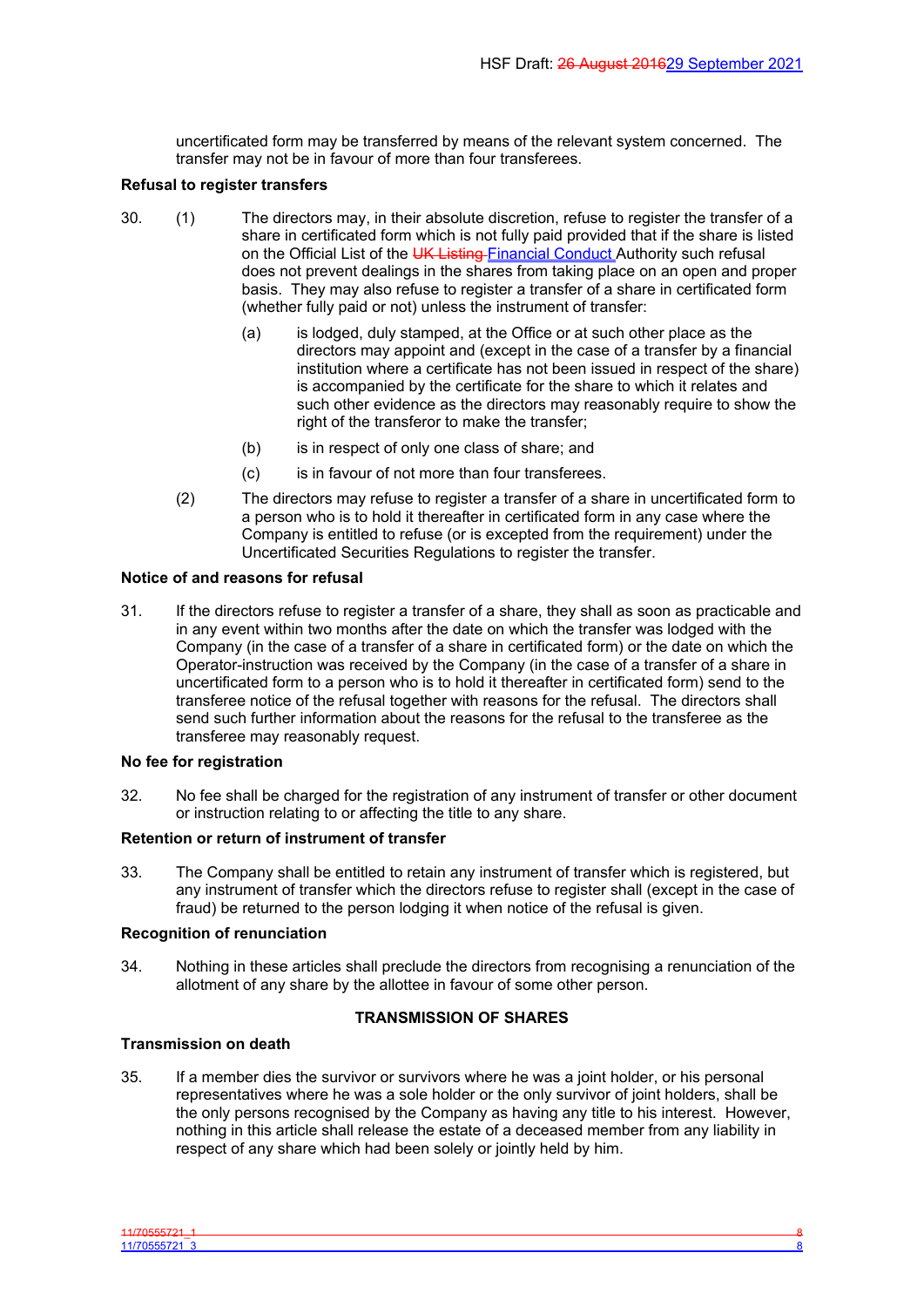#### **Election of person entitled by transmission**

36. A person becoming entitled to a share in consequence of the death or bankruptcy of a member or otherwise by operation of law may, upon such evidence being produced as the directors may properly require to show his title to the share, elect either to become the holder of the share or to have some person nominated by him registered as the transferee. If he elects to become the holder he shall give notice to the Company to that effect. If he elects to have another person registered he shall transfer title to the share to that person. All the provisions of these articles relating to the transfer of shares shall apply to the notice or instrument of transfer (if any) as if it were an instrument of transfer signed by the member and the death or bankruptcy of the member or other event giving rise to the entitlement to the share by operation of law had not occurred.

#### **Rights of person entitled by transmission**

37. A person becoming entitled to a share by reason of the death or bankruptcy of a member or otherwise by operation of law shall, after giving notice to the Company of his entitlement to the share and upon such evidence being produced as the directors may properly require to show his title to the share, have the rights to which he would be entitled if he were the holder of the share, except that he shall not, before being registered as the holder of the share, be entitled in respect of it to attend or vote at any general meeting or at any separate meeting of the holders of any class of shares. A person entitled to a share who has elected for that share to be transferred to some other person pursuant to article 36 shall cease to be entitled to any rights in relation to such share upon that other person being registered as the holder of that share.

## <span id="page-10-0"></span>**DISCLOSURE OF INTERESTS**

#### **Disclosure of interests**

- 38. (1) If a member, or any other person appearing to be interested in shares held by that member, has been given a notice under section 793 of the Companies Act 2006 and has failed in relation to any shares (the "default shares") to give the Company the information thereby required within 14 days from the date of giving the notice, the following sanctions shall apply, unless the directors otherwise determine in their absolute discretion, in relation to the default shares, including following any transfer of the default shares unless the transfer is an excepted transfer under this article:
	- (a) the member shall not be entitled in respect of the default shares to be present or to vote (either in person or by representative or proxy) at any general meeting or at any separate meeting of the holders of any class of shares or on any poll; and
	- (b) where the default shares represent at least 0.25 per cent of their class (calculated exclusive of treasury shares):
		- (i) any dividend payable in respect of the shares shall be withheld by the Company, which shall not have any obligation to pay interest on it, and the member shall not be entitled to elect, pursuant to these articles, to receive shares instead of that dividend;
		- (ii) no transfer, other than an excepted transfer, of any shares held by the member in certificated form shall be registered unless:
			- (A) the member is not himself in default as regards supplying the information required; and
			- (B) the member proves to the satisfaction of the directors that no person in default as regards supplying such information is interested in any of the shares the subject of the transfer; and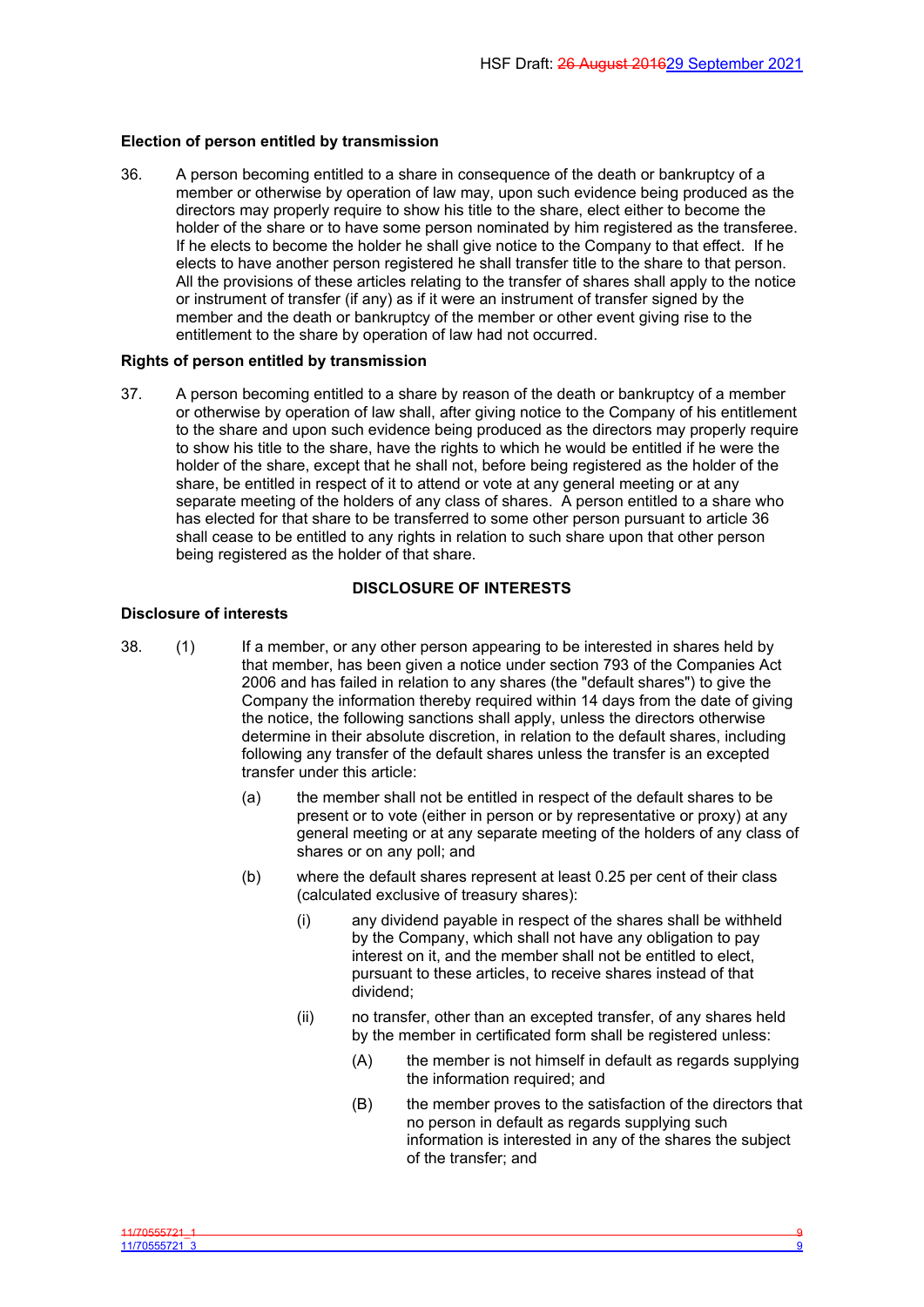- (iii) for the purposes of sub paragraph  $(1)(b)(ii)$  of this article, in the case of shares held by the member in uncertificated form, the directors may, to enable the Company to deal with the shares in accordance with the provisions of this article, require the Operator of a relevant system to convert the shares into certificated form.
- (2) Where the sanctions under paragraph (1) of this article apply in relation to any shares, they shall cease to have effect at the end of the period of seven days (or such shorter period as the directors may determine) following the earlier of:
	- (a) receipt by the Company of the information required by the notice mentioned in that paragraph; and
	- (b) receipt by the Company of notice that the shares have been transferred by means of an excepted transfer.

The directors may suspend or cancel any of the sanctions at any time in relation to any shares.

- (3) Any new shares in the Company issued in right of default shares shall be subject to the same sanctions as apply to the default shares, and the directors may make any right to an allotment of the new shares subject to sanctions corresponding to those which will apply to those shares on issue, provided that:
	- (a) any sanctions applying to, or to a right to, new shares by virtue of this paragraph shall cease to have effect when the sanctions applying to the related default shares cease to have effect (and shall be suspended or cancelled if and to the extent that the sanctions applying to the related default shares are suspended or cancelled); and
	- (b) paragraph (1) of this article shall apply to the exclusion of this paragraph (3) if the Company gives a separate notice under section 793 of the Companies Act 2006 in relation to the new shares.
- (4) Where, on the basis of information obtained from a member in respect of any share held by him, the Company gives a notice under section 793 of the Companies Act 2006 to any other person, it shall at the same time send a copy of the notice to the member. The accidental omission to do so, or the non-receipt by the member of the copy, shall, however, not invalidate or otherwise affect the application of this article.
- (5) For the purposes of this article:
	- (a) a person, other than the member holding a share, shall be treated as appearing to be interested in that share if the member has informed the Company that the person is, or may be, so interested, or if the Company (after taking account of any information obtained from the member or, pursuant to a notice under section 793 of the Companies Act 2006, from anyone else) knows or has reasonable cause to believe that the person is, or may be, so interested;
	- (b) "interested" shall be construed in the same way as it is for the purpose of section 793 of the Companies Act 2006;
	- (c) reference to a person having failed to give the Company the information required by a notice, includes (i) reference to his having failed or refused to give all or any part of it; (ii) reference to his having given any information which he knows to be false in a material particular or having recklessly given information which is false in a material particular; and (iii) reference to the Company knowing or having reasonable cause to believe that any of the information provided is false or materially incorrect or incomplete; and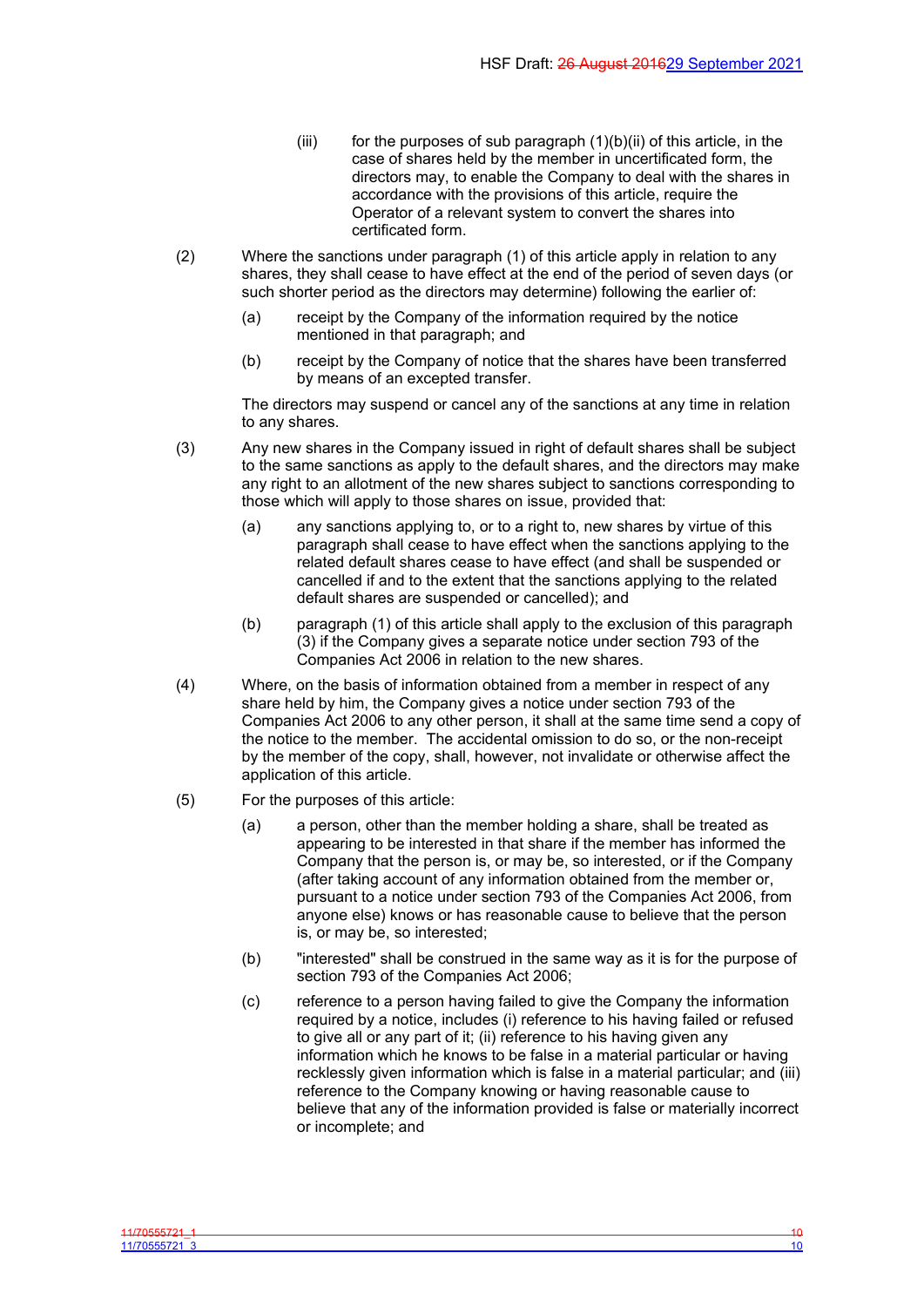- (d) an "excepted transfer" means, in relation to any shares held by a member:
	- (i) a transfer pursuant to acceptance of a takeover offer (within the meaning of section 974 of the Companies Act 2006) in respect of shares in the Company;
	- (ii) a transfer in consequence of a sale made through a recognised investment exchange (as defined in the Financial Services and Markets Act 2000) or any other stock exchange outside the United Kingdom on which the Company's shares are normally traded; or
	- (iii) a transfer which is shown to the satisfaction of the directors to be made in consequence of a sale of the whole of the beneficial interest in the shares to a person who is unconnected with the member and with any other person appearing to be interested in the shares.
- (6) Nothing in this article shall limit the powers of the Company under section 794 of the Companies Act 2006 or any other powers of the Company whatsoever.

## <span id="page-12-0"></span>**UNTRACED MEMBERS**

### **Untraced members**

- 39. (1) The Company shall be entitled to sell any share held by a member, or any share to which a person is entitled by transmission (including in consequence of the death or bankruptcy of the member or otherwise by operation of law), if:
	- (a) for a period of 12 years no cheque or warrant or other method of payment for amounts payable in respect of the share sent and payable in a manner authorised by these articles has been cashed or effected and no communication has been received by the Company from the member or person concerned;
	- (b) during that period the Company has paid at least three dividends (whether interim or final) and no such dividend has been claimed by the member or person concerned;
	- (c) the Company has, after the expiration of that period, sent a notice to the registered address or last known address of the member or person concerned of its intention to sell such share and before sending such a notice to the member or other person concerned, and the Company is satisfied that it has taken the steps it considers reasonable in the circumstances to trace the member or other person entitled, engaging, if considered appropriate, a professional asset reunification company or other tracing agent; and
	- (d) the Company has not during the further period of three months following the sending of the notice referred to in sub-paragraph (c) above and prior to the sale of the share received any communication from the member or person concerned.
	- (2) The Company shall also be entitled to sell any additional share issued during the said period of 12 years in right of any share to which paragraph (1) of this article applies (or in right of any share so issued), if the criteria in sub-paragraphs (a), (c) and (d) of that paragraph are satisfied in relation to the additional share (but as if the words "for a period of 12 years" were omitted from sub-paragraph (a) and the words ", after the expiration of that period," were omitted from sub-paragraph (c)).
	- (3) A sale of any shares pursuant to this article may be made at such time and in such manner as the Company may decide, at the best price reasonably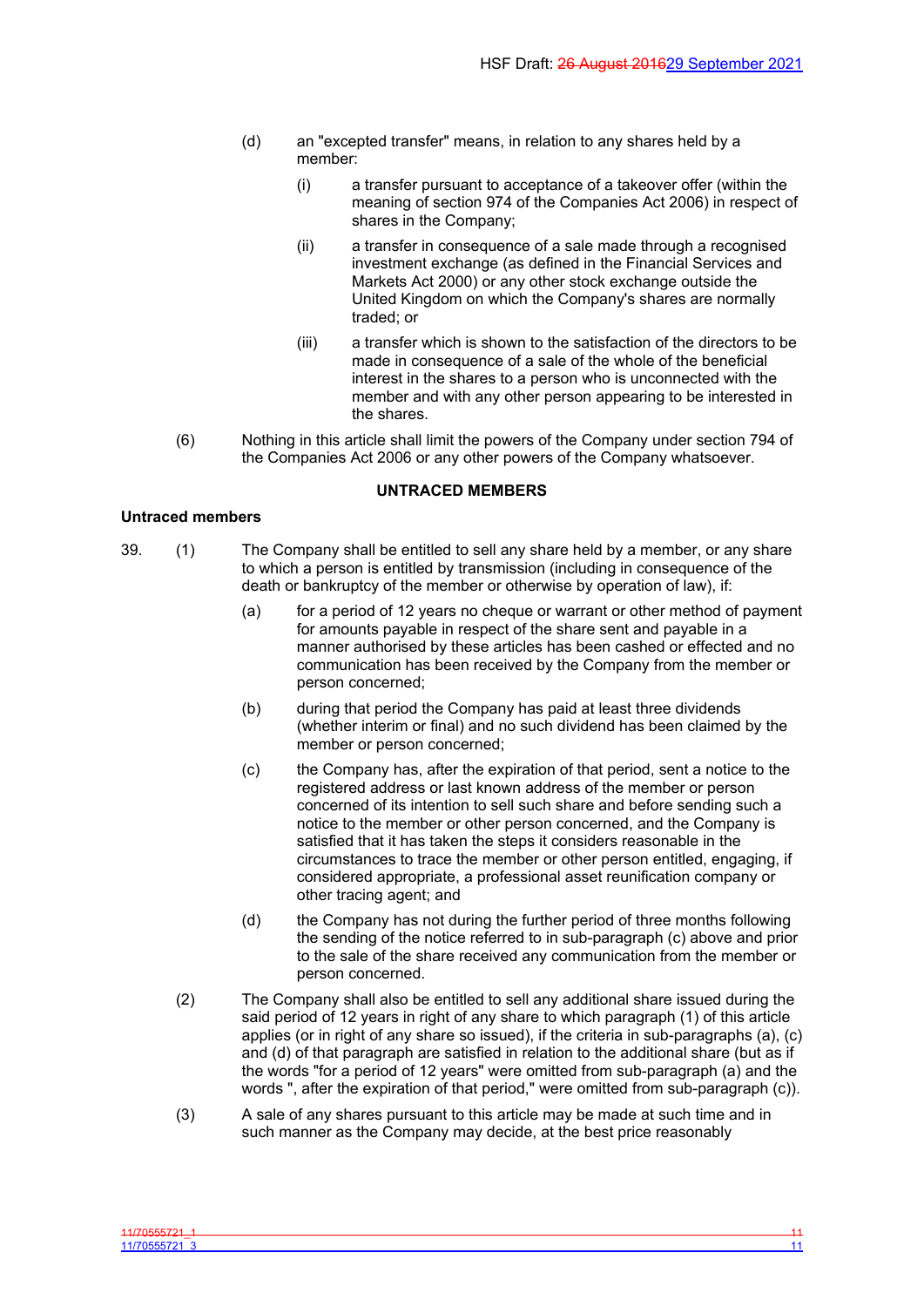obtainable at the time of sale, and to give effect to the sale of any share pursuant to this article:

- (a) in the case of a share in certificated form, the directors may authorise any person to execute an instrument of transfer of the share to the purchaser or a person nominated by the purchaser and take such other steps (including the giving of directions to or on behalf of the holder, who shall be bound by them) as it thinks fit to effect the transfer; and
- $(b)$  in the case of a share in uncertificated form, the directors may:
	- (i) to enable the Company to deal with the share in accordance with the provisions of this article, require the Operator of a relevant system to process a sale instruction or to convert the share into certificated form; and
	- (ii) after any such conversion, authorise any person to execute an instrument of transfer of the shares to the purchaser or person nominated by the purchaser and take such other steps (including the giving of directions to or on behalf of the holder, who shall be bound by them) as it thinks fit to effect the transfer.
- (4) The purchaser shall not be bound to see to the application of the proceeds of sale, nor shall his title to the share be affected by any irregularity or invalidity in the proceedings relating to the sale. The Company shall, subject to the provisions of this paragraph, be indebted to the former member or other person previously entitled to the share for an amount equal to the net proceeds of the sale, but no trust or duty to account shall arise and no interest shall be payable in respect of the proceeds of sale and any money earned on the proceeds of sale may be kept by the Company and used in the business of the Company or invested in any way that the directors may from time to time decide. If no valid claim for the proceeds of sale has been received by the Company during a period of three years from the date on which the relevant shares were sold by the Company under this Article, the net proceeds of sale shall be forfeited and such former member or other person previously entitled to the share shall no longer be a creditor for the proceeds of sale and the Company will not be obliged to account to such persons for, or be liable to such persons in relation to, the proceeds of sale.

# <span id="page-13-0"></span>**ALTERATION OF CAPITAL**

# **Consolidation and sub-division**

- 40. (1) The Company may by ordinary resolution:
	- (a) consolidate and divide all or any of its share capital into shares of larger amount than its existing shares; and
	- (b) sub-divide its shares, or any of them, into shares of a smaller amount than its existing shares; and determine that, as between the shares resulting from the sub-division, any of them may have any preference or advantage as compared with the others.
	- (2) Where any difficulty arises in regard to any consolidation or division, the directors may settle such difficulty as they see fit. In particular, without limitation, the directors may sell to any person (including the Company) the shares representing the fractions for the best price reasonably obtainable and distribute the net proceeds of sale in due proportion among those members or retain such net proceeds for the benefit of the Company and:
		- (a) in the case of shares in certificated form, the directors may authorise any person to execute an instrument of transfer of the shares to the purchaser or a person nominated by the purchaser and take such other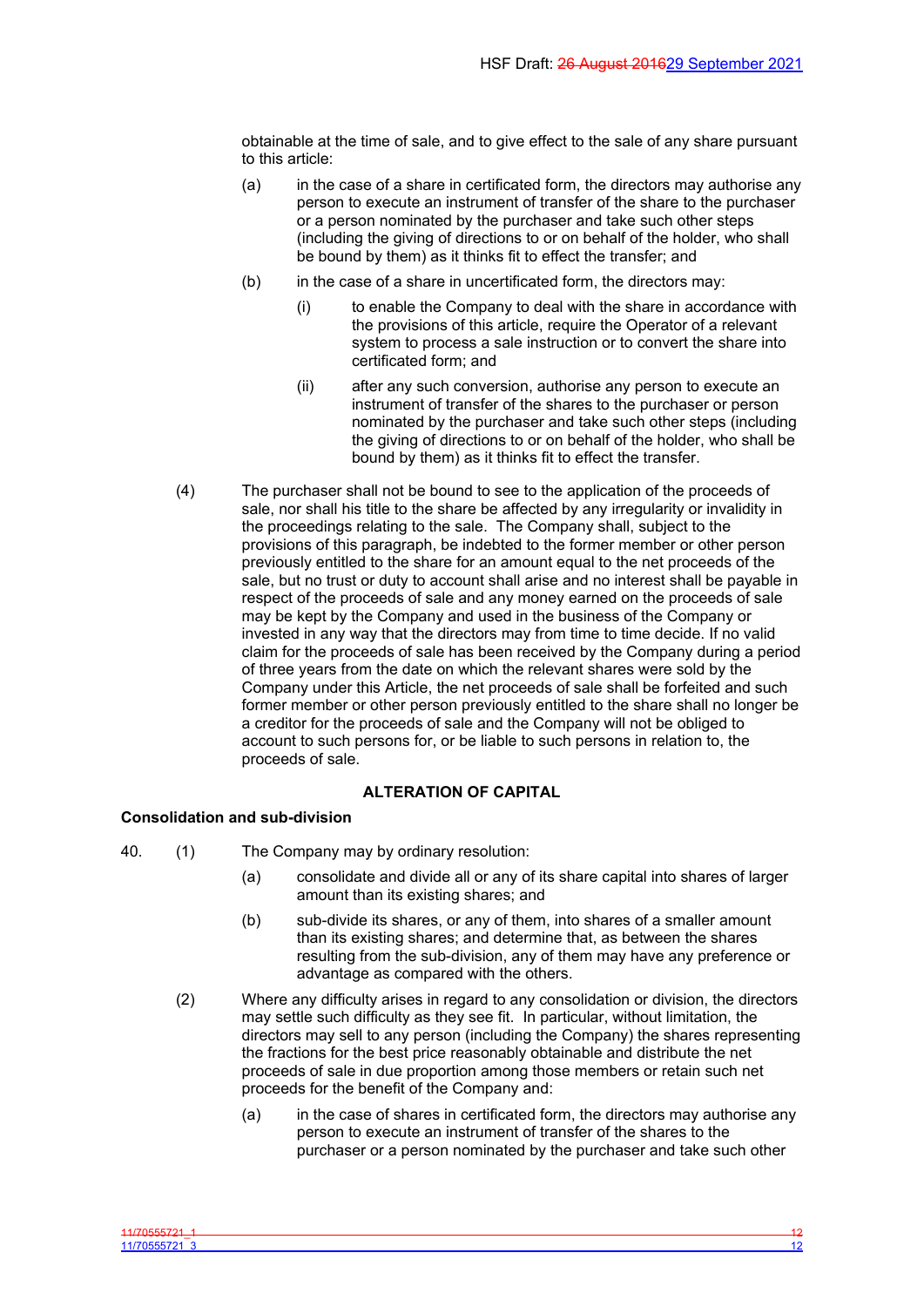steps (including the giving of directions to or on behalf of the holder, who shall be bound by them) as they think fit to effect such transfer; and

- (b) in the case of shares in uncertificated form, the directors may:
	- (i) to enable the Company to deal with the share in accordance with the provisions of this article, require the Operator of a relevant system to convert the share into certificated form; and
	- (ii) after such conversion, authorise any person to execute an instrument of transfer of the shares to the purchaser or a person nominated by the purchaser and take such other steps (including the giving of directions to or on behalf of the holder, who shall be bound by them) as they think fit to effect the transfer.
- (3) The transferee shall not be bound to see to the application of the purchase money nor shall his title to the shares be affected by any irregularity in or invalidity of the proceedings in reference to the sale.

# <span id="page-14-0"></span>**NOTICE OF GENERAL MEETINGS**

# **Calling general meetings**

41. The directors may call general meetings. If there are not sufficient directors to form a quorum in order to call a general meeting, any director may call a general meeting. If there is no director, any member of the Company may call a general meeting.

# **Notice of annual general meetings and other general meetings**

42. An annual general meeting and all other general meetings of the Company shall be called by at least such minimum period of notice as is prescribed or permitted under the Acts. The notice shall specify the place, the date and the time of meeting and the general nature of the business to be transacted, and in the case of an annual general meeting shall specify the meeting as such. Where the Company has given an electronic address in any notice of meeting, any document or information relating to proceedings at the meeting may be sent by electronic means to that address, subject to any conditions or limitations specified in the relevant notice of meeting. Subject to the provisions of these articles and to any rights or restrictions attached to any shares, notices shall be given to all members, to all persons entitled to a share in consequence of the death or bankruptcy of a member or otherwise by operation of law and to the directors and auditors of the Company.

# **Postponement of a general meeting**

42A. (1) If, after the sending of notice of a general meeting but before the meeting is held (or after the adjournment of a general meeting but before the adjourned meeting is held) the directors decide that it is impracticable or undesirable to hold the meeting at the declared time or place (or at any of the declared places in the case of a meeting to which article 51 applies) or both, they may postpone the time at which the meeting is to be held or change the place (or any of the places, in the case of a meeting to which article 51 applies) or both, and in any such case: (a) no new notice of meeting need be sent, but the directors shall, if practicable, advertise the new date, time and place of the meeting in at least two national daily newspapers and shall take reasonable steps to ensure that any shareholder attempting to attend the meeting at the original time and place is informed of the new arrangements; and (b) a proxy appointment in relation to the meeting may be delivered or received, at the address or addresses specified by or on behalf of the Company in accordance with these articles, at any time not less than 48 hours before any postponed time appointed for holding the meeting.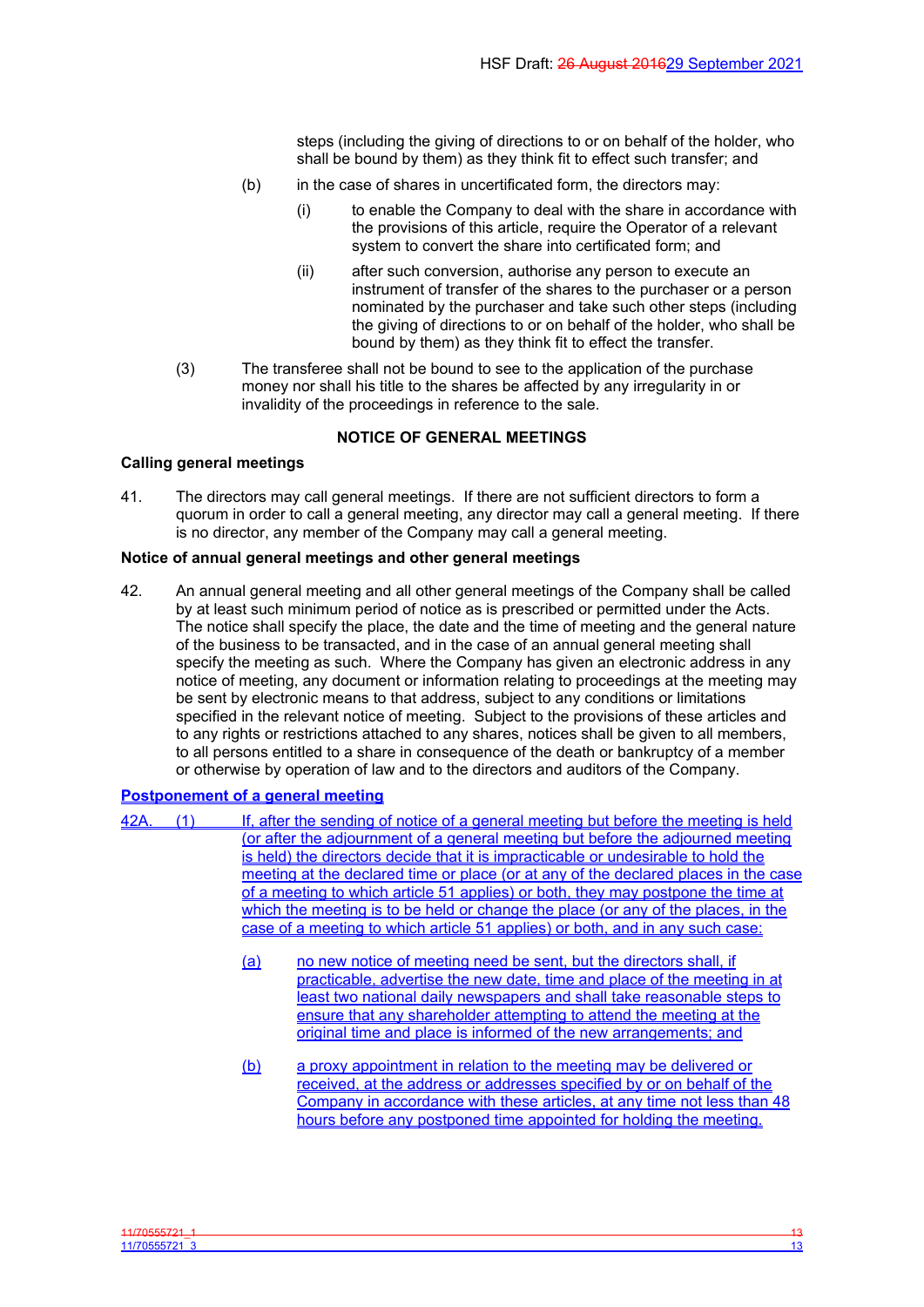(2) The directors may use the power under paragraph (1) of this article any number of times in relation to the same meeting.

#### **Omission or failure to give notice and non-receipt of notice**

43. The accidental omission to give notice of a meeting to, or the failure to give notice due to circumstances beyond the Company's control to, or the non-receipt of notice of a meeting by, any person entitled to receive notice shall not invalidate the proceedings at that meeting.

### <span id="page-15-0"></span>**PROCEEDINGS AT GENERAL MEETINGS**

# **Form of general meetings**

43A. (1) In this article 43A:

- (a) **"physical meeting"** means a general meeting held and conducted by physical attendance by members and proxies at a particular place (or, if the directors specify one or more satellite meeting places in accordance with article 51, at particular places);
- (b) **"hybrid meeting"** means a general meeting held and conducted by both physical attendance by members and proxies at a particular place (or, if the directors specify one or more satellite meeting places in accordance with article 51, at particular places) and by members and proxies also being able to attend and participate by electronic means without needing to be in physical attendance at that place (or places).
- (2) The directors may decide in relation to any general meeting (including a postponed or adjourned meeting) whether the general meeting is to be held as a physical meeting or as a hybrid meeting (and shall, for the avoidance of doubt, be under no obligation to convene a meeting as a hybrid meeting whatever the circumstances).
- (3) The directors may make such arrangements as they may (subject to the requirements of the Acts) decide in connection with the facilities for participation by electronic means in a hybrid meeting, and the entitlement of any member or proxy to attend the general meeting, or to participate in it by electronic means, shall be subject to such arrangements. In the case of a hybrid meeting, the provisions of these articles shall be treated as modified to permit any such arrangements and in particular:
	- (a) references in these articles to attending and being present at the meeting, including in relation to the quorum for the meeting and the right to vote at the meeting, shall be treated as including those participating in the meeting by electronic means;
	- (b) a notice of general meeting which is to be a hybrid meeting shall state details of the facilities for attendance and participation by electronic means at the meeting or shall state where such details will be made available by the Company prior to the meeting;
	- (c) the meeting shall be treated as having commenced if it has commenced at the physical place (or places) specified in the notice of meeting;
	- (d) the meeting shall be duly constituted and its proceedings valid if the chairman of the meeting is satisfied that adequate facilities have been made available so that all persons (being entitled to do so) attending the hybrid meeting by electronic means, may participate in the business of the meeting, but under no circumstances shall the inability of one or more members or proxies to access, or continue to access, the facilities for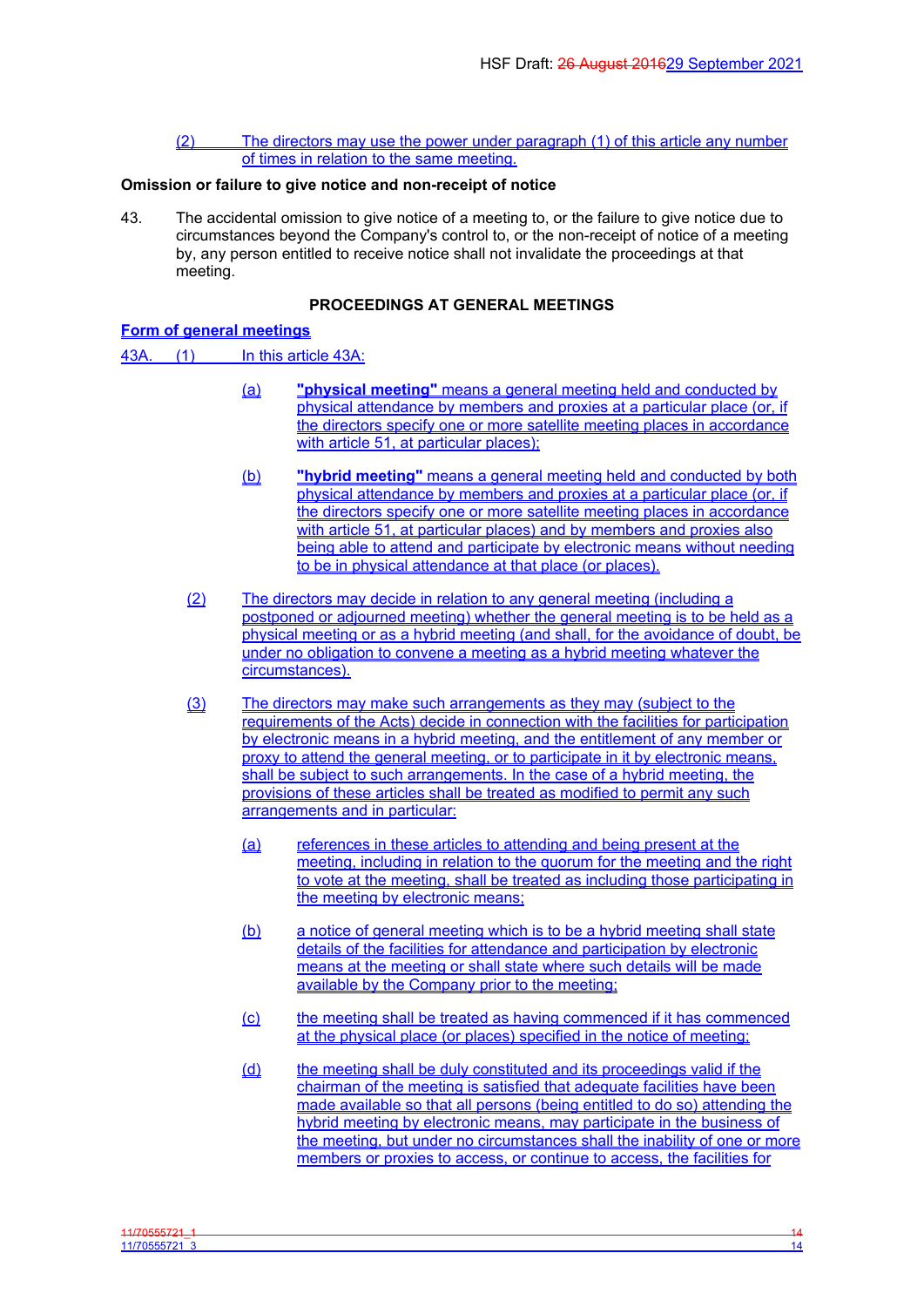participation in the meeting despite adequate facilities being made available by the Company, affect the validity of the meeting or any business conducted at the meeting;

- (e) all resolutions put to members at a hybrid meeting, including in relation to procedural matters, shall be decided on a poll;
- (f) the directors may authorise any voting application, system or facility in respect of the electronic platform for the hybrid general meetings as they may see fit; and
- (g) if it appears to the chairman of the meeting that the electronic facilities for a hybrid meeting have become inadequate for the purpose of holding the meeting then the chairman of the meeting may, with or without the consent of the meeting, adjourn the meeting (at any time before or after it has started), the provisions in article 53 shall apply to any such adjournment and all business conducted at the hybrid meeting up to the point of the adjournment shall be valid.
- (4) If, after the sending of a notice of a hybrid meeting but before the meeting is held (or after the adjournment of a hybrid meeting but before the adjourned meeting is held), the directors consider that it is impracticable or unreasonable to hold the meeting at the time specified in the notice of meeting using the electronic facilities stated in the notice of meeting or made available prior to the meeting, they may change the meeting to a physical meeting or change the electronic facilities (and make details of the new facilities available in the manner stated in the notice of meeting) or both, and may postpone the time at which the meeting is to be held.
- (5) An adjourned general meeting or postponed general meeting may be held as a physical meeting or a hybrid meeting irrespective of the form of the general meeting which was adjourned or postponed.
- (6) Without prejudice to article 48, the directors or the chairman of the meeting may make any arrangement and impose any requirement or restriction they or he may consider appropriate to ensure the security of a hybrid meeting including, without limitation, requirements for evidence of identity:
	- () necessary to ensure the identification of those taking party and the security of the electronic communication; and
	- (a) proportionate to those objectives.

# **Quorum**

44. No business shall be transacted at any meeting unless a quorum is present. Two persons entitled to vote upon the business to be transacted, each being a member or a proxy for a member or a duly authorised representative of a corporation which is a member (including for this purpose two persons who are proxies or corporate representatives of the same member), shall be a quorum.

### **Procedure if quorum not present**

45. If a quorum is not present within half an hour after the time appointed for holding the meeting, or if during a meeting a quorum ceases to be present, the meeting shall stand adjourned in accordance with article 53(1).

## **Chairing general meetings**

46. The chairman (if any) of the board of directors, or in his absence the deputy chairman, or in the absence of both of them some other director nominated prior to the meeting by the directors, shall preside as chairman of the meeting. If neither the chairman nor the deputy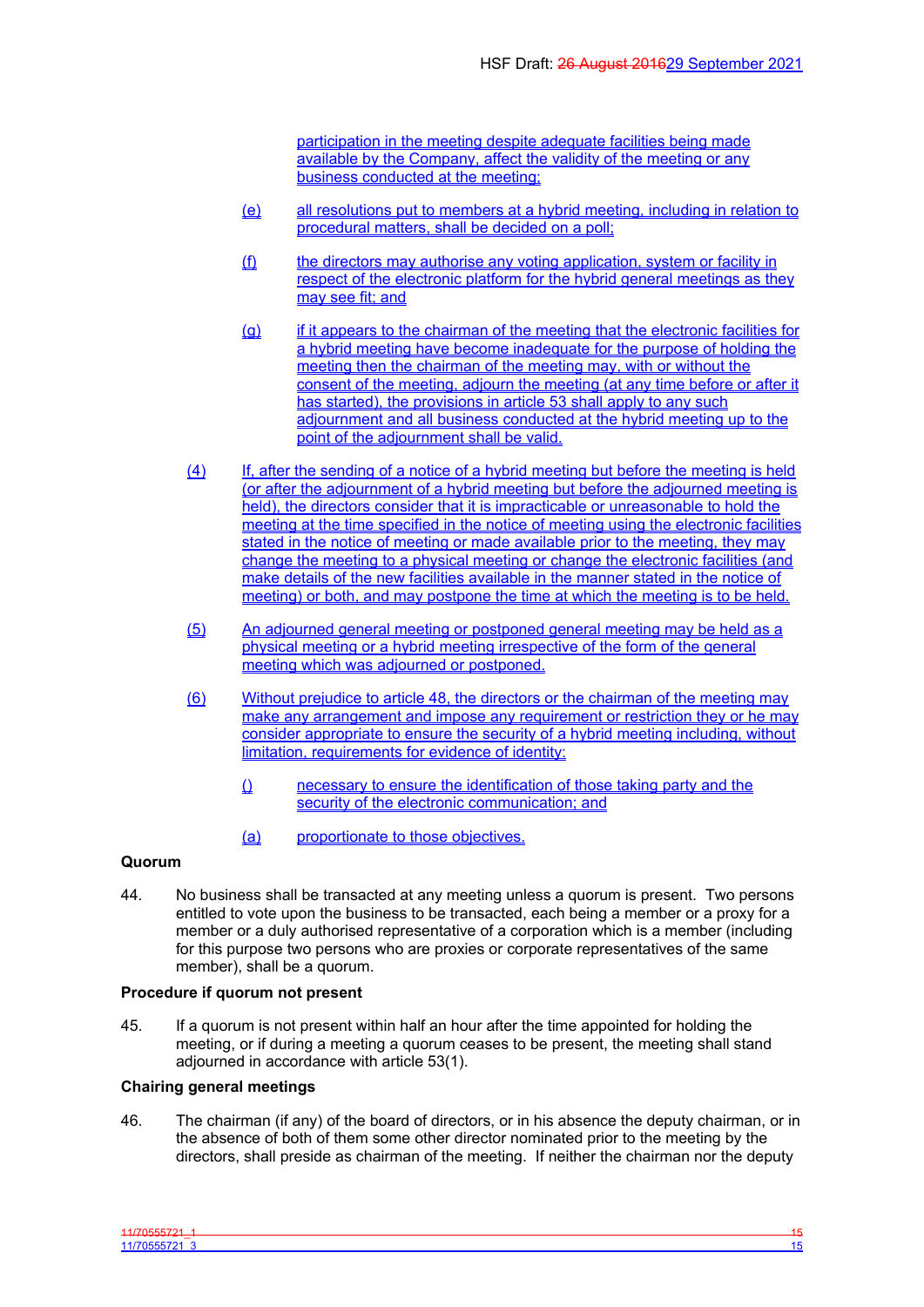chairman nor such other director (if any) is present within 15 minutes after the time appointed for holding the meeting and willing to act, the directors present shall elect one of their number present and willing to act to be chairman of the meeting, and if there is only one director present he shall be chairman of the meeting.

47. If no director is present within 15 minutes after the time appointed for holding the meeting, the members present and entitled to vote shall choose one of their number to be chairman of the meeting.

#### **Security Safety arrangements and orderly conduct**

- 48. The directors or the chairman of the meeting may direct that any person wishing to attend any general meeting should submit to and comply with such searches or other security arrangements (including without limitation, requiring evidence of identity to be produced before entering the meeting and placing restrictions on the items of personal property which may be taken into the meeting) as they or he consider appropriate in the circumstances. The directors or the chairman of the meeting may in their or his absolute discretion refuse entry to, or eject from, any general meeting any person who refuses to submit to a search or otherwise comply with such security arrangements.
- 49. The directors or the chairman of the meeting may take such action, give such direction or put in place such checks or arrangements as they or he consider appropriate to secure the health and safety of the people attending the meeting and or to promote the orderly conduct of the business of the meeting. Any decision of the chairman of the meeting on matters of procedure or matters arising incidentally from the business of the meeting, and any determination by the chairman of the meeting as to whether a matter is of such a nature, shall be final.

#### **Directors entitled to attend and speak**

50. Directors may attend and speak at general meetings and at any separate meeting of the holders of any class of shares, whether or not they are members. The directors or the chairman of the meeting may permit other persons who are not members of the Company or otherwise entitled to exercise the rights of members in relation to general meetings to attend and, at the chairman of the meeting's absolute discretion, speak at a general meeting or at any separate class meeting.

# **Attendance and participation at different places and by electronic means**

- 51. In the case of any general meeting, the directors may, notwithstanding the specification in the notice convening the general meeting of the place at which the chairman of the meeting shall preside (the **"Principal Place"**), make arrangements for simultaneous attendance and participation-, by electronic means or otherwise, allowing persons not present together at the same place to attend, speak participate and vote at the meeting (including the use of by using a satellite meeting **places**)place or places. The arrangements for simultaneous attendance and participation at any place at which persons are participating, using electronic means may include arrangements for controlling or regulating the level of attendance at any particular venue provided that such arrangements shall operate so that all members and proxies wishing to attend the meeting are able to attend at one or other of the venues.
- 52. (1) The members or proxies at the place or places at which persons are participating via electronic means at a satellite meeting place or places in accordance with paragraph (1) of this article shall be counted in the quorum for, and be entitled to vote at, the general meeting in question, and that meeting shall be duly constituted and its proceedings valid if the chairman of the meeting is satisfied that adequate facilities are available throughout the meeting to ensure that the members or proxies attending at the places at which persons are participating via electronic means are able to:
	- (a) participate in the business for which the meeting has been convened; and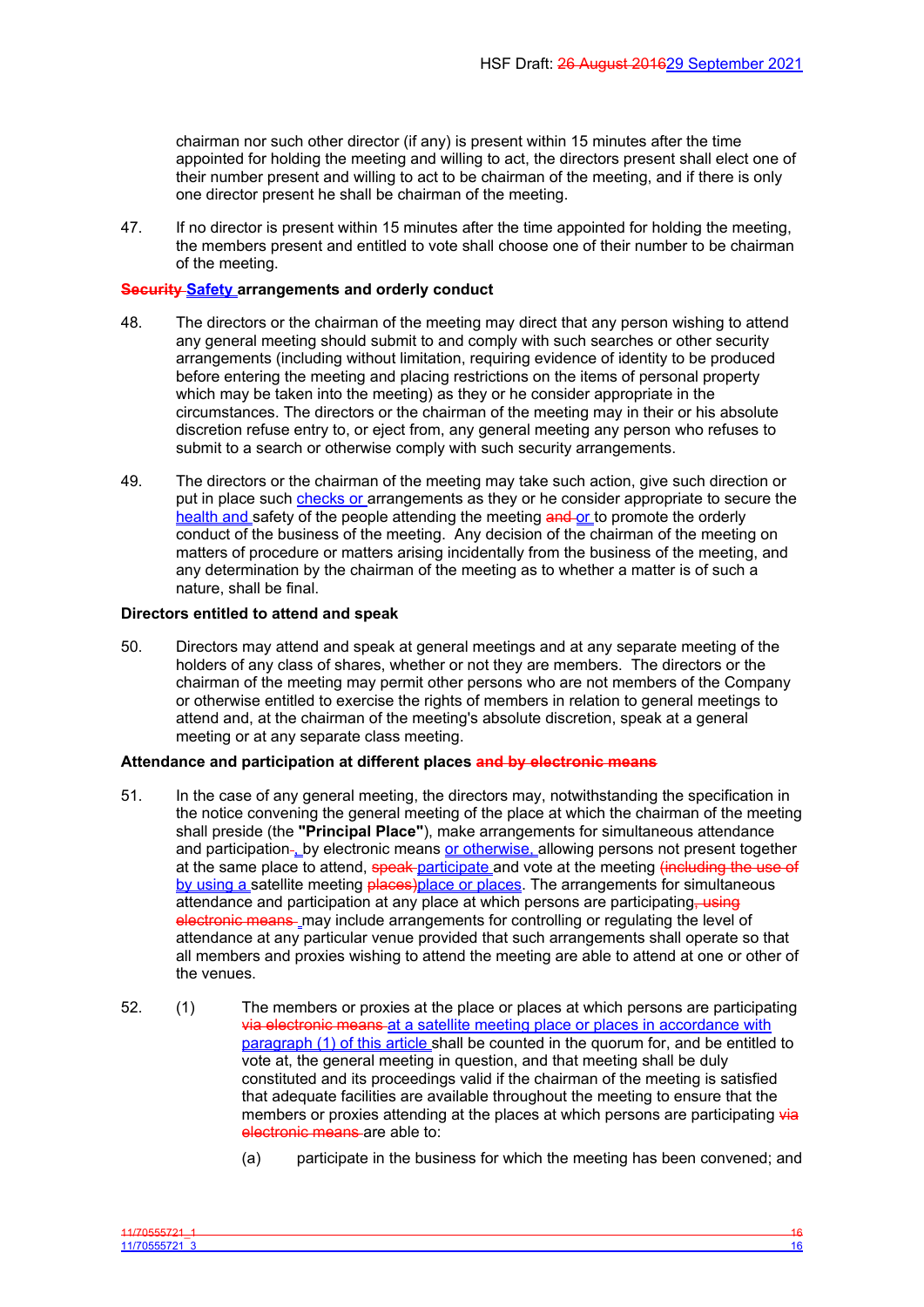- (b) see and hear all persons who speak (whether through the use of electronic means, microphones, loud speakers, audiovisual communication equipment or otherwise) in the Principal Place (and any other place at which persons are participating via electronic means).
- (2) For the purposes of all other provisions of these articles (unless the context requires otherwise), the members shall be treated as meeting at the Principal Place.
- (3) If it appears to the chairman of the meeting that the facilities at the Principal Place or any place at which persons are participating via electronic means have become inadequate for the purposes set out in sub-paragraphs (a) and (b) above, the chairman of the meeting may, without the consent of the meeting, interrupt or adjourn the general meeting. All business conducted at the general meeting up to the point of the adjournment shall be valid. The provisions of article 53(3) shall apply to that adjournment.

## **Adjournments**

- 53. (1) If a quorum is not present within half an hour after the time appointed for holding the meeting, or if during a meeting a quorum ceases to be present, the meeting shall stand adjourned and (subject to the provisions of the Acts) the chairman of the meeting shall either specify the time and place to which it is adjourned or state that it is adjourned to such time and place as the directors may determine. If at the adjourned meeting a quorum is not present within 15 minutes after the time appointed for holding the meeting, the meeting shall be dissolved.
	- (2) Without prejudice to any other power of adjournment he may have under these articles or at common law:
		- (a) the chairman of the meeting may, with the consent of a meeting at which a quorum is present (and shall if so directed by the meeting), adjourn the meeting;
		- (b) the chairman of the meeting may, without the consent of the meeting, adjourn the meeting before or after it has commenced, if the chairman of the meeting considers that:
			- (i) there is not enough room for the number of members and proxies who wish to attend the meeting;
			- (ii) the behaviour of anyone present prevents, or is likely to prevent, the orderly conduct of the business of the meeting;
			- (iii) an adjournment is necessary to protect the safety of any person attending the meeting; or
			- (iv) an adjournment is otherwise necessary in order for the business of the meeting to be properly carried out.

If so adjourned, the chairman of the meeting shall either specify the time and place to which it is adjourned or state that it is adjourned to such time and place as the directors may determine.

- (3) Subject to the provisions of the Acts, it shall not be necessary to give notice of an adjourned meeting except that when a meeting is adjourned for 14 days or more, at least seven clear days' notice shall be given specifying the time and place of the adjourned meeting and the general nature of the business to be transacted. No business shall be transacted at an adjourned meeting other than business which might properly have been transacted at the meeting had the adjournment not taken place.
- (4) Subject to paragraph (1) of this article, meetings can be adjourned more than once, in accordance with the procedures set out in this article.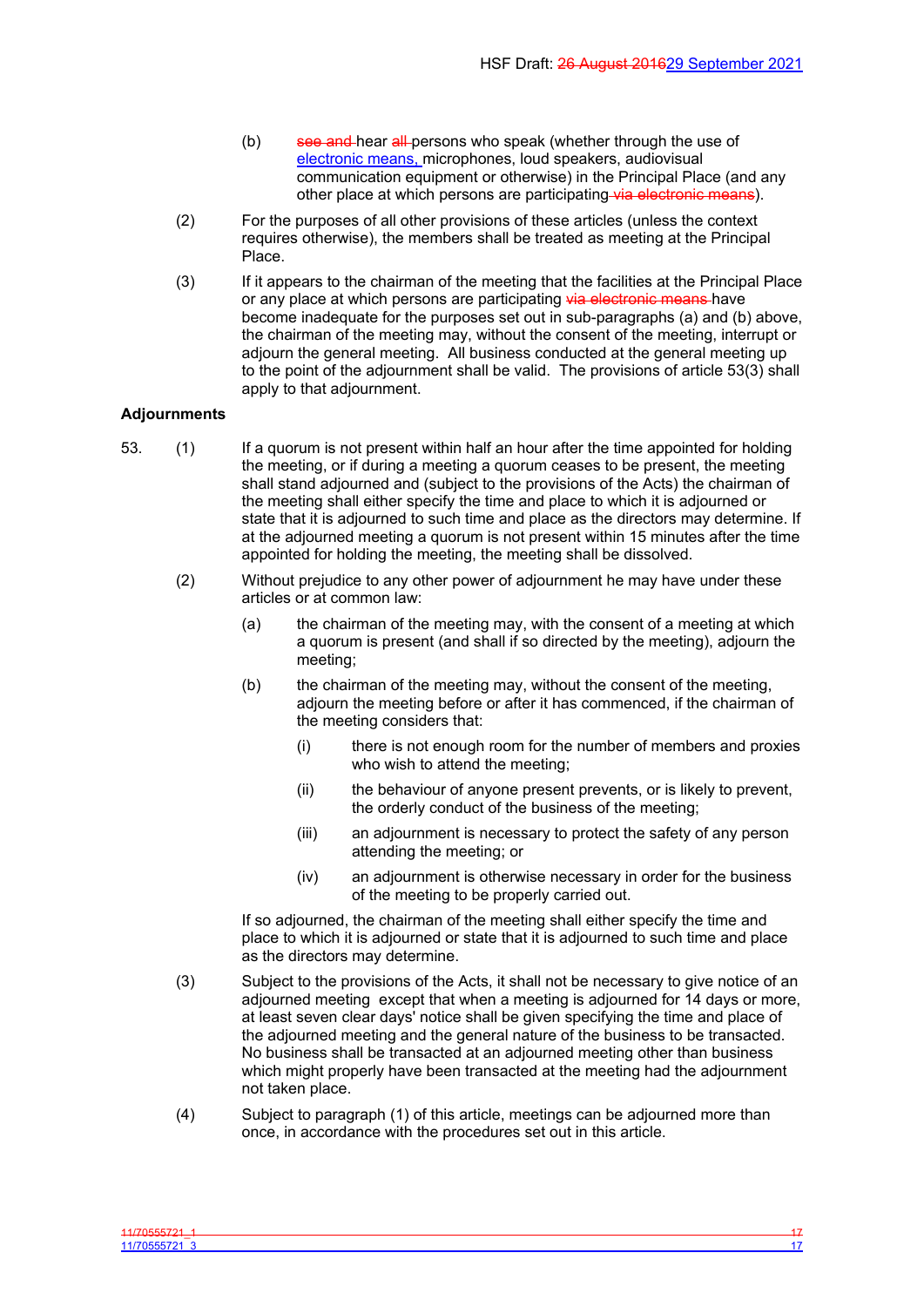# <span id="page-19-0"></span>**AMENDMENTS TO RESOLUTIONS**

## **Amendments to special and ordinary resolutions**

- 54. (1) A special resolution to be proposed at a general meeting may be amended by ordinary resolution if:
	- (a) the chairman of the meeting proposes the amendment at the general meeting at which the resolution is to be proposed; and
	- (b) the amendment does not go beyond what is necessary to correct a clear error in the resolution.
	- (2) An ordinary resolution to be proposed at a general meeting may be amended by ordinary resolution if:
		- (a) written notice of the terms of the proposed amendment and of the intention to move the amendment have been delivered to the Company at the Office at least 48 hours before the time for holding the meeting or the adjourned meeting at which the ordinary resolution in question is proposed and the proposed amendment does not, in the reasonable opinion of the chairman of the meeting, materially alter the scope of the resolution; or
		- (b) the chairman of the meeting, in his absolute discretion, decides that the proposed amendment may be considered or voted on.

## **Withdrawal and ruling amendments out of order**

55. With the consent of the chairman of the meeting, an amendment may be withdrawn by its proposer before it is voted on. If an amendment proposed to any resolution under consideration is ruled out of order by the chairman of the meeting, the proceedings on the resolution shall not be invalidated by any error in the ruling.

### <span id="page-19-1"></span>**POLLS**

### **Demand for a poll**

- 56. (1) A resolution put to the vote of a general meeting must be decided on a show of hands unless a poll is validly demanded. A poll on a resolution may be demanded either before a vote on a show of hands on that resolution or immediately after the result of a show of hands on that resolution is declared.
	- (2) A poll on a resolution may be demanded by:
		- (a) the chairman of the meeting;
		- (b) a majority of the directors present at the meeting;
		- (c) not less than five members having the right to vote at the meeting;
		- (d) a member or members representing not less than one-tenth of the total voting rights of all the members having the right to vote at the meeting (excluding any voting rights attached to any shares in the Company held as treasury shares); or
		- (e) a member or members holding shares conferring a right to vote on the resolution on which an aggregate sum has been paid up equal to not less than one-tenth of the total sum paid up on all the shares conferring that right (excluding any shares in the Company conferring a right to vote at the meeting which are held as treasury shares).

## **Chairman's declaration**

57. Unless a poll is duly demanded and the demand is not subsequently withdrawn, a declaration by the chairman of the meeting that a resolution has been carried or carried unanimously, or by a particular majority, or lost, or not carried by a particular majority, and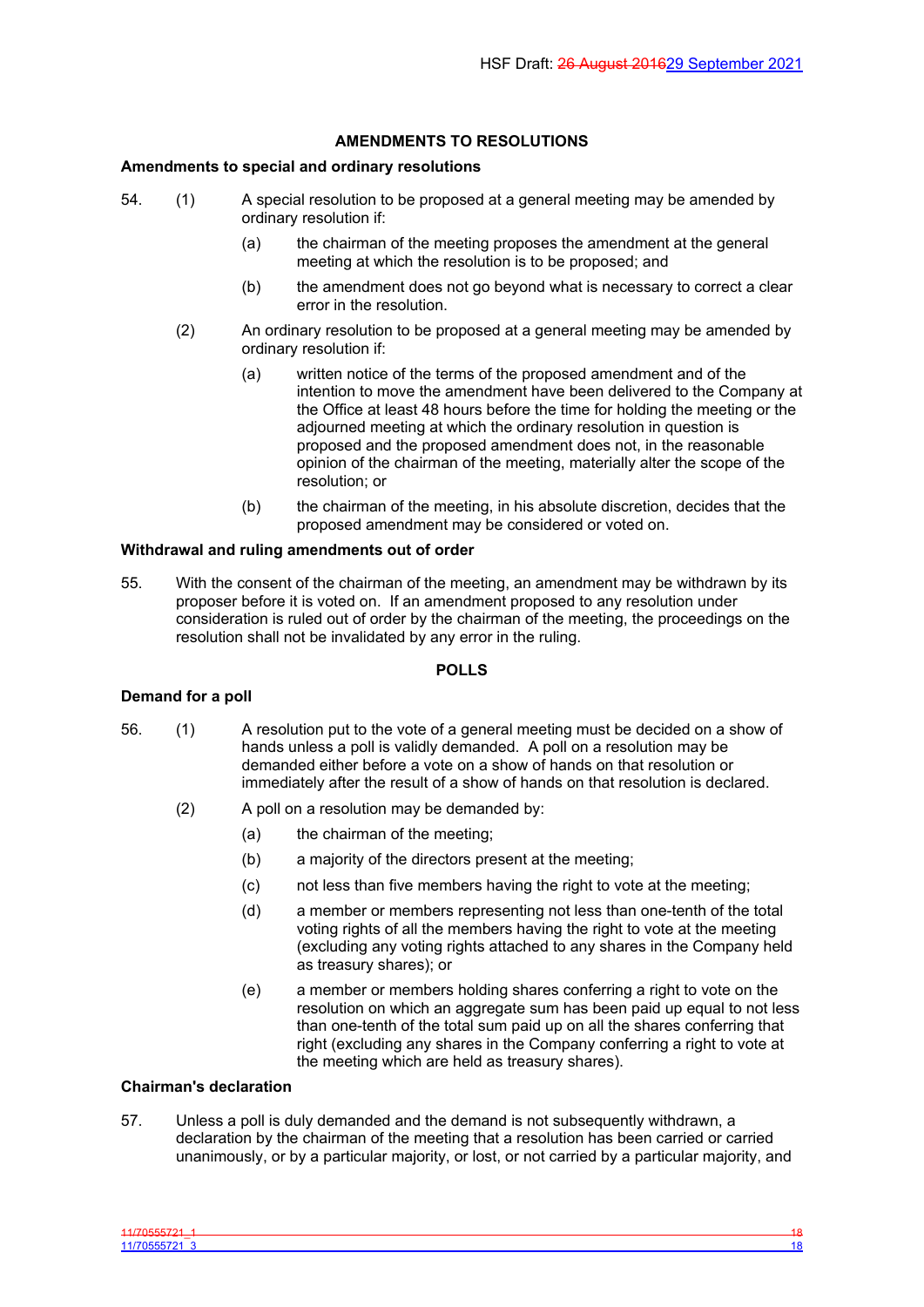an entry in respect of such declaration in the minutes of the meeting, shall be conclusive evidence of the fact without proof of the number or proportion of the votes recorded in favour of or against the resolution.

## **Withdrawal of demand for a poll**

58. The demand for a poll may, before the poll is taken, be withdrawn but only with the consent of the chairman of the meeting, and a demand so withdrawn shall not be taken to have invalidated the result of a show of hands declared before the demand was made.

### **Polls to be taken as chairman directs**

59. Polls at general meetings shall, subject to articles 60 and 61 below, be taken when, where and in such manner as the chairman of the meeting directs. The chairman of the meeting may appoint scrutineers (who need not be members) and decide how and when the result of the poll is to be declared. The result of a poll shall be the decision of the meeting in respect of the resolution on which the poll was demanded.

### **When poll to be taken**

60. A poll on the election of the chairman of the meeting or on a question of adjournment must be taken immediately. Any other polls must be taken either during the meeting or within 30 days of the poll being demanded. A demand for a poll does not prevent a general meeting from continuing, except as regards the question on which the poll was demanded. If a poll is demanded before the declaration of the result of a show of hands and the demand is duly withdrawn, the meeting shall continue as if the demand had not been made.

### **Notice of poll**

61. No notice need be given of a poll not taken during the meeting if the time and place at which it is to be taken are announced at the meeting at which it is demanded. In any other case, at least seven clear days' notice must be given specifying the time and place at which the poll is to be taken.

## <span id="page-20-0"></span>**VOTES OF MEMBERS**

# **Voting rights**

- 62. Subject to any rights or restrictions attached to any shares, at a general meeting:
	- (a) on a show of hands:
		- (i) every member who is present in person has one vote;
		- (ii) every proxy present who has been duly appointed by one or more members entitled to vote on the resolution has one vote, except that if the proxy has been duly appointed by more than one member entitled to vote on the resolution and is instructed by one or more of those members to vote for the resolution and by one or more others to vote against it, or is instructed by one or more of those members to vote in one way and is given discretion as to how to vote by one or more others (and wishes to use that discretion to vote in the other way) he has one vote for and one vote against the resolution; and
		- (iii) every corporate representative present who has been duly authorised by a corporation has the same voting rights as the corporation would be entitled to;
	- (b) on a poll every member present in person or by duly appointed proxy or corporate representative has one vote for every share of which he is the holder or in respect or of which his appointment as proxy or corporate representative has been made; and
	- (c) a member, proxy or corporate representative entitled to more than one vote need not, if he votes, use all his votes or cast all the votes he uses the same way.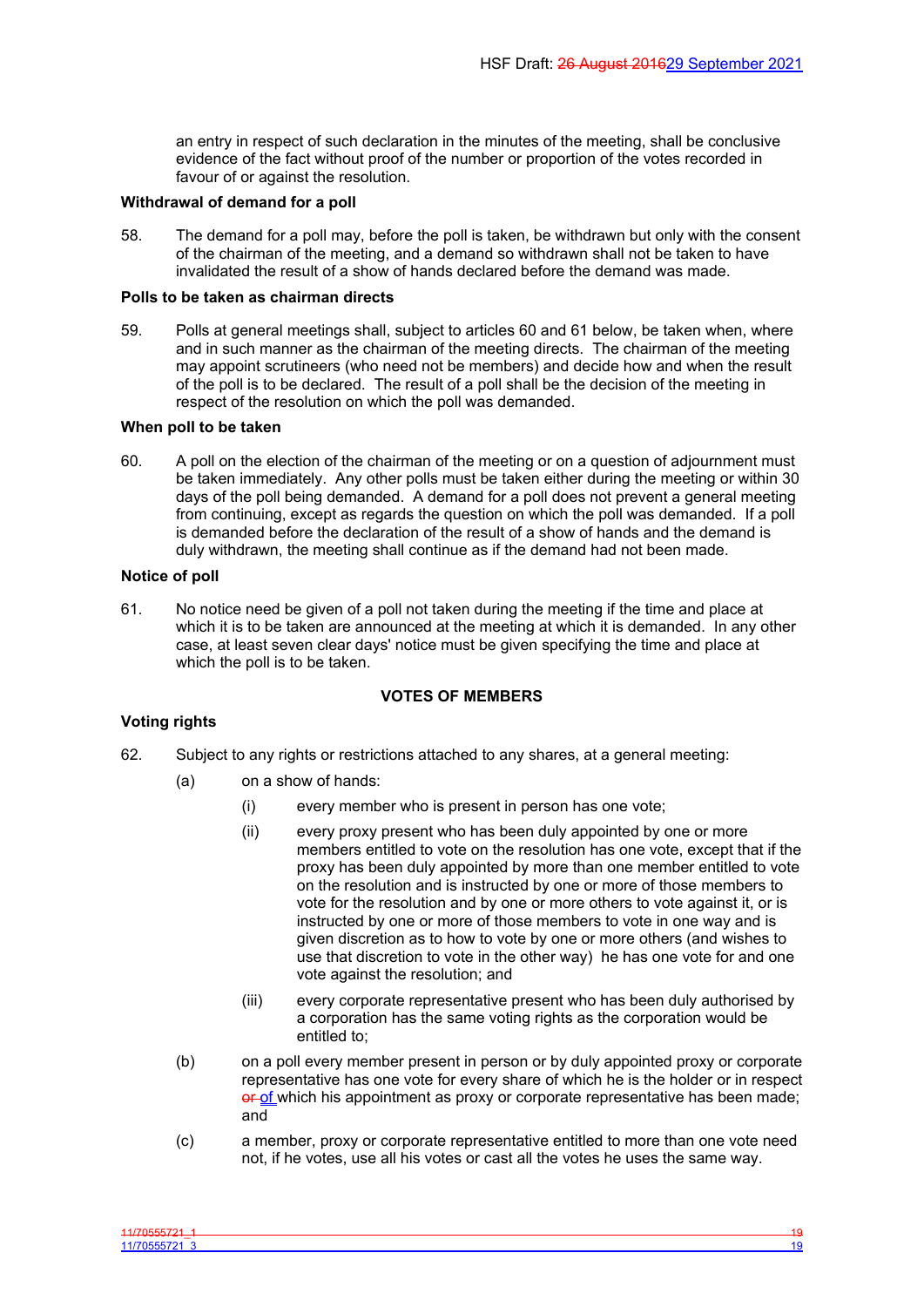# **Voting record date**

63. For the purposes of determining which persons are entitled to attend or vote at a general meeting and how many votes such persons may cast, the Company may specify in the notice convening the meeting a time, being not more than 48 hours before the time fixed for the meeting (and for this purpose no account shall be taken of any part of a day that is not a working day), by which a person must be entered on the register in order to have the right to attend or vote at the meeting.

## **Votes of joint holders**

64. In the case of joint holders the vote of the joint holder whose name appears first on the register of members in respect of the joint holding shall be accepted to the exclusion of the votes of the other joint holders.

# **Votes on behalf of an incapable member**

65. A member in respect of whom an order has been made by any court having jurisdiction (whether in the United Kingdom or elsewhere) in matters concerning mental disorder may vote, on a show of hands or on a poll, by any person authorised in that behalf by that court and the person so authorised may exercise other rights in relation to general meetings, including appointing a proxy. Evidence to the satisfaction of the directors of the authority of the person claiming the right to vote shall be delivered to the Office, or such other place as is specified in accordance with these articles for the delivery or receipt of appointments of proxy, not less than 48 hours before the time appointed for holding the meeting or adjourned meeting at which the right to vote is to be exercised, and in default the right to vote shall not be exercisable.

# **No right to vote where sums overdue**

66. No member shall have the right to vote at any general meeting or at any separate meeting of the holders of any class of shares, either in person or by proxy, in respect of any share held by him unless all amounts presently payable by him in respect of that share have been paid.

# **Objections and validity of votes**

- 67. (1) Any objection to the qualification of any person voting at a general meeting or on a poll or to the counting of, or failure to count, any vote, must be made at the meeting or adjourned meeting or at the time the poll is taken (if not taken at the meeting or adjourned meeting) at which the vote objected to is tendered. Any objection made in due time shall be referred to the chairman of the meeting whose decision shall be final and conclusive. If a vote is not disallowed by the chairman of the meeting it is valid for all purposes.
	- (2) The Company shall not be bound to enquire whether any proxy or corporate representative votes in accordance with the instructions given to him by the member he represents and if a proxy or corporate representative does not vote in accordance with the instructions of the member he represents the vote or votes cast shall nevertheless be valid for all purposes.

# <span id="page-21-0"></span>**PROXIES AND CORPORATE REPRESENTATIVES**

# **Appointment of proxies**

68. A member is entitled to appoint another person as his proxy to exercise all or any of his rights to attend and to speak and vote at a meeting of the Company. The appointment of a proxy shall be deemed also to confer authority to demand or join in demanding a poll. Delivery of an appointment of proxy shall not preclude a member from attending and voting at the meeting or at any adjournment of it. A proxy need not be a member. A member may appoint more than one proxy in relation to a meeting, provided that each proxy is appointed to exercise the rights attached to a different share or shares held by him.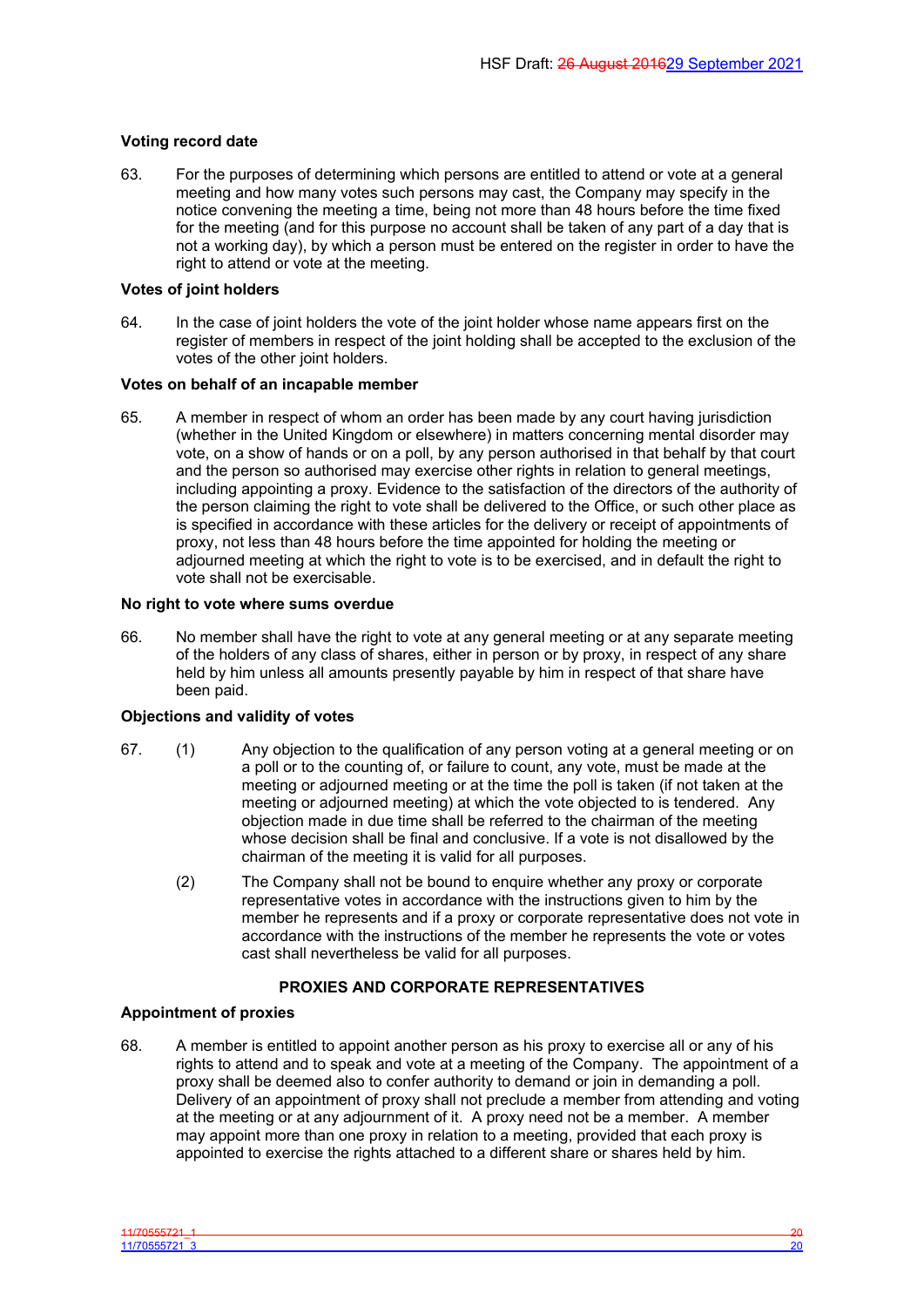References in these articles to an appointment of proxy include references to an appointment of multiple proxies.

69. Where two or more valid appointments of proxy are received in respect of the same share in relation to the same meeting, the one which is last sent shall be treated as replacing and revoking the other or others. If the Company is unable to determine which is last sent, the one which is last received shall be so treated. If the Company is unable to determine either which is last sent or which is last received, none of such appointments shall be treated as valid in respect of that share.

## **Form of proxy appointment**

- 70. (1) Subject to article 71 an appointment of proxy shall be in writing in any usual form or in any other form which the directors may approve and shall be executed by or on behalf of the appointor which in the case of a corporation may be either under its common seal or under the hand of a duly authorised officer or other person duly authorised for that purpose. The signature on the appointment of proxy need not be witnessed.
	- (2) Where the appointment of a proxy is expressed to have been or purports to have been executed by a duly authorised person on behalf of a member:
		- (a) the Company may treat the appointment as sufficient evidence of that person's authority to execute the appointment of proxy on behalf of that member; and
		- (b) the member shall, if requested by or on behalf of the Company, send or procure the sending of any authority under which the appointment of proxy has been executed, or a certified copy of any such authority to such address and by such time as required under article 72 and, if the request is not complied with in any respect, the appointment of proxy may be treated as invalid.

## **Proxies sent or supplied in electronic form**

71. The directors may (and shall if and to the extent that the Company is required to do so by the Acts) allow an appointment of proxy to be sent or supplied in electronic form subject to any conditions or limitations as the directors may specify. Where the Company has given an electronic address in any instrument of proxy or invitation to appoint a proxy, any document or information relating to proxies for the meeting (including any document necessary to show the validity of, or otherwise relating to, an appointment of proxy, or notice of the termination of the authority of a proxy) may be sent by electronic means to that address, subject to any conditions or limitations specified in the relevant notice of meeting.

## **Receipt of appointments of proxy**

- 72. (1) An appointment of proxy may:
	- (a) in the case of an appointment of proxy in hard copy form, be received at the Office or such other place as is specified in the notice convening the meeting, or in any appointment of proxy or any invitation to appoint a proxy sent out or made available by the Company in relation to the meeting, not less than 48 hours before the time for holding the meeting or adjourned meeting to which it relates;
	- (b) in the case of an appointment of proxy in electronic form, be received at the electronic address specified in the notice convening the meeting, or in any instrument of proxy or any invitation to appoint a proxy sent out or made available by the Company in relation to the meeting, not less than 48 hours before the time for holding the meeting or adjourned meeting to which it relates; and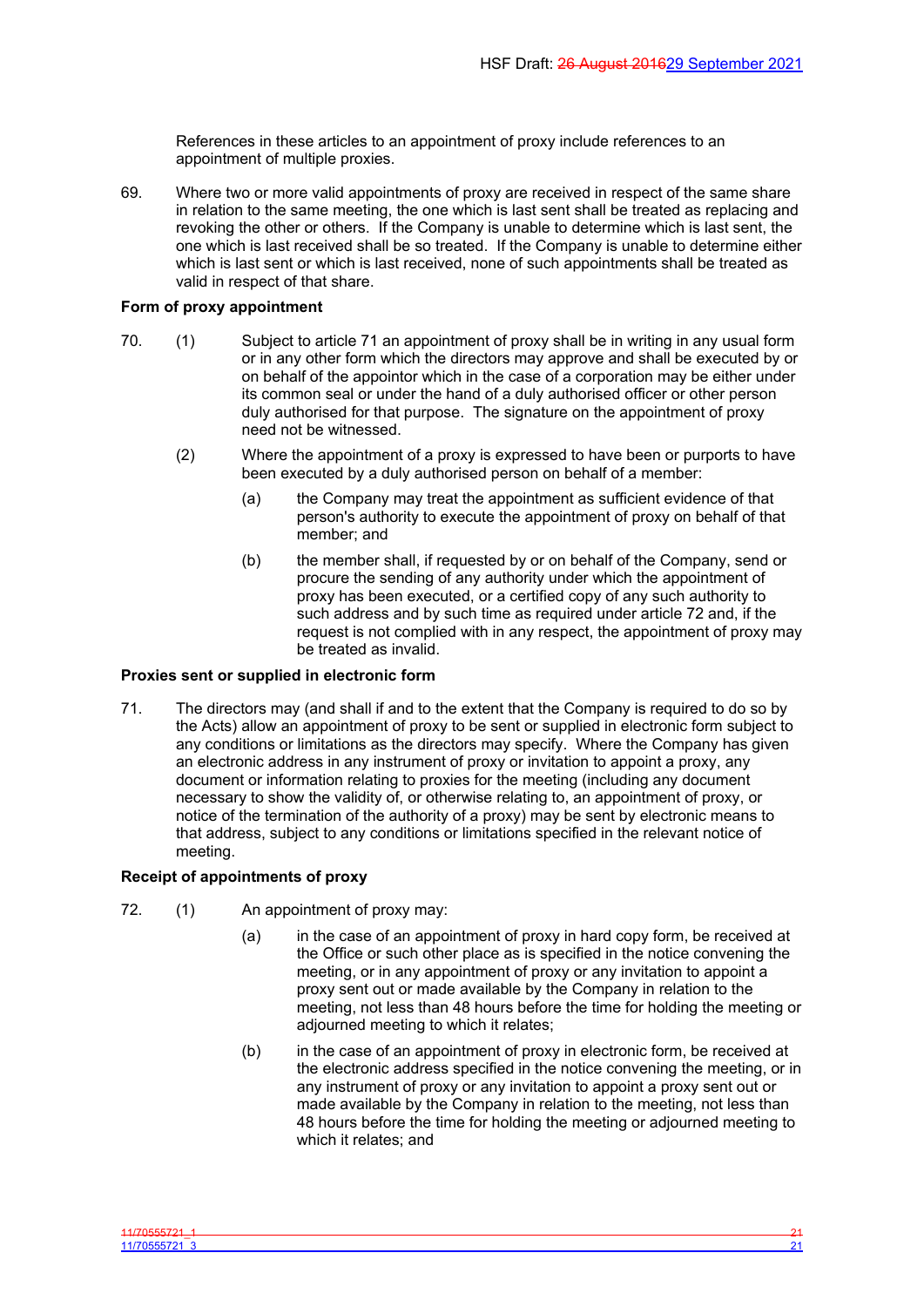- (c) in the case of a poll taken subsequently to the date of the meeting or adjourned meeting, be received as aforesaid not less than 24 hours (or such shorter time as the directors may determine) before the time appointed for the taking of the poll.
- (2) For the purposes of calculating the periods set out in paragraph (1) of this article, the directors may determine that, in relation to any meeting, no account shall be taken of any part of any day that is not a working day. An appointment of proxy which is not received or delivered in a manner so permitted shall be invalid.

## **Termination of appointments of proxy**

73. A vote given or poll demanded by proxy shall be valid notwithstanding the previous termination of the authority of the person voting or demanding a poll, unless notice of the termination was delivered in writing to the Company at such place or address at which an appointment of proxy may be duly received under article 72 not later than the last time at which an appointment of proxy should have been received under article 72 in order for it to be valid.

## **Availability of appointments of proxy**

74. The directors may at the expense of the Company send or make available appointments of proxy or invitations to appoint a proxy to the members by post or by electronic means or otherwise (with or without provision for their return prepaid) for use at any general meeting or at any separate meeting of the holders of any class of shares, either in blank or nominating in the alternative any one or more of the directors or any other person. If for the purpose of any meeting, appointments of proxy or invitations to appoint as proxy a person or one of a number of persons specified in the invitations are issued at the Company's expense, they shall be issued to all (and not to some only) of the members entitled to be sent a notice of the meeting and to vote at it. The accidental omission, or the failure due to circumstances beyond the Company's control, to send or make available such an appointment of proxy or give such an invitation to, or the non-receipt thereof by, any member entitled to attend and vote at a meeting shall not invalidate the proceedings at that meeting.

# **Corporations acting by representatives**

- 75. (1) Subject to the provisions of the Acts, any corporation (other than the Company itself) which is a member of the Company may, by resolution of its directors or other governing body, authorise a person or persons to act as its representative or representatives at any meeting of the Company, or at any separate meeting of the holders of any class of shares. The corporation shall for the purposes of these articles be deemed to be present in person at any such meeting if a person or persons so authorised is present at it. The Company may require such person or persons to produce a certified copy of the resolution before permitting him to exercise his powers.
	- (2) A vote given or poll demanded by a corporate representative shall be valid notwithstanding that he is no longer authorised to represent the member unless notice of the termination was delivered in writing to the Company at such place or address and by such time as is specified in article 72 for the receipt of an appointment of proxy.

# <span id="page-23-0"></span>**APPOINTMENT AND RETIREMENT OF DIRECTORS**

## **Number of directors**

76. Unless otherwise determined by the Company by ordinary resolution the number of directors (disregarding alternate directors) shall not be subject to any maximum but shall not be less than two.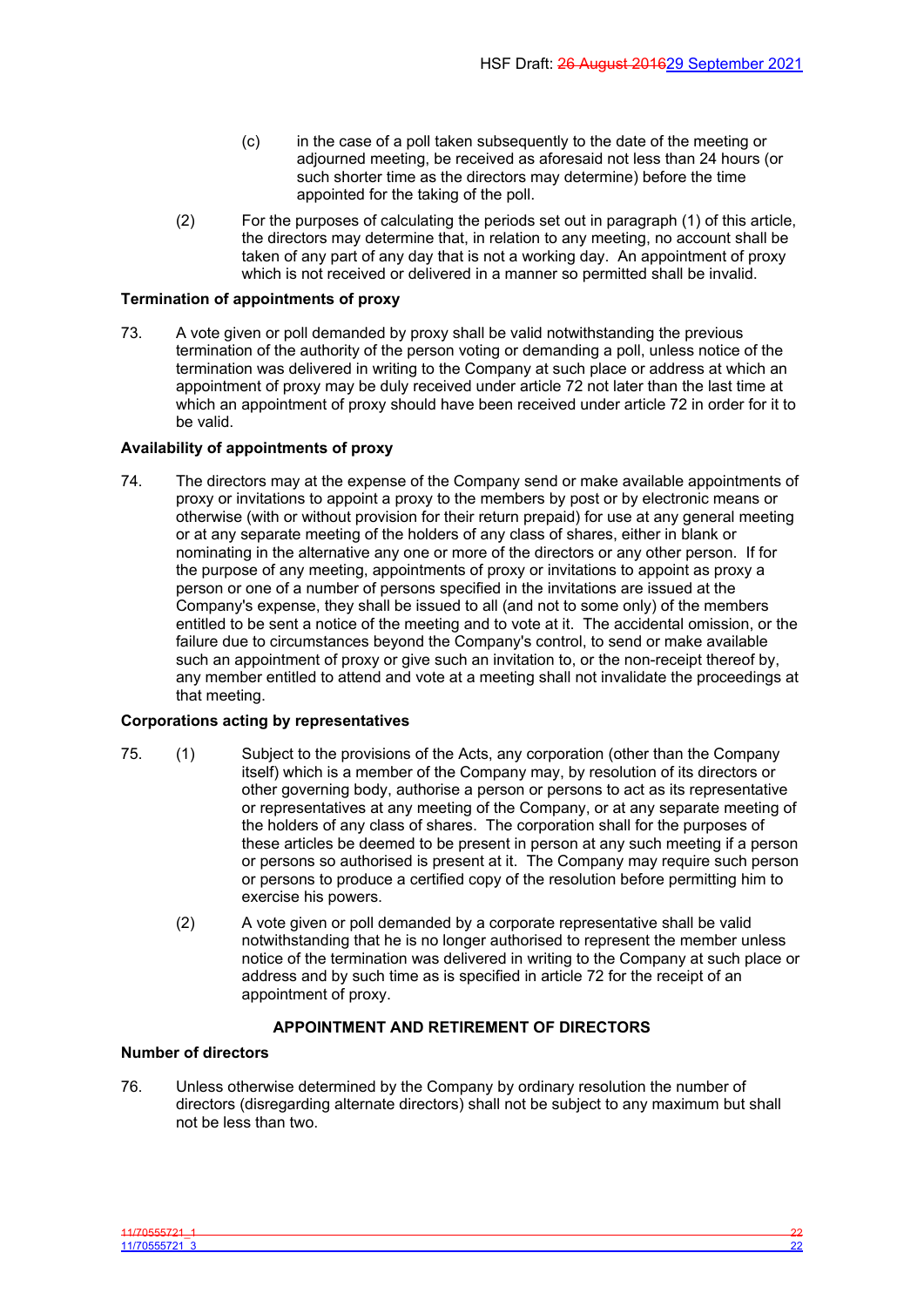## **Power of Company to appoint a director**

77. Subject to the provisions of these articles, the Company may by ordinary resolution appoint a person who is willing to act as a director, and is permitted by law to do so, to be a director, either to fill a vacancy or as an additional director.

## **Procedure for appointment or reappointment at general meeting**

- 78. No person other than a director retiring at the meeting shall be appointed or reappointed a director at any general meeting unless:
	- (a) he is recommended by the directors; or
	- (b) not less than seven nor more than 42 clear days before the date appointed for holding the meeting, notice executed by a member qualified to vote on the appointment or reappointment has been given to the Company of the intention to propose that person for appointment or reappointment, stating the particulars which would, if he were appointed or reappointed, be required to be included in the Company's register of directors, together with notice executed by that person of his willingness to be appointed or reappointed.

### **Election of two or more directors**

79. At a general meeting a motion for the appointment of two or more persons as directors by a single resolution shall not be made, unless a resolution that it shall be so made has first been agreed to by the meeting without any vote being given against it. For the purposes of this article a motion for approving a person's appointment or for nominating a person for appointment shall be treated as a motion for his appointment.

## **Power of directors to appoint a director**

80. The directors may appoint a person who is willing to act as a director, and is permitted by law to do so, to be a director, either to fill a vacancy or as an additional director, provided that the appointment does not cause the number of directors to exceed any number fixed as the maximum number of directors. A director so appointed shall retire at the next annual general meeting notice of which is first given after his appointment and shall then be eligible for reappointment.

### **Annual retirement of directors**

81. At each annual general meeting all of the directors shall retire from office except any director appointed by the board after the notice of that annual general meeting has been given and before that annual general meeting has been held.

# **Filling of vacancy**

82. If the Company, at the meeting at which a director retires, does not fill the vacancy the retiring director shall, if willing to act, be deemed to have been reappointed unless at the meeting it is resolved not to fill the vacancy or a resolution for the reappointment of the director is put to the meeting and lost.

## **Director not reappointed at annual general meeting**

83. A director who retires at an annual general meeting may be reappointed. If he is not reappointed or deemed to have been reappointed, he shall retain office until the meeting elects someone in his place or, if it does not do so, until the close of the meeting.

# <span id="page-24-0"></span>**DISQUALIFICATION AND REMOVAL OF DIRECTORS**

## **Removal of director**

84. In addition to any power of removal under the Acts, the Company may, by special resolution, remove a director before the expiration of his period of office and, subject to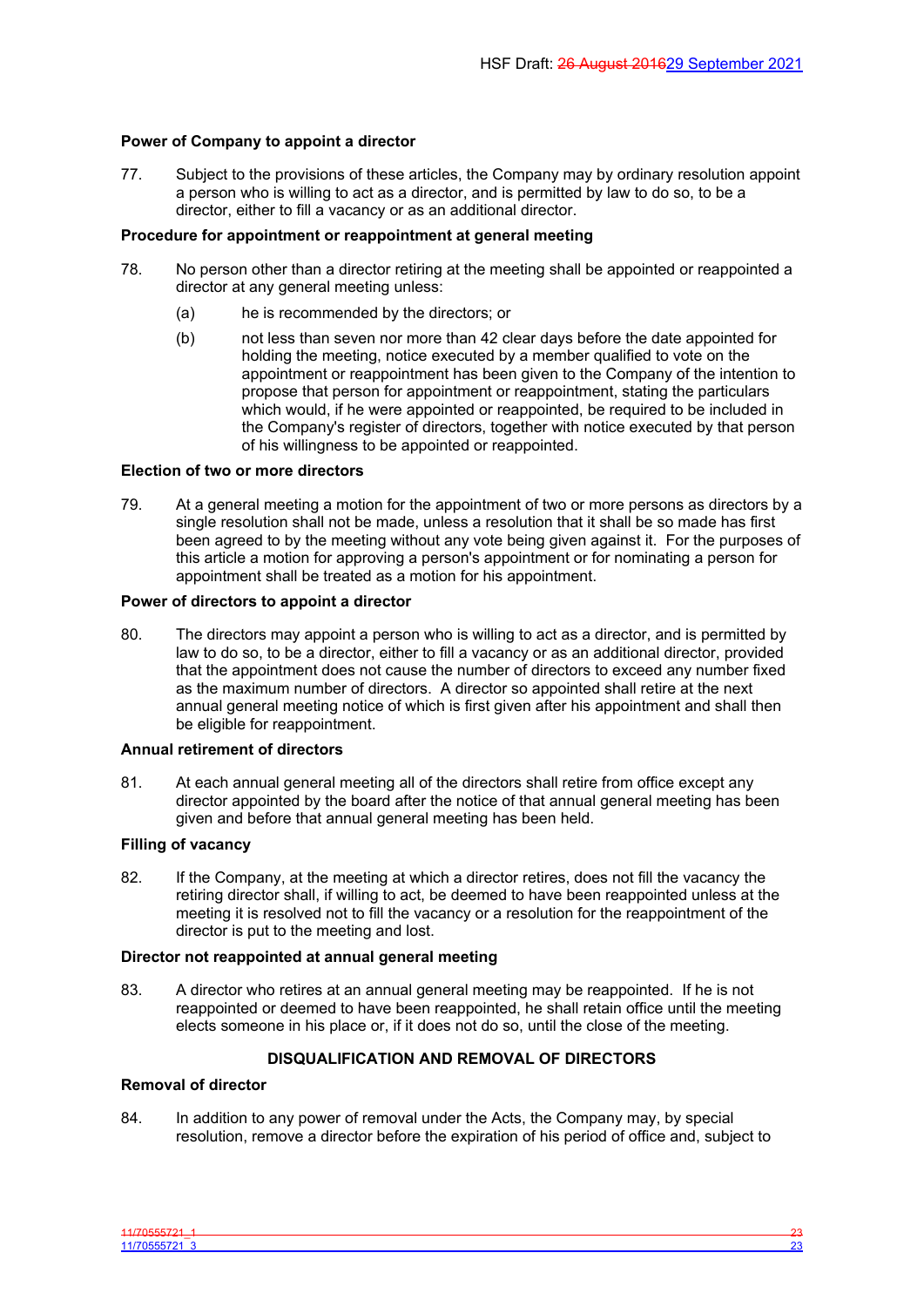these articles, may, by ordinary resolution, appoint another person who is willing to act as a director, and is permitted by law to do so, to be a director instead of him.

## **Termination of a director's appointment**

- 85. A person ceases to be a director as soon as:
	- (a) that person ceases to be a director by virtue of any provision of the Acts or is prohibited from being a director by law;
	- (b) a bankruptcy order is made against that person;
	- (c) a composition is made with that person's creditors generally in satisfaction of that person's debts;
	- (d) notification is received by the Company from that person that he is resigning or retiring from his office as director, and such resignation or retirement has taken effect in accordance with its terms;
	- (e) in the case of a director who holds any executive office, his appointment as such is terminated or expires and the directors resolve that he should cease to be a director;
	- (f) that person is absent without permission of the directors from all meetings of the directors held during a continuous period of six months or more and the directors resolve that he should cease to be a director; or
	- (g) a notice in writing is served upon him personally, or at his residential address provided to the Company for the purposes of section 165 of the Companies Act 2006, signed by all the other directors stating that he shall cease to be a director with immediate effect (and such notice may consist of several copies each signed by one or more directors, but a notice executed by an alternate director need not also be executed by his appointor and, if it is executed by a director who has appointed an alternate director, it need not also be executed by the alternate director in that capacity).

## <span id="page-25-0"></span>**ALTERNATE DIRECTORS**

# **Appointment and removal of an alternate director**

86. Any director (other than an alternate director) may appoint any other director, or any other person approved by resolution of the directors and willing to act and permitted by law to do so, to be an alternate director and may remove an alternate director appointed by him from his appointment as alternate director.

### **Rights of an alternate director**

87. An alternate director shall be entitled to receive notices of meetings of the directors and of committees of the directors of which his appointor is a member, to attend and vote at any such meeting at which the director appointing him is not present, and generally to perform all the functions of his appointor as a director in his absence. An alternate director shall not (unless the Company by ordinary resolution otherwise determines) be entitled to any fees for his services as an alternate director, but shall be entitled to be paid such expenses as might properly have been paid to him if he had been a director.

### **Termination of an alternate director's appointment**

88. An alternate director shall cease to be an alternate director if his appointor ceases to be a director; however, if a director retires, pursuant to these articles or otherwise, but is reappointed or deemed to have been reappointed at the meeting at which he retires, any appointment of an alternate director made by him which was in force immediately prior to his retirement shall continue after his reappointment.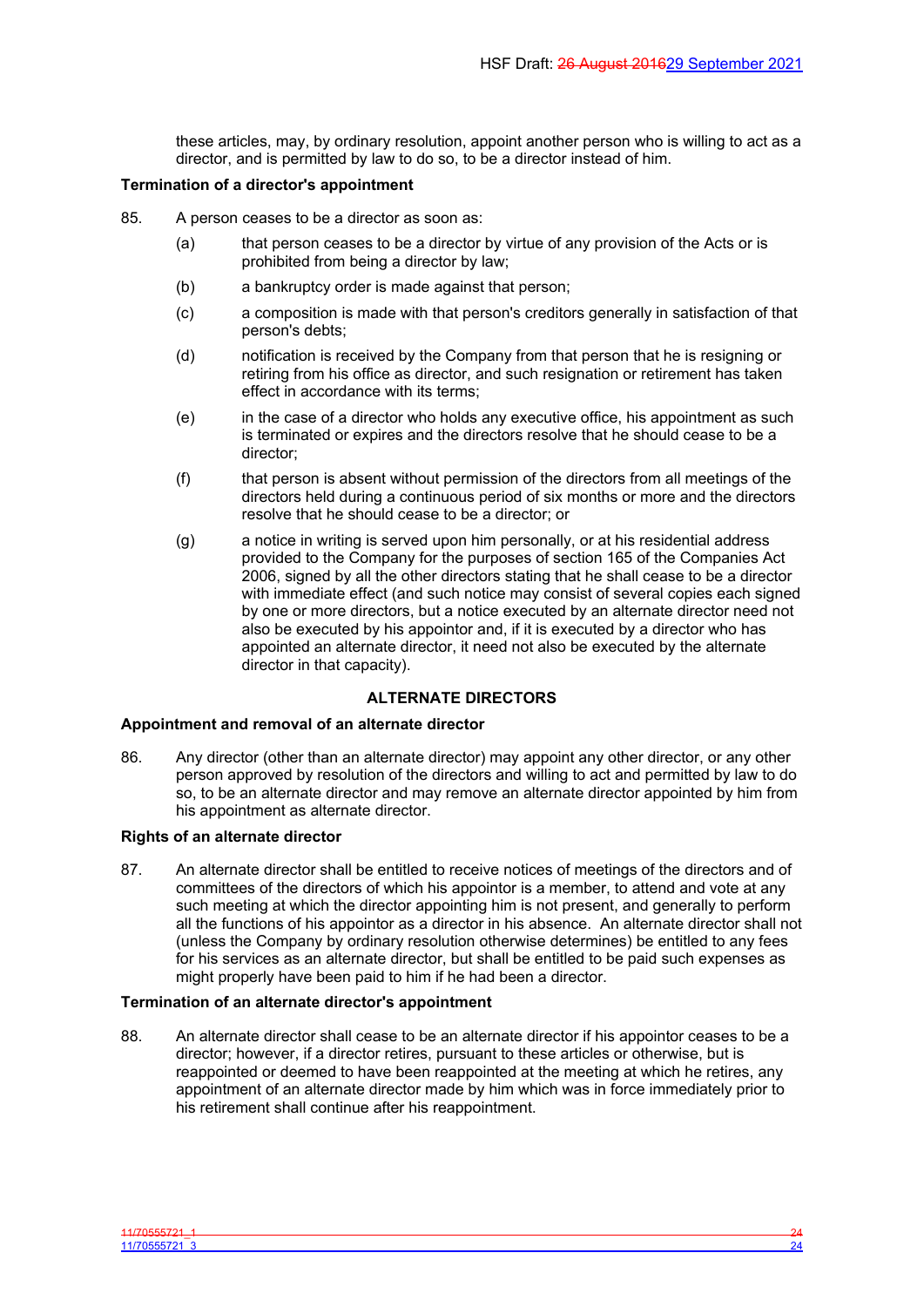89. An alternate director shall cease to be an alternate director on the occurrence in relation to the alternate director of any event which, if it occurred in relation to his appointor, would result in the termination of the appointor's appointment as a director.

## **Method of appointment or removal of an alternate director**

90. An appointment or removal of an alternate director shall be by notice in writing to the Company signed by the director making or revoking the appointment or in any other manner approved by the directors and shall take effect upon receipt of such notice or such later date as is stated in such notice.

## **Other provisions regarding alternate directors**

- 91. Save as otherwise provided in these articles, an alternate director shall:
	- (a) be deemed for all purposes to be a director;
	- (b) alone be responsible for his own acts and omissions;
	- (c) in addition to any restrictions which may apply to him personally, be subject to the same restrictions as his appointor; and
	- (d) not be deemed to be the agent of or for the director appointing him.

# <span id="page-26-0"></span>**POWERS OF DIRECTORS**

## **General powers of the Company vested in the directors**

92. The business of the Company shall be managed by the directors who, subject to the provisions of these articles and to any directions given by special resolution of the Company to take, or refrain from taking, specified action, may exercise all the powers of the Company. No alteration of these articles and no such direction shall invalidate any prior act of the directors which would have been valid if that alteration had not been made or that direction had not been given. The general management powers given by this article shall not be limited by any special authority or power given to the directors by any other article.

### **Borrowing powers and restrictions**

- 93. (1) The directors shall restrict the borrowings of the Company and exercise all powers of control exercisable by the Company in relation to its subsidiary undertakings so as to secure (as regards subsidiary undertakings so far as by such exercise they can secure) that the aggregate principal amount (including any premium payable on final repayment) outstanding of all money borrowed by the Group (excluding amounts borrowed by any member of the Group from any other member of the Group, other than amounts to be taken into account under paragraph (3)(c) and (d) of this article) shall not at any time, save with the previous sanction of an ordinary resolution of the Company, exceed an amount equal to four times the aggregate of:
	- (a) the amount paid up, or credited as paid up, on the share capital of the Company (excluding any share capital presented as debt); and
	- (b) the total of any credit balance on the distributable and undistributable reserves of the Group, but excluding amounts attributable to outside shareholders in subsidiary undertakings of the Company and deducting any debit balance on any reserve,

all as shown in the latest audited consolidated balance sheet of the Group, but adjusted as may be necessary in respect of any variation in the paid up share capital or share premium account or capital redemption reserve of the Company since the date of that balance sheet and further adjusted as the directors may reasonably consider to be appropriate to reflect any change since that date in the companies comprising the Group and, for the avoidance of doubt any balance representing the Company's own shares (whether held pursuant to an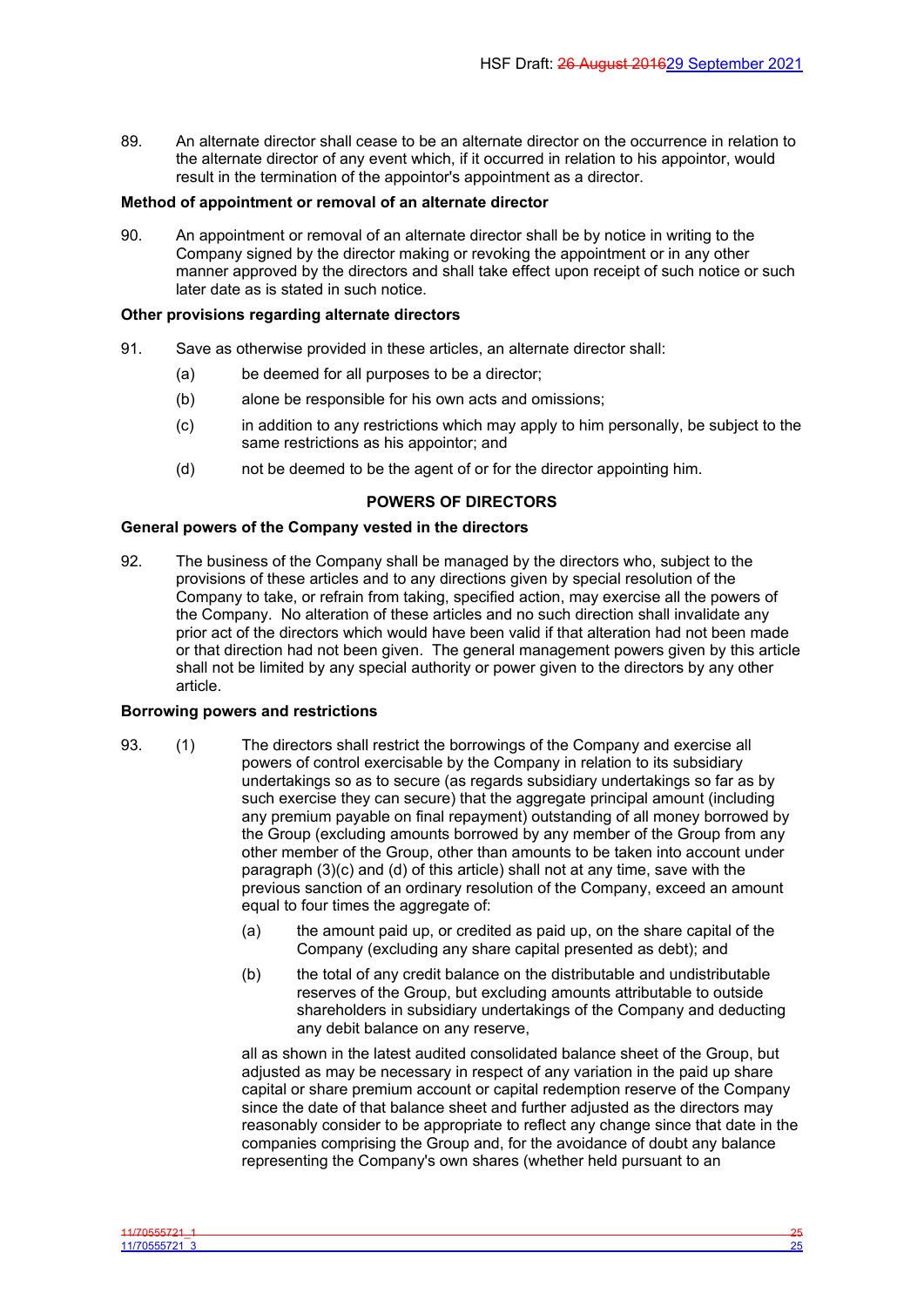employees' share scheme (within the meaning of section 1166 of the Companies Act 2006) or as treasury shares) shall reduce the reserves of the Group for the purposes of paragraph (1)(b) of this article and if the latest audited consolidated balance sheet of the Group shows any deficit on any defined benefit pension schemes, the debit reserve representing that deficit need not be included but if it is excluded, then in its place should be included a debit amount representing the total value of the scheduled funding contribution of the Group to the defined benefit pension schemes, discounted at what the directors consider to be a suitable rate.

- (2) In this article:
	- (a) "business day" means a day (other than a Saturday or Sunday) on which banks are open for general business in London;
	- (b) "the Group" means the Company and its subsidiary undertakings (if any); and
	- (c) "subsidiary undertaking" means a subsidiary undertaking which falls to be treated as such in the audited consolidated accounts of the Group.
- (3) For the purposes of this article, but without prejudice to the generality of the terms "borrowing" and "borrowed" shall mean:
	- (a) amounts borrowed for the purpose of repaying the whole or any part of any amounts previously borrowed and then outstanding (including any premium payable on final repayment) and to be applied for that purpose within six months of the borrowing shall not, pending such application, be taken into account as money borrowed;
	- (b) the principal amount (including any premium payable on final repayment) of any debentures issued in whole or in part for consideration other than cash shall be taken into account as money borrowed by the member of the Group issuing them;
	- (c) money borrowed by a partly-owned subsidiary undertaking and not owing to another member of the Group shall (notwithstanding sub-paragraph (b) of this paragraph) be taken into account subject to the exclusion of a proportion of it equal to the minority proportion, and money borrowed and owing to a partly-owned subsidiary undertaking by another member of the Group shall (subject to sub-paragraph (d) of this paragraph) be taken into account to the extent of a proportion of it equal to the minority proportion (and for the purpose of this sub-paragraph "minority proportion" means the proportion of the issued equity share capital of the partly-owned subsidiary undertaking which is not attributable, directly or indirectly, to the Company);
	- (d) in the case of money borrowed and owing to a partly-owned subsidiary undertaking by another partly-owned subsidiary undertaking the proportion which would otherwise be taken into account under subparagraph (c) of this paragraph shall be reduced by excluding such part of it as is equal to the proportion of the issued equity share capital of the borrowing subsidiary undertaking which is not attributable, directly or indirectly, to the Company;
	- (e) the amount of any share capital presented as debt in the audited accounts of the Group shall be taken into account as money borrowed by the member of the Group issuing such share capital;
	- (f) any deficit on any defined benefit pension schemes as shown in the audited consolidated balance sheet of the Group need not be included, but if the debit reserve representing the deficit is excluded for the purposes of article 93(1), the deficit must be excluded for the purposes of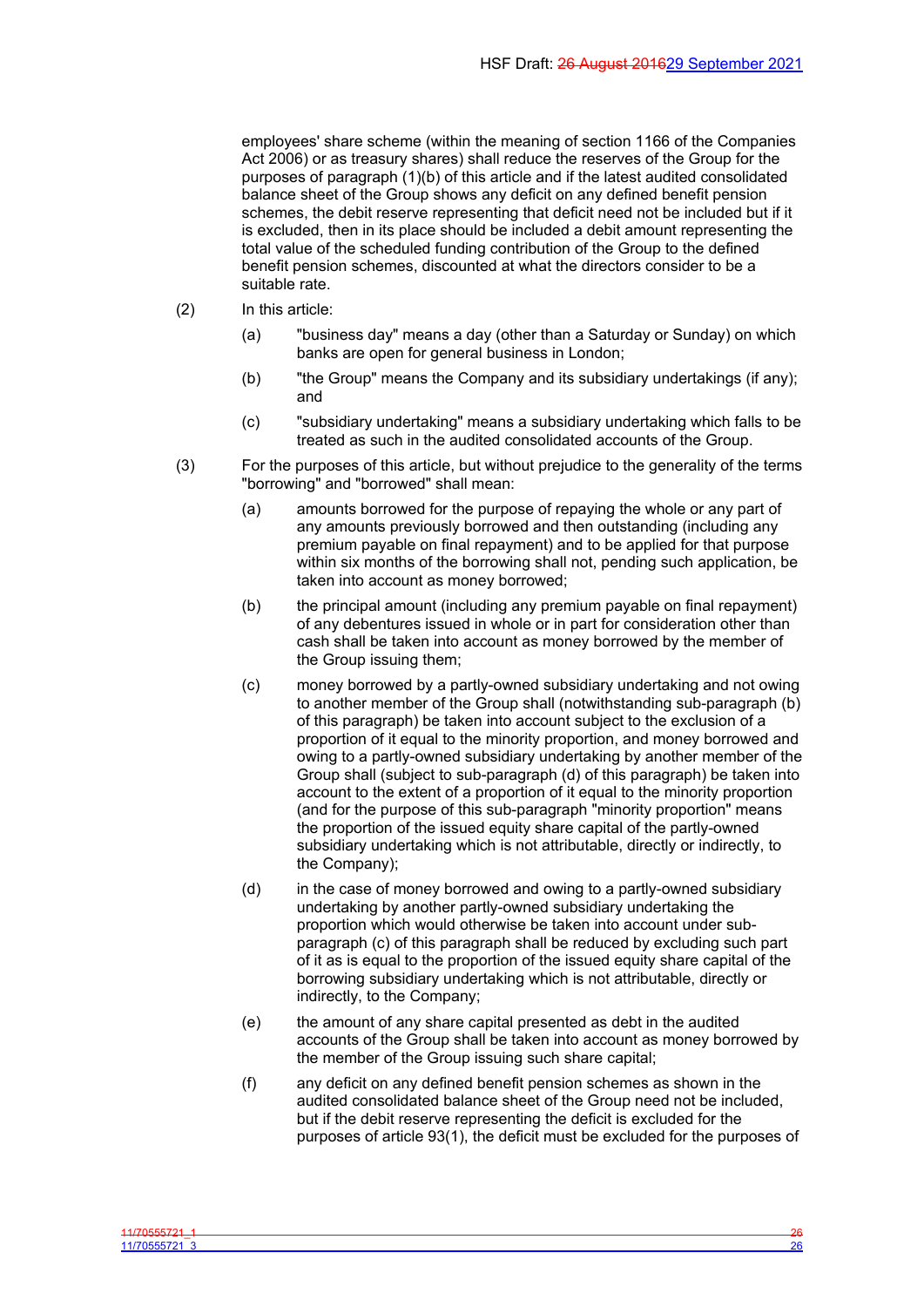this article 93(3)(f) and in its place should be included the debit amount included for the purposes of article 93(1); and

- $(h(a))$  the amount of moneys borrowed shall be reduced by any cash balances as shown in the latest audited consolidated balance sheet of the Group.
- (4) In calculating the aggregate amount of borrowings for the purpose of this article, money borrowed by any member of the Group which is denominated or repayable in a currency other than the Group's presentational currency shall be treated as converted into that presentational currency:
	- (a) where the repayment of such borrowings is expressly covered by a forward currency contract, currency option, swap or other arrangement entered into to remove the risks associated with fluctuations in exchange rates, at the rate of exchange specified therein; or
	- (b) where no such contract exists, at the rate of exchange used for the conversion of that currency in the latest audited balance sheet of that member; or if no rate was so used, at the middle market rate of exchange prevailing in London at the close of business on the date of that balance sheet, but, in the latter case, if the amount in the Group's presentational currency resulting from conversion at that rate would be greater than that resulting from conversion at the middle market rate prevailing in London at the close of business on the business day immediately preceding the day on which the calculation falls to be made, the latter rate shall apply instead.
- (5) No debt incurred or security given in respect of money borrowed or to be taken into account as money borrowed in excess of the above limit shall be invalid or ineffectual except in the case of express notice to the lender or the recipient of the security at the time when the debt was incurred or security given that the limit hereby imposed had been or was thereby exceeded, but no lender or other person dealing with the Company shall be concerned to see or enquire whether such limit is observed.
- (6) In this article references to a consolidated balance sheet of the Group are to be taken:
	- (a) in a case where the Company had no subsidiary undertakings at the relevant time, as references to the balance sheet of the Company;
	- (b) in a case where the Company had subsidiary undertakings at the relevant time but there are no consolidated accounts of the Group, as references to the respective balance sheets of the companies comprising the Group; and
	- (c) in a case where the Company had subsidiary undertakings at the relevant time, one or more of which has, in accordance with the Acts, been excluded from consolidation, as references to the consolidated balance sheet of the Company and those of its subsidiary undertakings included in the consolidation.

### **Provision for employees on cessation or transfer of business**

94. The directors may decide to make provision for the benefit of persons employed or formerly employed by the Company or any of its subsidiary undertakings (other than a director or former director or shadow director) in connection with the cessation or transfer to any person of the whole or part of the undertaking of the Company or that subsidiary undertaking.

#### **Delegation to persons or committees**

95. (1) Subject to the provisions of these articles, the directors may delegate any of the powers which are conferred on them under the articles: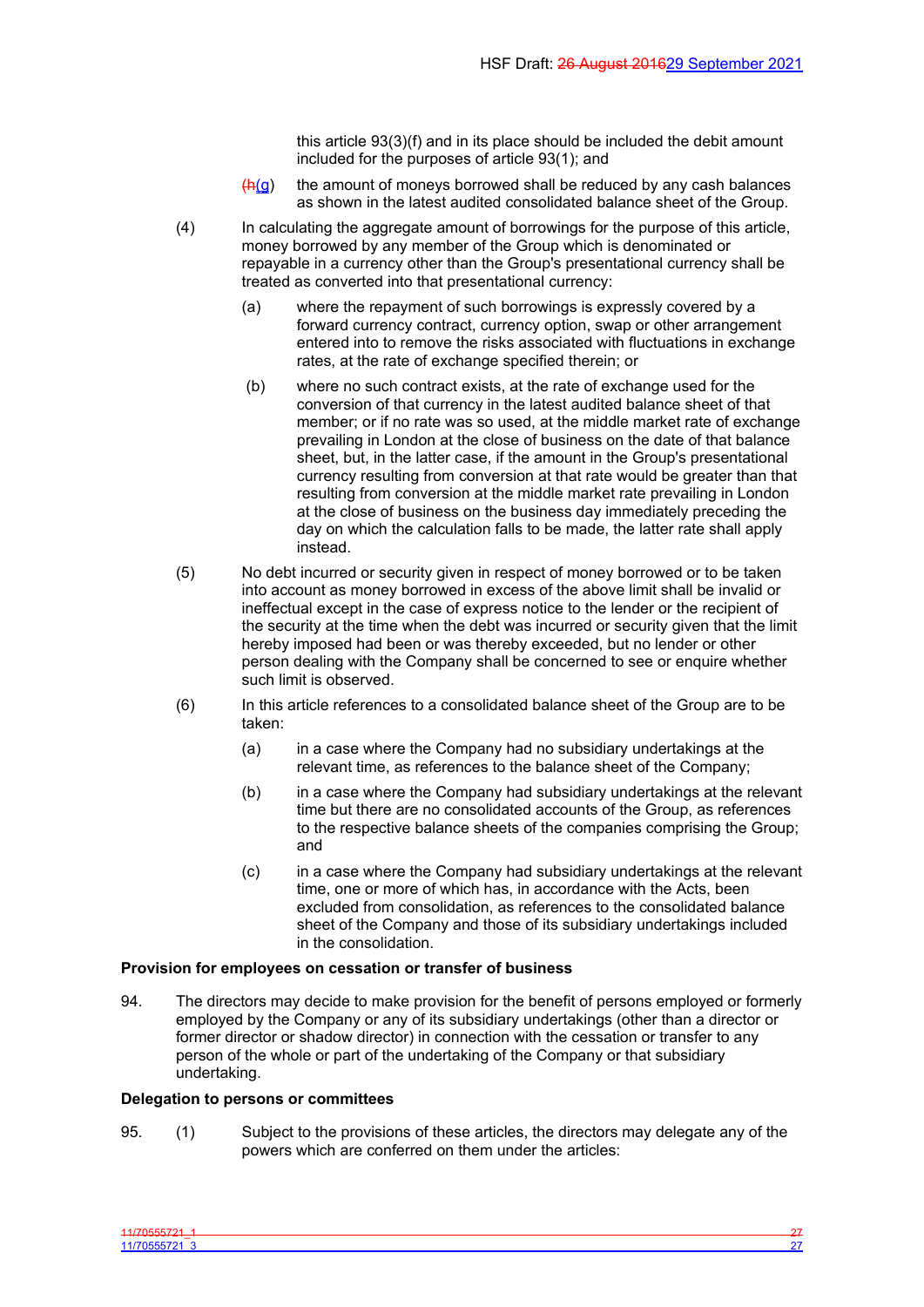- (a) to such person or committee;
- (b) by such means (including by power of attorney);
- (c) to such an extent;
- (d) in relation to such matters or territories; and
- (e) on such terms and conditions,

as they think fit.

- (2) If the directors so specify, any such delegation may authorise further delegation of the directors' powers by any person to whom they are delegated.
- (3) The directors may revoke any delegation in whole or part, or alter its terms and conditions.
- (4) The power to delegate under this article includes power to delegate the determination of any fee, remuneration or other benefit which may be paid or provided to any director.
- (5) Subject to paragraph (6) of this article, the proceedings of any committee appointed under paragraph (1)(a) of this article with two or more members shall be governed by such of these articles as regulate the proceedings of directors so far as they are capable of applying.
- (6) The directors may make rules regulating the proceedings of such committees, which shall prevail over any rules derived from these articles pursuant to paragraph (5) of this article if, and to the extent that, they are not consistent with them.
- (7) References to a committee of the directors are to a committee established in accordance with these articles, whether or not comprised wholly of directors.

## <span id="page-29-0"></span>**DIRECTORS' REMUNERATION, GRATUITIES AND BENEFITS**

### **Directors' remuneration**

- 96. (1) Until otherwise determined by the Company by ordinary resolution, there shall be paid to the directors who do not hold executive office (other than alternate directors) such fees for their services in the office of director as the directors may determine provided that, subject to paragraph (2) of this article, the amount payable to such directors shall not exceed in the aggregate an annual sum of £650,000 or such larger amount as the Company may by ordinary resolution decide, divided between the directors as they may determine, or, failing such determination, equally. The fees shall be deemed to accrue from day to day and shall be distinct from and additional to any remuneration or other benefits which may be paid or provided to any director pursuant to any other provision of these articles.
	- (2) Any director who holds any other office in the Company (including for this purpose the office of chairman) or who serves on any committee of the directors, or who performs, or undertakes to perform, services which the directors consider go beyond the ordinary duties of a director may be paid such additional remuneration (whether by way of fixed sum, bonus, commission, participation in profits or otherwise) as the directors may determine.

# **Expenses**

97. The directors may also be paid all reasonable expenses properly incurred by them in connection with their attendance at meetings of the directors or of committees of the directors or general meetings or separate meetings of the holders of any class of shares or of debentures of the Company and any reasonable expenses properly incurred by them otherwise in connection with the exercise of their powers and the discharge of their responsibilities in relation to the Company.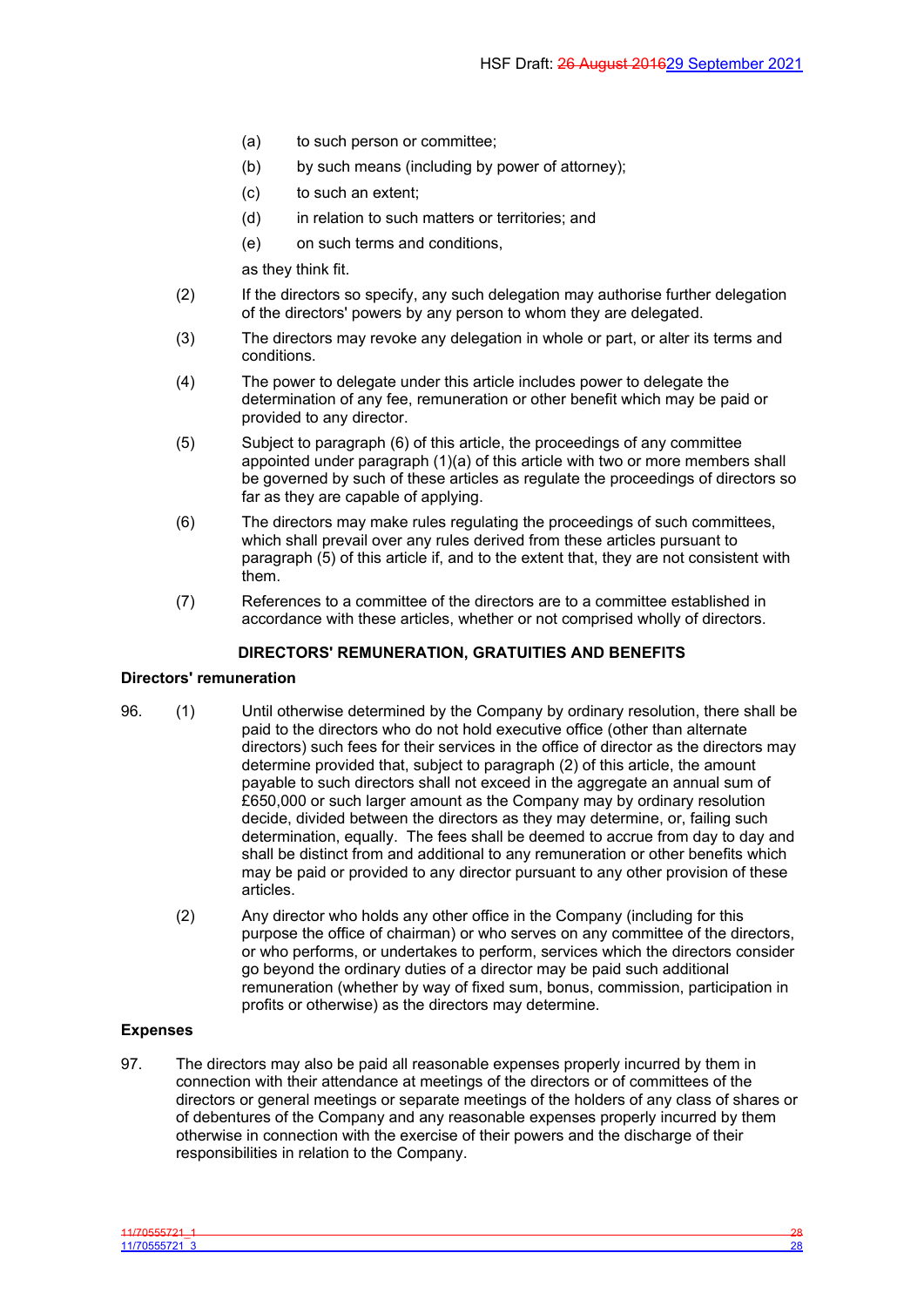#### **Directors' gratuities and benefits**

98. The directors may (by the establishment of, or maintenance of, schemes or otherwise) provide benefits, whether by the payment of allowances, gratuities or pensions, or by insurance or death, sickness or disability benefits or otherwise, for any director or any former director of the Company or of any body corporate which is or has been a subsidiary undertaking of the Company or a predecessor in business of the Company or of any such subsidiary undertaking, and for any member of his family (including a spouse or civil partner or a former spouse or former civil partner) or any person who is or was dependent on him and may (before as well as after he ceases to hold such office) contribute to any fund and pay premiums for the purchase or provision of any such benefit.

#### **Executive directors**

99. The directors may appoint one or more of their number to the office of managing director or to any other executive office of the Company and any such appointment may be made for such term, at such remuneration and on such other conditions as the directors think fit. Any appointment of a director to an executive office shall terminate if he ceases to be a director but without prejudice to any claim for damages for breach of the contract of service between the director and the Company.

## <span id="page-30-0"></span>**DIRECTORS' APPOINTMENTS AND INTERESTS**

#### **Other interests and offices**

- 100. (1) Provided that he has disclosed to the directors the nature and extent of any material interest of his, a director notwithstanding his office:
	- (a) may be a party to, or otherwise interested in, any transaction or arrangement with the Company or in which the Company is otherwise interested;
	- (b) may be a director or other officer of, or be employed by, or hold any position with, or be a party to any transaction or arrangement with, or otherwise interested in, any body corporate in which the Company is interested.
	- (2) No transaction or arrangement shall be liable to be avoided on the ground of any interest, office, employment or position within paragraph (1) above and the relevant director:
		- (a) shall not infringe his duty to avoid a situation in which he has, or can have, a direct or indirect interest that conflicts, or possibly may conflict, with the interests of the Company as a result of any such office, employment or position, or any such transaction or arrangement, or any interest in any such body corporate;
		- (b) shall not, by reason of his office as a director of the Company be accountable to the Company for any benefit which he derives from any such office, employment or position, or any such transaction or arrangement, or from any interest in any such body corporate;
		- (c) shall not be required to disclose to the Company, or use in performing his duties as a director of the Company, any confidential information relating to any such office, employment, or position if to make such a disclosure or use would result in a breach of a duty or obligation of confidence owed by him in relation to or in connection with such office, employment or position; and
		- (d) may absent himself from discussions, whether in meetings of the directors or otherwise, and exclude himself from information, which will or may relate to such office, employment, position, transaction, arrangement or interest.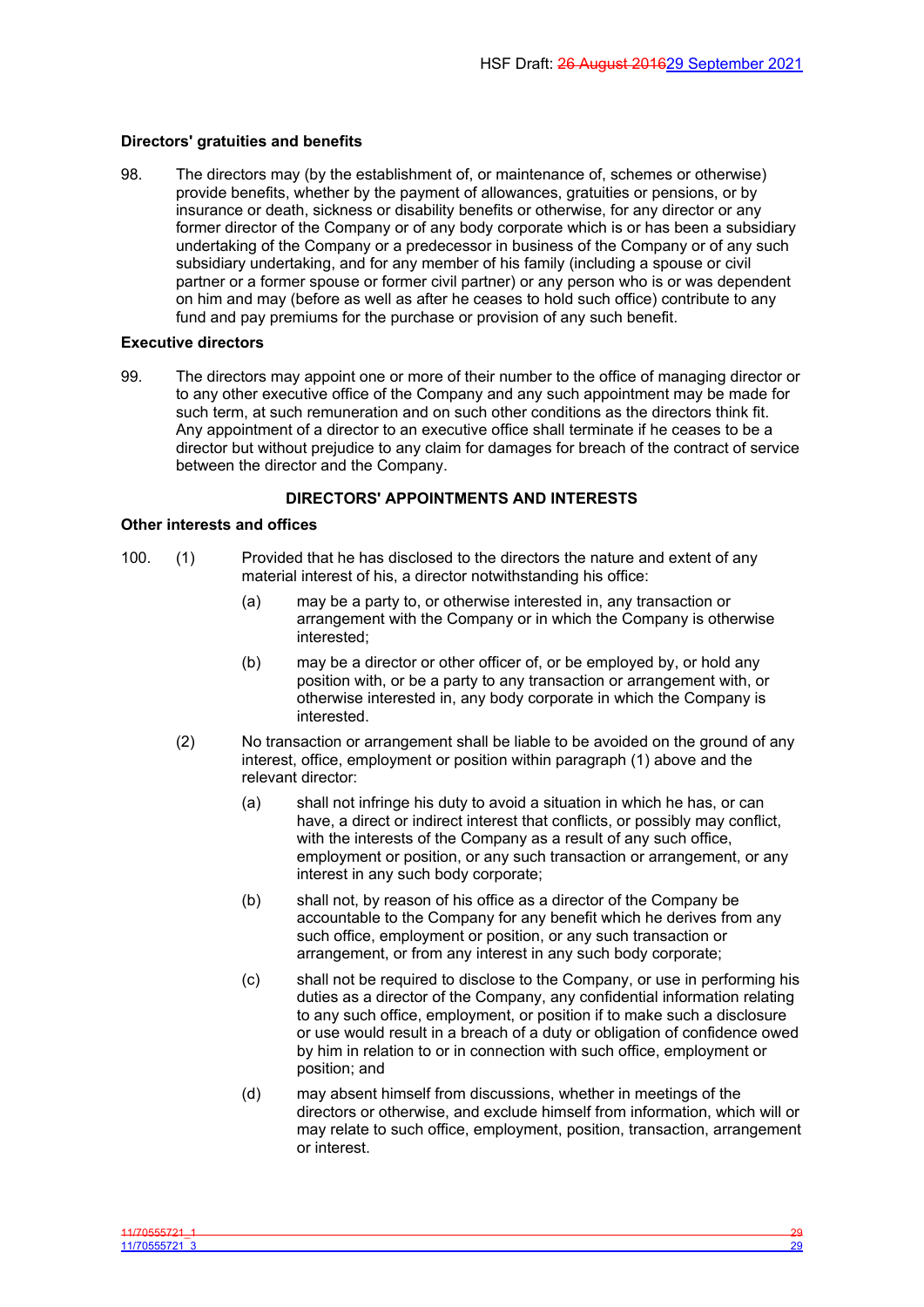- (3) For the purposes of this article:
	- (a) a general notice given to the directors that a director is to be regarded as having an interest of the nature and extent specified in the notice in any transaction or arrangement in which a specified person or class of persons is interested shall be deemed to be a disclosure that the director has an interest in any such transaction of the nature and extent so specified;
	- (b) an interest of which a director has no knowledge and of which it is unreasonable to expect him to have knowledge shall not be treated as an interest of his;
	- (c) a director shall be deemed to have disclosed the nature and extent of an interest which consists of him being a director, officer or employee of any subsidiary undertaking of the Company;
	- (d) a director need not disclose an interest if it cannot be reasonably regarded as likely to give rise to a conflict of interest; and
	- (e) a director need not disclose an interest if, or to the extent that, the other directors are already aware of it (and for this purpose the other directors are treated as aware of anything of which they ought reasonably to be aware).
- 101. (1) The directors may (subject to such terms and conditions, if any, as they may think fit to impose from time to time, and subject always to their right to vary or terminate such authorisation) authorise, to the fullest extent permitted by law:
	- (a) any matter which would otherwise result in a director infringing his duty to avoid a situation in which he has, or can have, a direct or indirect interest that conflicts, or possibly may conflict, with the interests of the Company and which may reasonably be regarded as likely to give rise to a conflict of interest (including a conflict of interest and duty or conflict of duties); and
	- (b) a director to accept or continue in any office, employment or position in addition to his office as a director of the Company and, without prejudice to the generality of paragraph (1)(a) of this article, may authorise the manner in which a conflict of interest arising out of such office, employment or position may be dealt with, either before or at the time that such a conflict of interest arises,

provided that the authorisation is effective only if (i) any requirement as to the quorum at the meeting at which the matter is considered is met without counting the director in question or any other interested director, and (ii) the matter was agreed to without their voting or would have been agreed to if their votes had not been counted.

- (2) If a matter, or office, employment or position, has been authorised by the directors in accordance with this article then (subject to such terms and conditions, if any, as the directors may think fit to impose from time to time, and subject always to their right to vary or terminate such authorisation or the permissions set out below) no transaction or arrangement relating to any such matter shall be liable to be avoided on the ground of any such matter, or office, employment or position and the relevant director:
	- (a) shall not infringe his duty to avoid a situation in which he has, or can have, a direct or indirect interest that conflicts, or possibly may conflict, with the interests of the Company as a result of any such matter, or office, employment or position;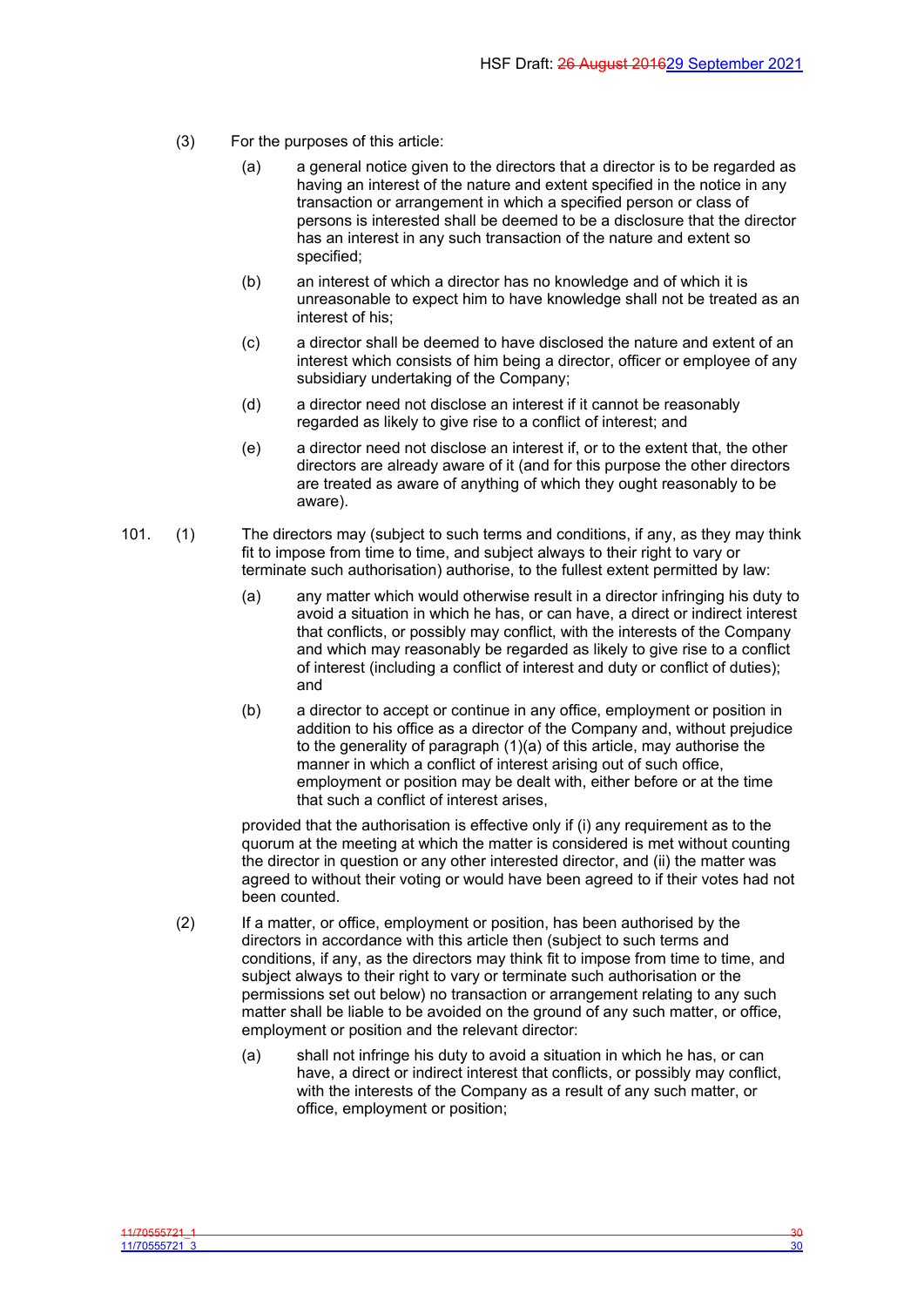- (b) shall not, by reason of his office as a director of the Company, be accountable to the Company for any benefit which he derives from any such matter, or from any such office, employment or position;
- (c) shall not be required to disclose to the Company, or use in performing his duties as a director of the Company, any confidential information relating to such matter, or such office, employment or position if to make such a disclosure or use would result in a breach of a duty or obligation of confidence owed by him in relation to or in connection with that matter, or that office, employment or position; and
- (d) may absent himself from discussions, whether in meetings of the directors or otherwise, and exclude himself from information, which will or may relate to that matter, or that office, employment or position.

# <span id="page-32-0"></span>**PROCEEDINGS OF DIRECTORS**

## **Procedures regarding board meetings**

- 102. (1) Subject to the provisions of these articles, the directors may make any rule which they think fit about how they take decisions, and about how such rules are to be recorded or communicated to directors.
	- (2) A director may, and the secretary at the request of a director shall, call a meeting of the directors.
	- (3) Notice of a board meeting may be given to a director personally, or by telephone, or sent in hard copy form to him at a postal address in the United Kingdom notified by him to the Company for this purpose, or sent in electronic form to such electronic address (if any) as may for the time being be notified by him to the Company for that purpose. It shall not be necessary to give notice of a board meeting to a director who is for the time being absent from the United Kingdom unless he has requested that notices of board meetings shall during his absence be given in hard copy form or in electronic form to him at a postal address or electronic address notified by him to the Company for that purpose. Such notices, however, need not be given any earlier than notices given to directors not so absent. A director may waive notice of any board meeting and any such waiver may be retrospective.
	- (4) Questions arising at a meeting shall be decided by a majority of votes. In case of an equality of votes, the chairman shall (unless he is not entitled to vote on the resolution in question) have a second or casting vote. A director who is also an alternate director shall be entitled in the absence of his appointor to a separate vote on behalf of his appointor in addition to his own vote; and an alternate director who is appointed by two or more directors shall be entitled to a separate vote on behalf of each of his appointors in the appointor's absence.
	- (5) A meeting of the directors may consist of a conference between directors some or all of whom are in different places provided that each director who participates in the meeting is able:
		- (a) to hear each of the other participating directors addressing the meeting; and
		- (b) if he so wishes, to address each of the other participating directors simultaneously,

whether directly, by conference telephone or by any other form of communication equipment (whether in use when this article is adopted or developed subsequently) or by a combination of such methods. A quorum shall be deemed to be present if those conditions are satisfied in respect of at least the number of directors required to form a quorum. A meeting held in this way shall be deemed to take place at the place where the largest group of directors is assembled or, if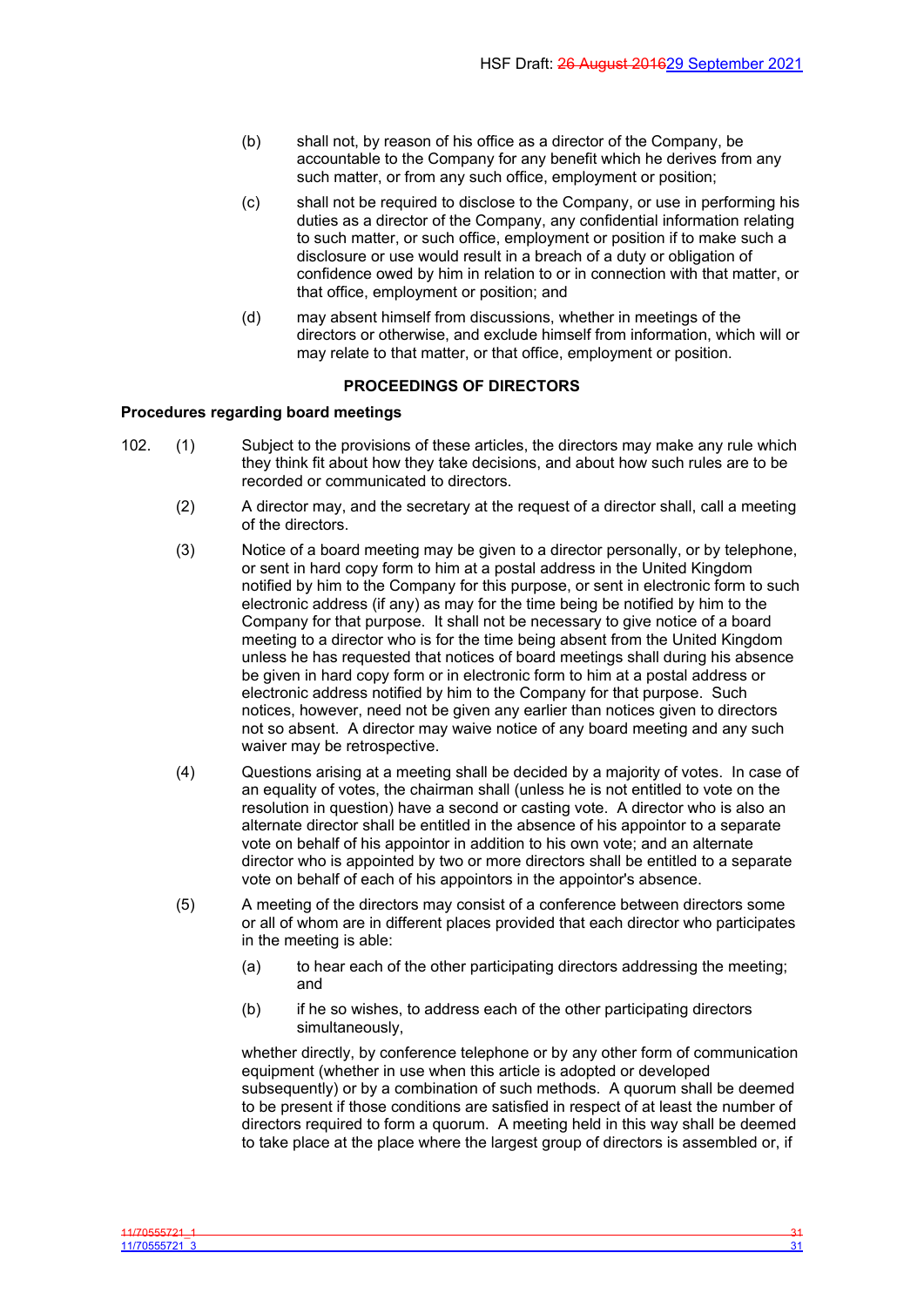no such group is readily identifiable, at the place from where the chairman of the meeting participates at the start of the meeting.

### **Number of directors below minimum**

103. The continuing directors or a sole continuing director may act notwithstanding any vacancies in their number, but, if the number of directors is less than either the number fixed as the minimum, or the quorum required for a meeting of the directors (or both) the continuing directors or director may act only for the purpose of filling vacancies or of calling a general meeting.

### **Election and removal of chairman and deputy chairman**

104. The directors may elect from their number, and remove, a chairman and a deputy chairman of the board of directors. The chairman, or in his absence the deputy chairman, shall preside at all meetings of the directors, but if there is no chairman or deputy chairman, or if at the meeting neither the chairman nor the deputy chairman is present within ten minutes after the time appointed for the meeting, or if neither of them is willing to act as chairman, the directors present may choose one of their number to be chairman of the meeting.

### **Resolutions in writing**

105. A resolution in writing agreed to by all the directors entitled to receive notice of a meeting of the directors and who would be entitled to vote (and whose vote would have been counted) on the resolution at a meeting of the directors shall (if that number is sufficient to constitute a quorum) be as valid and effectual as if it had been passed at a meeting of the directors, duly convened and held. A resolution in writing is adopted when all such directors have signed one or more copies of it or have otherwise indicated their agreement to it in writing. A resolution agreed to by an alternate director, however, need not also be agreed to by his appointor and, if it is agreed to by a director who has appointed an alternate director, it need not also be agreed to by the alternate director in that capacity.

#### **Quorum**

106. No business shall be transacted at any meeting of the directors unless a quorum is present. The quorum may be fixed by the directors. If the quorum is not fixed by the directors, the quorum shall be two. A director shall not be counted in the quorum present in relation to a matter or resolution on which he is not entitled to vote (or when his vote cannot be counted) but shall be counted in the quorum present in relation to all other matters or resolutions considered or voted on at the meeting. An alternate director who is not himself a director shall if his appointor is not present, be counted in the quorum. An alternate director who is himself a director shall only be counted once for the purpose of determining if a quorum is present.

### **Permitted interests and voting**

- 107. (1) Subject to the provisions of these articles, a director shall not vote at a meeting of the directors on any resolution concerning a matter in which he has, directly or indirectly, a material interest (other than an interest in shares, debentures or other securities of, or otherwise in or through, the Company), unless his interest arises only because the case falls within one or more of the following sub-paragraphs:
	- (a) the resolution relates to the giving to him of a guarantee, security, or indemnity in respect of money lent to, or an obligation incurred by him for the benefit of, the Company or any of its subsidiary undertakings;
	- (b) the resolution relates to the giving to a third party of a guarantee, security, or indemnity in respect of an obligation of the Company or any of its subsidiary undertakings for which the director has assumed responsibility in whole or part and whether alone or jointly with others under a guarantee or indemnity or by the giving of security;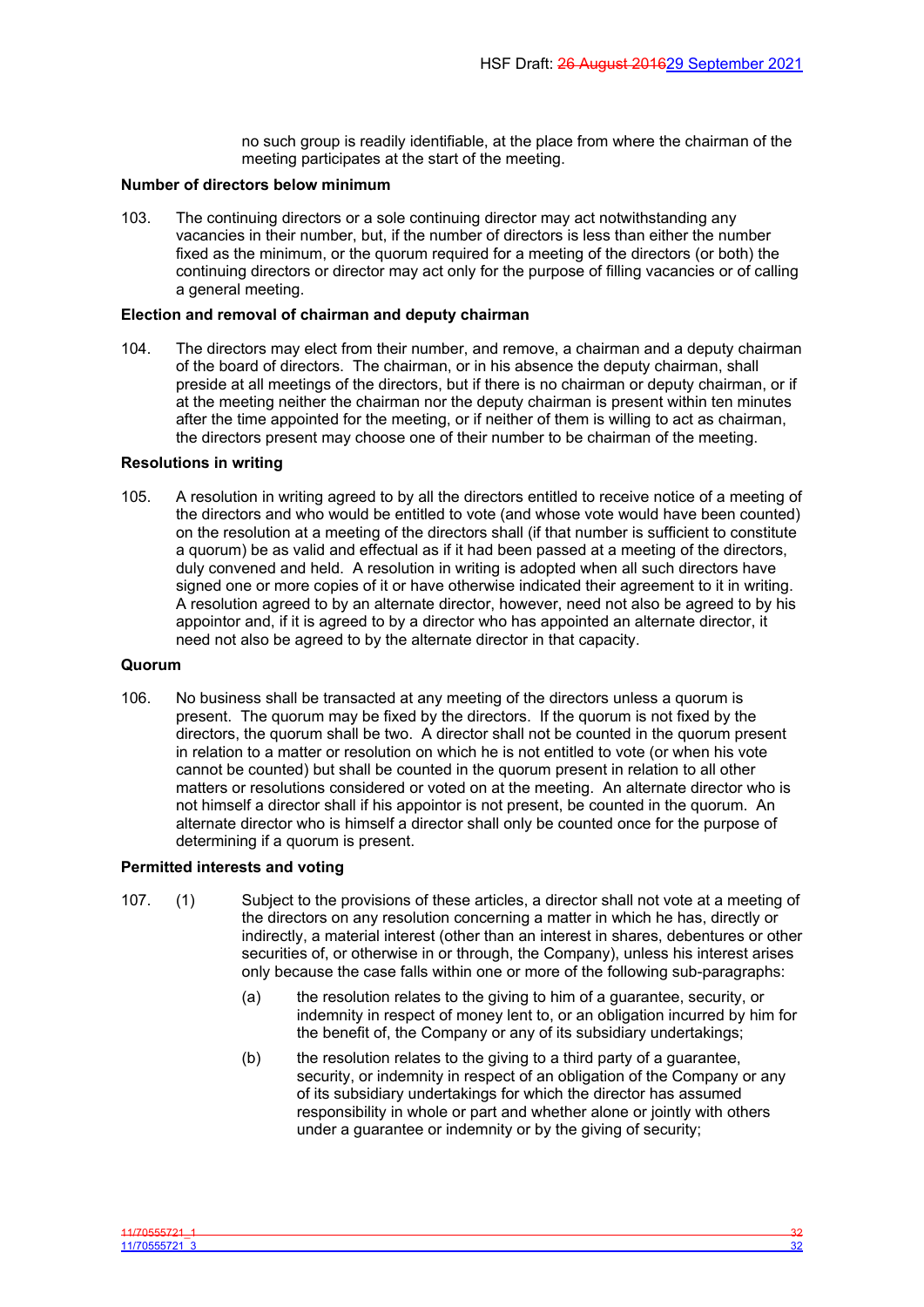- (c) the resolution relates to the giving to him of any other indemnity which is on substantially the same terms as indemnities given or to be given to all of the other directors or to the funding by the Company of his expenditure on defending proceedings or the doing by the Company of anything to enable him to avoid incurring such expenditure where all other directors have been given or are to be given substantially the same arrangements;
- (d) the resolution relates to the purchase or maintenance for any director or directors of insurance against any liability;
- (e) his interest arises by virtue of his being, or intending to become, a participant in the underwriting or sub-underwriting of an offer of any shares in or debentures or other securities of the Company for subscription, purchase or exchange:
- (f) the resolution relates to an arrangement for the benefit of the employees and directors or former employees and former directors of the Company or any of its subsidiary undertakings, or the members of their families (including a spouse or civil partner or a former spouse or former civil partner) or any person who is or was dependent on such persons, including but without being limited to a retirement benefits scheme and an employees' share scheme, which does not accord to any director any privilege or advantage not generally accorded to the employees or former employees to whom the arrangement relates; or
- (g) the resolution relates to a transaction or arrangement with any other company in which he is interested, directly or indirectly (whether as director or shareholder or otherwise), provided that he is not the holder of or beneficially interested in 1 per cent. or more of any class of the equity share capital of that company and not entitled to exercise 1 per cent. or more of the voting rights available to members of the relevant company (and for the purpose of calculating the said percentage there shall be disregarded (i) any shares held by the director as a bare or custodian trustee and in which he has no beneficial interest; (ii) any shares comprised in any authorised unit trust scheme in which the director is interested only as a unit holder; and (iii) any shares of that class held as treasury shares).
- (2) Where proposals are under consideration concerning the appointment (including the fixing or varying of terms of appointment) of two or more directors to offices or employments with the Company or any body corporate in which the Company is interested, the proposals may be divided and considered in relation to each director separately and (provided he is not for any reason precluded from voting) each of the directors concerned shall be entitled to vote and be counted in the quorum in respect of each resolution except that concerning his own appointment.

#### **Suspension or relaxation of prohibition on voting**

108. The Company may by ordinary resolution suspend or relax to any extent, in respect of any particular matter, any provision of these articles prohibiting a director from voting at a meeting of the directors or of a committee of the directors.

## **Questions regarding director's rights to vote**

109. If a question arises at a meeting of the directors as to the right of a director to vote, the question may, before the conclusion of the meeting, be referred to the chairman of the meeting (or, if the director concerned is the chairman, to the other directors at the meeting), and his ruling in relation to any director other than himself (or, as the case may be, the ruling of the majority of the other directors in relation to the chairman) shall be final and conclusive.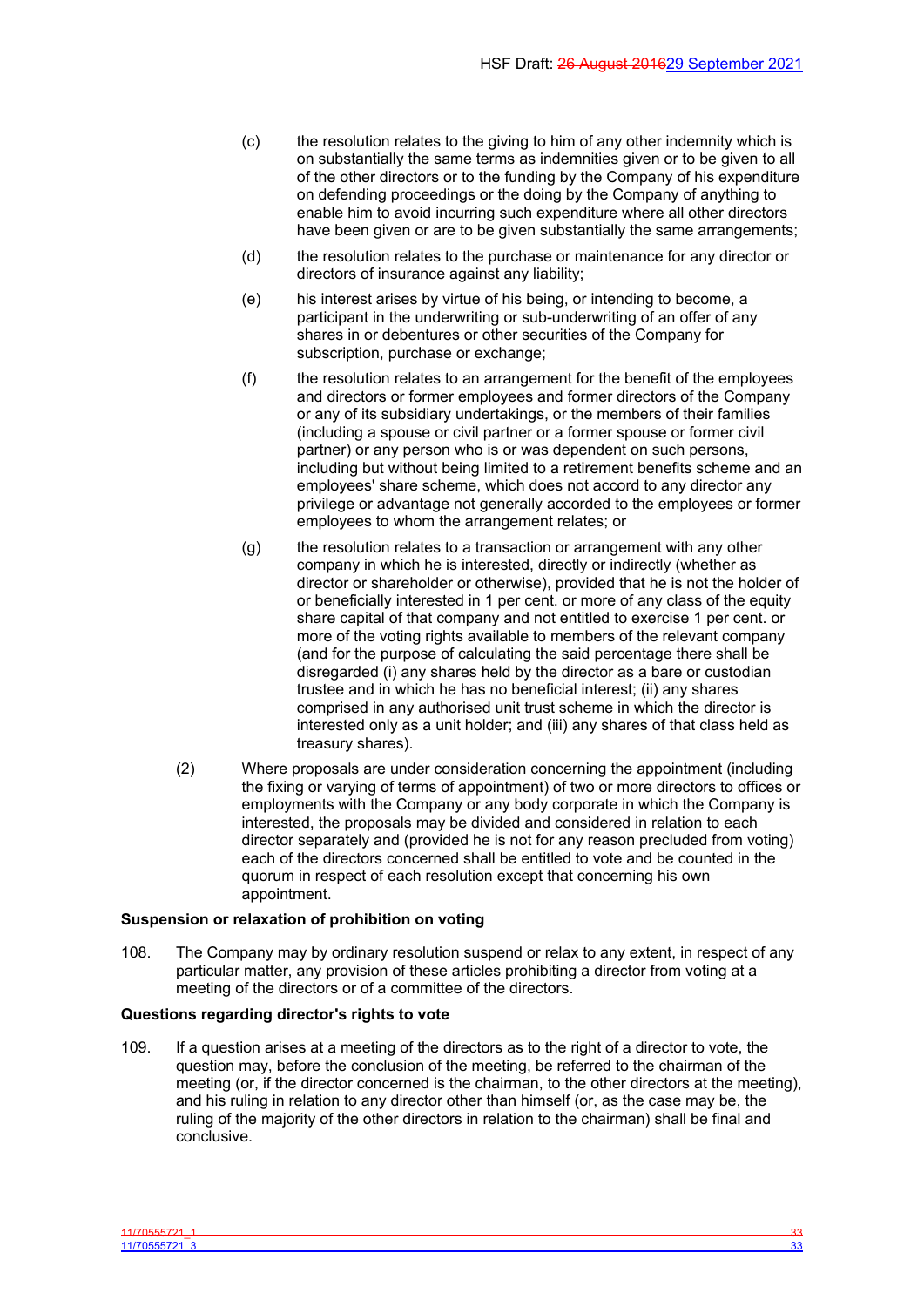## <span id="page-35-0"></span>**DIVIDENDS**

## **Declaration of dividends by Company**

110. The Company may by ordinary resolution declare dividends in accordance with the respective rights of the members, but no dividend shall exceed the amount recommended by the directors.

#### **Payment of interim dividends**

111. The directors may pay interim dividends if it appears to them that they are justified by the profits of the Company available for distribution. If the share capital is divided into different classes, the directors may pay interim dividends on shares which confer deferred or nonpreferred rights with regard to dividend as well as on shares which confer preferential rights with regard to dividend, but no interim dividend shall be paid on shares carrying deferred or non-preferred rights if, at the time of payment, any preferential dividend is in arrear. The directors may also pay at intervals settled by them any dividend payable at a fixed rate if it appears to them that the profits available for distribution justify the payment. If the directors act in good faith they shall not incur any liability to the holders of shares conferring preferred rights for any loss they may suffer by the lawful payment of an interim dividend on any shares having deferred or non-preferred rights.

#### **Payment according to amount paid up**

112. Except as otherwise provided by these articles or the rights attached to shares, all dividends shall be declared and paid according to the amounts paid up on the shares on which the dividend is paid. If any share is issued on terms that it ranks for dividend as from a particular date, it shall rank for dividend accordingly. In any other case (and except as aforesaid), dividends shall be apportioned and paid proportionately to the amounts paid up on the shares during any portion or portions of the period in respect of which the dividend is paid. For the purpose of this article, no account is to be taken of any amount which has been paid up on a share in advance of the due date for payment of that amount.

#### **Non-cash distribution**

- 113. A general meeting declaring a dividend may, upon the recommendation of the directors, direct that it shall be satisfied wholly or partly by the distribution of specific assets and in particular of fully paid shares or debentures of any other company. Where any difficulty arises in regard to the distribution, the directors may settle the same as they think fit and in particular (but without limitation) may:
	- (a) issue fractional certificates or other fractional entitlements (or ignore fractions) and fix the value for distribution of such specific assets or any part thereof;
	- (b) determine that cash shall be paid to any member on the basis of the value so fixed in order to adjust the rights of those entitled to participate in the dividend; and
	- (c) vest any such specific assets in trustees.

### **Dividend payment procedure**

- 114. (1) Any dividend or other money payable relating to a share shall be paid to:
	- (a) the holder;
	- (b) if the share is held by more than one holder, all joint holders; or
	- (c) the person or persons becoming entitled to the share by reason of the death or bankruptcy of a holder or otherwise by operation of law,

and such person shall be referred to as the "recipient" for the purposes of this article and article [115.](#page-36-0)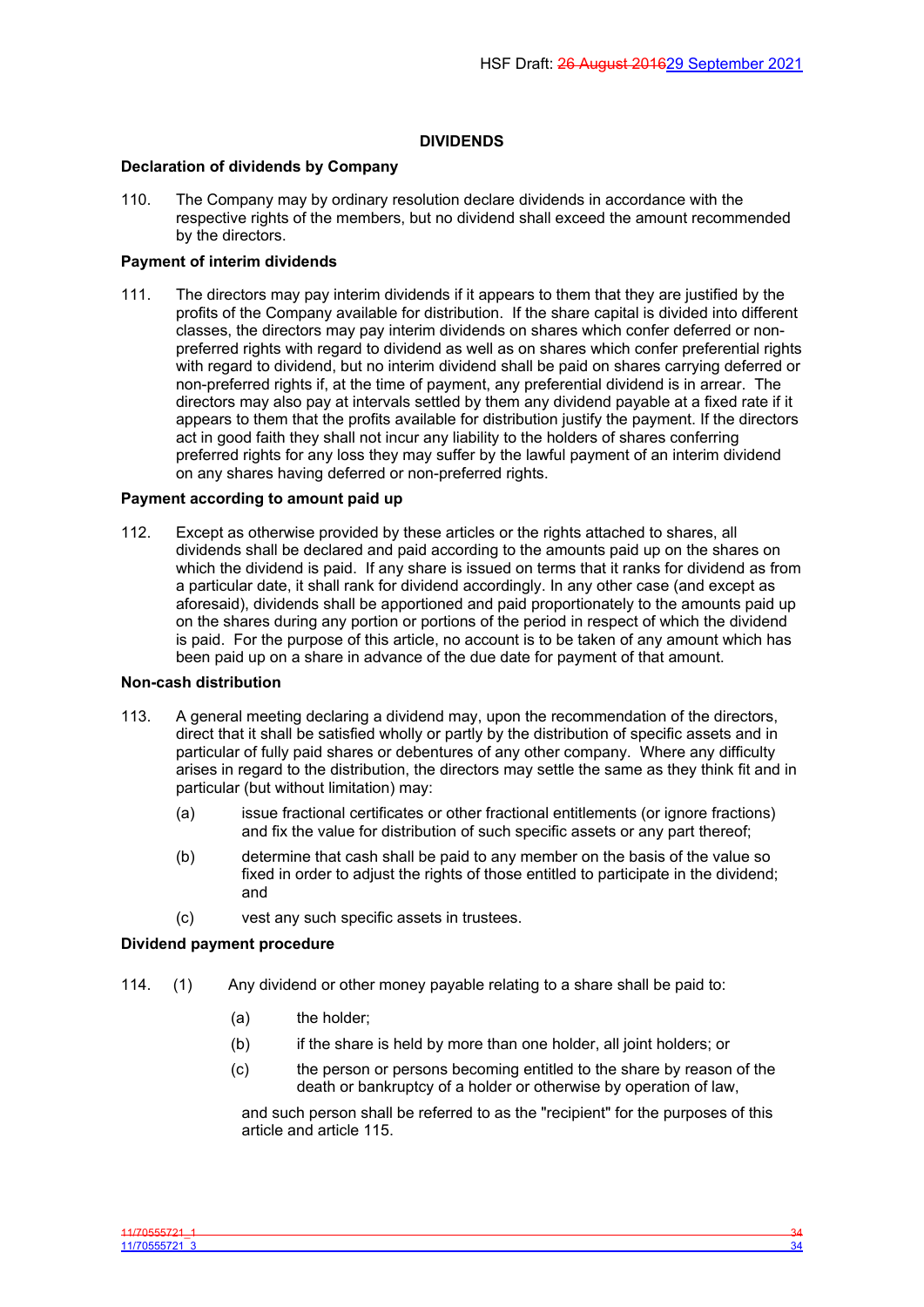- (2) Any dividend or other money payable relating to a share shall be paid by such method as the directors decide. Without limiting any other method of payment which the directors may decide upon, the payments may be made, wholly or partly:
	- (a) by sending a cheque, warrant or any other similar financial instrument to the recipient by post addressed to his registered address or postal address given pursuant to article 122(4) or, in the case of joint recipients, by sending such cheque, warrant or any other similar financial instrument to the registered or postal address of whichever of the joint recipients' names appears first on the register of members, or, in the case of persons entitled by operation of law, to any such persons;
	- (b) by inter-bank transfer or any other electronic form or electronic means to an account (of a type approved by the directors) which is specified in a written instruction from the recipient (or, in the case of joint recipients, all joint recipients);
	- (c) in respect of shares in uncertificated form, where the Company is authorised to do so by or on behalf of the recipient (or, in the case of joint recipients, all joint recipients) in such manner as the directors may from time to time consider sufficient, by means of a relevant system;
	- (d) in some other way requested in writing by the recipients (or, in the case of joint recipients, all joint recipients) and agreed by the Company; or
	- (e) to such other person as may be set out in a written instruction from the recipient (or, in the case of joint recipients, all joint recipients), in which case payment shall be made in accordance with sub clauses (a) to (d) above, as specified in the written instruction.
- (3) In respect of the payment of any dividend or other sum which is a distribution, the directors may decide, and notify recipients, that:
	- (a) one or more of the means described in paragraph (2) will be used for payment and a recipient may elect to receive the payment by one of the means so notified in the manner prescribed by the directors;
	- (b) one or more of such means will be used for the payment unless a recipient elects otherwise in the manner prescribed by the directors; or
	- (c) one or more of such means will be used for the payment and that recipients will not be able to elect otherwise.

The directors may for this purpose decide that different methods of payment may apply to different recipients or groups of recipients.

- (4) All cheques, warrants and similar financial instruments are sent, and payment in any other way is made, at the risk of the person who is entitled to the money and the Company will not be responsible for a payment which is lost, rejected or delayed. The Company can rely on a receipt for a dividend or other money paid in relation to a share from any one of the joint recipients on behalf of all of them. The Company is treated as having paid a dividend if the cheque, warrant or similar financial instrument is cleared or if a payment is made using a relevant system or inter-bank transfer or other electronic means.
- (5) Subject to the rights attaching to any shares, any dividends or other monies payable on or in respect of a share may be declared or paid in such currency or currencies and using such exchange rate or such date for determining the value or currency conversions as the directors may determine.

#### **Right to cease sending payment and unclaimed payments**

<span id="page-36-0"></span>115. (1) The Company may cease to send any cheque or warrant, or to use any other method of payment, for any dividend payable in respect of a share if: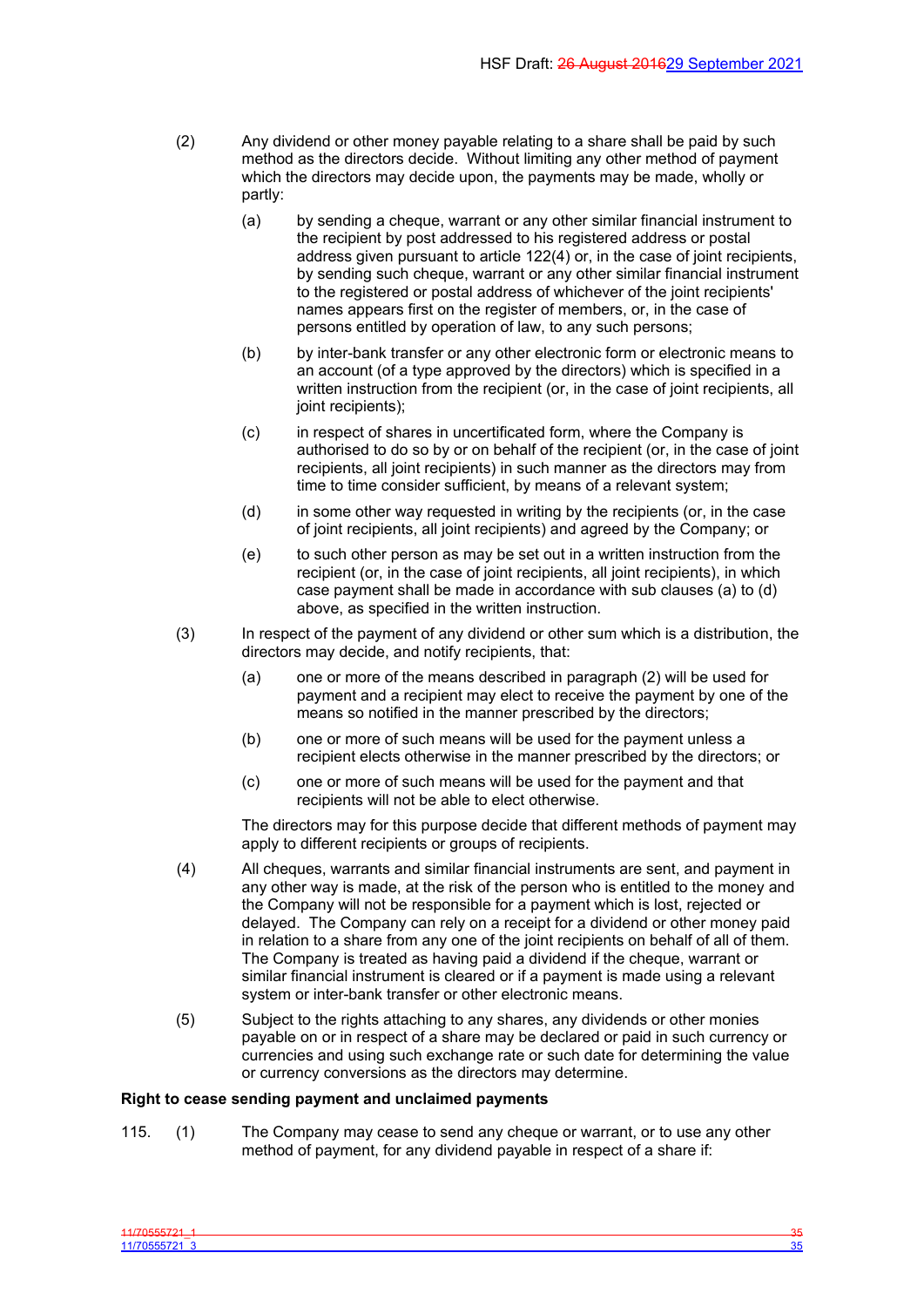- (a) in respect of at least two consecutive dividends payable on that share the cheque or warrant has been returned undelivered or remains uncashed, or another method of payment has failed;
- (b) in respect of one dividend payable on that share, the cheque or warrant has been returned undelivered or remains uncashed, or another method of payment has failed, and reasonable enquiries have failed to establish any new address or account of the recipient; or
- (c) a recipient does not specify an address, or does not specify an account of a type prescribed by the directors, or other details necessary in order to make a payment of a dividend by the means by which the directors have decided in accordance with these articles that a payment is to be made, or by which the recipient has elected to receive payment, and such address or details are necessary in order for the company to make the relevant payment in accordance with such decision or election,

but, subject to the provisions of these articles, the Company may recommence sending cheques or warrants, or using another method of payment, for dividends payable on that share if the person or persons entitled so request and have supplied in writing a new address or account to be used for that purpose.

(2) In cases where the Company makes a payment of a dividend or other sum which is a distribution in accordance with these articles and that payment is rejected or refunded, such sum may be invested or otherwise made use of for the benefit of the Company until the relevant recipient (or, in the case of joint recipients, all joint recipients) nominates a valid address or account to which the payment shall be made. If the Company does this, it will not be a trustee of the money and will not be liable to pay interest on it and any amount credited to an account of the Company is to be treated as having been paid to the relevant recipient (or, in the case of joint recipients, all joint recipients) at the time it is credited to that account.

#### **No interest on dividends**

116. No dividend or other money payable in respect of a share shall bear interest against the Company, unless otherwise provided by the rights attached to the share.

## **Forfeiture of unclaimed dividends**

- 117. (1) Any dividend or other money payable in respect of a share which has remained unclaimed for 12 years from the date when it became due for payment shall be forfeited (unless the directors decide otherwise) and shall cease to remain owing by the Company and the Company shall not be obliged to account to, or be liable in any respect to, the recipient or person who would have been entitled to the amount.
	- (2) If the Company sells the share under Article 39 and three years have passed following the sale of the share, any dividend or other money payable in respect of the share outstanding at the time of sale shall be forfeited and the Company shall not be obliged to account to, or be liable in any respect to, the recipient or person who would have been entitled to the amount.

## **Scrip dividends**

- 118. The directors may, with the authority of an ordinary resolution of the Company, offer any holders of ordinary shares the right to elect to receive new ordinary shares, credited as fully paid, instead of cash in respect of the whole (or some part, to be determined by the directors) of any dividend specified by the ordinary resolution. The following provisions shall apply:
	- (a) The resolution may specify a particular dividend or dividends (whether or not declared), or may specify any, some or all dividends declared or payable within a specified period, but such period must not end later than the end of the third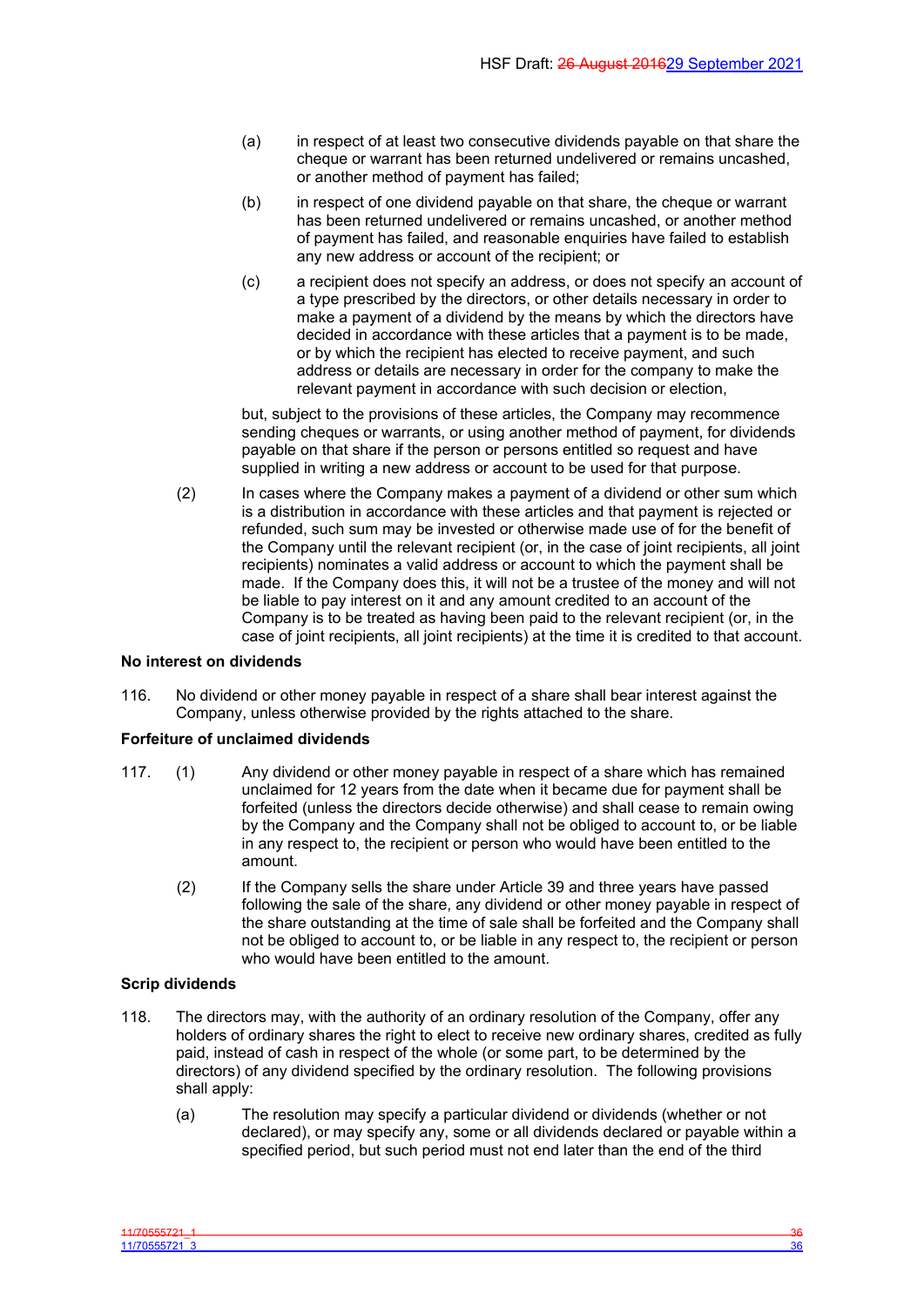annual general meeting following the date of the meeting at which the ordinary resolution is passed.

- (b) The directors may offer such rights of election to holders either:
	- (i) in respect of the next dividend proposed to be paid; or
	- (ii) in respect of that dividend and all subsequent dividends, until such time as the election is revoked by the Company or the authority given pursuant to paragraph (a) of this article expires without being renewed (whichever is the earlier).
- (c) The entitlement of each holder of ordinary shares to new ordinary shares shall be such that the relevant value of the entitlement shall be as nearly as possible equal to (but not greater than) the cash amount (disregarding any tax credit) that such holder would have received by way of dividend. For this purpose "relevant value" shall be calculated by reference to the average of the middle market quotations for the Company's ordinary shares as derived from the London Stock Exchange Daily Official List, for the day on which the ordinary shares are first quoted "ex" the relevant dividend and the four subsequent dealing days, or in such other manner as may be determined by or in accordance with the ordinary resolution. A certificate or report by the auditors as to the amount of the relevant value in respect of any dividend shall be conclusive evidence of that amount.
- (d) No fraction of a share shall be allotted and the directors may make such provision for fractional entitlements as they think fit, including provision:
	- (i) for the whole or part of the benefit of fractional entitlements to be disregarded or to accrue to the Company; or
	- (ii) for the value of fractional entitlements to be accumulated on behalf of a member (without entitlement to interest) and applied in paying up new shares in connection with a subsequent offer by the Company of the right to receive shares instead of cash in respect of a future dividend.
- (e) If the directors resolve to offer a right of election, they shall, after determining the basis of allotment, notify the holders of ordinary shares in writing of the right of election offered to them, and shall send with, or following, such notification, forms of election and specify the procedure to be followed and place at which, and the latest time by which, elections must be received in order to be effective. No notice need be given to a holder who has previously made (and has not revoked) an earlier election to receive new shares in place of all future dividends.
- (f) The directors may on any occasion decide that rights of election shall only be made available subject to such exclusions, restrictions or other arrangements as they shall in their absolute discretion deem necessary or desirable in order to comply with legal or practical problems under the laws of, or the requirements of any recognised regulatory body or stock exchange in, any territory.
- (g) The dividend (or that part of the dividend in respect of which a right of election has been given) shall not be payable on ordinary shares in respect of which an election has been duly made ("the elected ordinary shares"). Instead, additional ordinary shares shall be allotted to the holders of the elected ordinary shares on the basis of allotment determined as aforesaid. For such purpose the directors shall capitalise out of any amount for the time being standing to the credit of any reserve or fund (including any share premium account or capital redemption reserve) or any of the profits which could otherwise have been applied in paying dividends in cash, as the directors may determine, a sum equal to the aggregate nominal amount of the additional ordinary shares to be allotted on that basis and apply it in paying up in full the appropriate number of ordinary shares for allotment and distribution to the holders of the elected ordinary shares on that basis.

11/70555721\_1 37 11/70555721\_3 37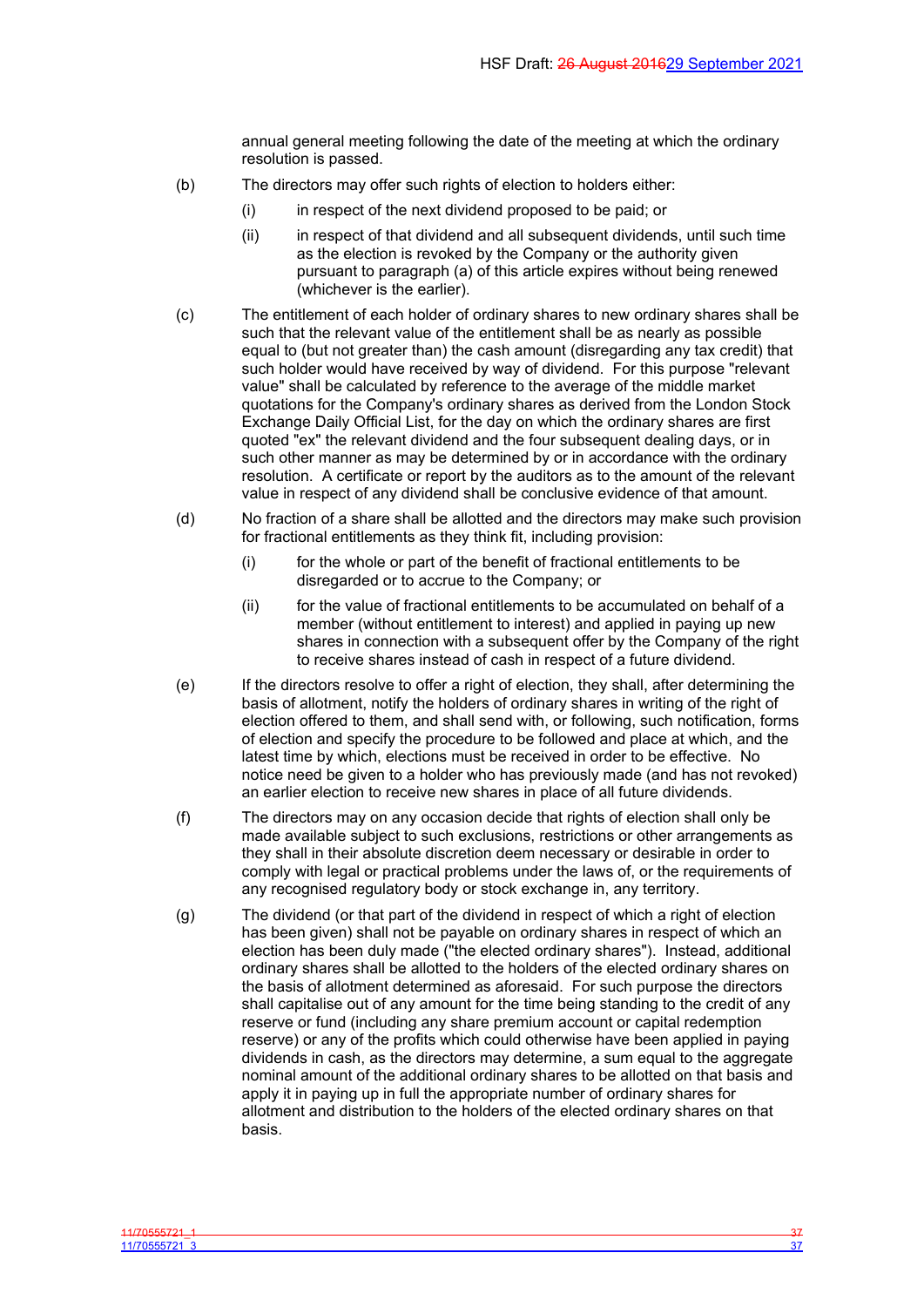- (h) The directors shall not proceed with any election unless the Company has sufficient reserves or funds that may be capitalised to give effect to it after the basis of allotment is determined.
- (i) For the purposes of a scrip dividend authorised pursuant to this article only, a resolution of the directors capitalising any profits of the Company not required for paying any preferential dividend (whether or not they are available for distribution) or any sum standing to the credit of any reserve or fund of the Company (including any share premium account, capital redemption reserve, merger reserve or revaluation reserve) shall have the same effect as if such capitalisation had been declared by ordinary resolution of the Company in accordance with article 119 and the directors may, in relation to any such capitalisation, exercise all of the powers conferred on them by article 119.
- (j) Unless the directors decide otherwise or the rules of a relevant system require otherwise, any new ordinary shares which a holder has elected to receive instead of cash in respect of some or all of his dividend will be:
	- (i) shares in uncertificated form if the corresponding elected ordinary shares were uncertificated shares on the record date for that dividend; and
	- (ii) shares in certificated form if the corresponding elected ordinary shares were shares in certificated form on the record date for that dividend.
- (k) The additional ordinary shares when allotted shall rank pari passu in all respects with the fully paid ordinary shares then in issue except that they will not be entitled to participation in the dividend in lieu of which they were allotted.
- (l) The directors may do all acts and things which they consider necessary or expedient to give effect to any such capitalisation, and may authorise any person to enter on behalf of all the members interested into an agreement with the Company providing for such capitalisation and incidental matters and any agreement so made shall be binding on all concerned.

# <span id="page-39-0"></span>**CAPITALISATION OF PROFITS**

# **Capitalisation of profits**

- 
- 119. (1) The directors may with the authority of an ordinary resolution of the Company:
	- (a) subject as provided in this article, resolve to capitalise any profits of the Company not required for paying any preferential dividend (whether or not they are available for distribution) or any sum standing to the credit of any reserve or fund of the Company (including any share premium account, capital redemption reserve, merger reserve or revaluation reserve);
	- (b) appropriate the sum resolved to be capitalised to the members in proportion to the nominal amounts of the shares (whether or not fully paid) held by them respectively which would (or in the case of treasury shares, which would if such shares were not held as treasury shares) entitle them to participate in a distribution of that sum if the shares were fully paid and the sum were then distributable and were distributed by way of dividend and apply such sum on their behalf either in or towards paying up the amounts, if any, for the time being unpaid on any shares held by them respectively, or in paying up in full shares or debentures of the Company of a nominal amount equal to that sum, and allot such shares or debentures credited as fully paid to those members or as they may direct, in those proportions, or partly in one way and partly in the other, but the share premium account, the capital redemption reserve, and any profits which are not available for distribution may, for the purposes of this article, only be applied in paying up shares to be allotted to members credited as fully paid;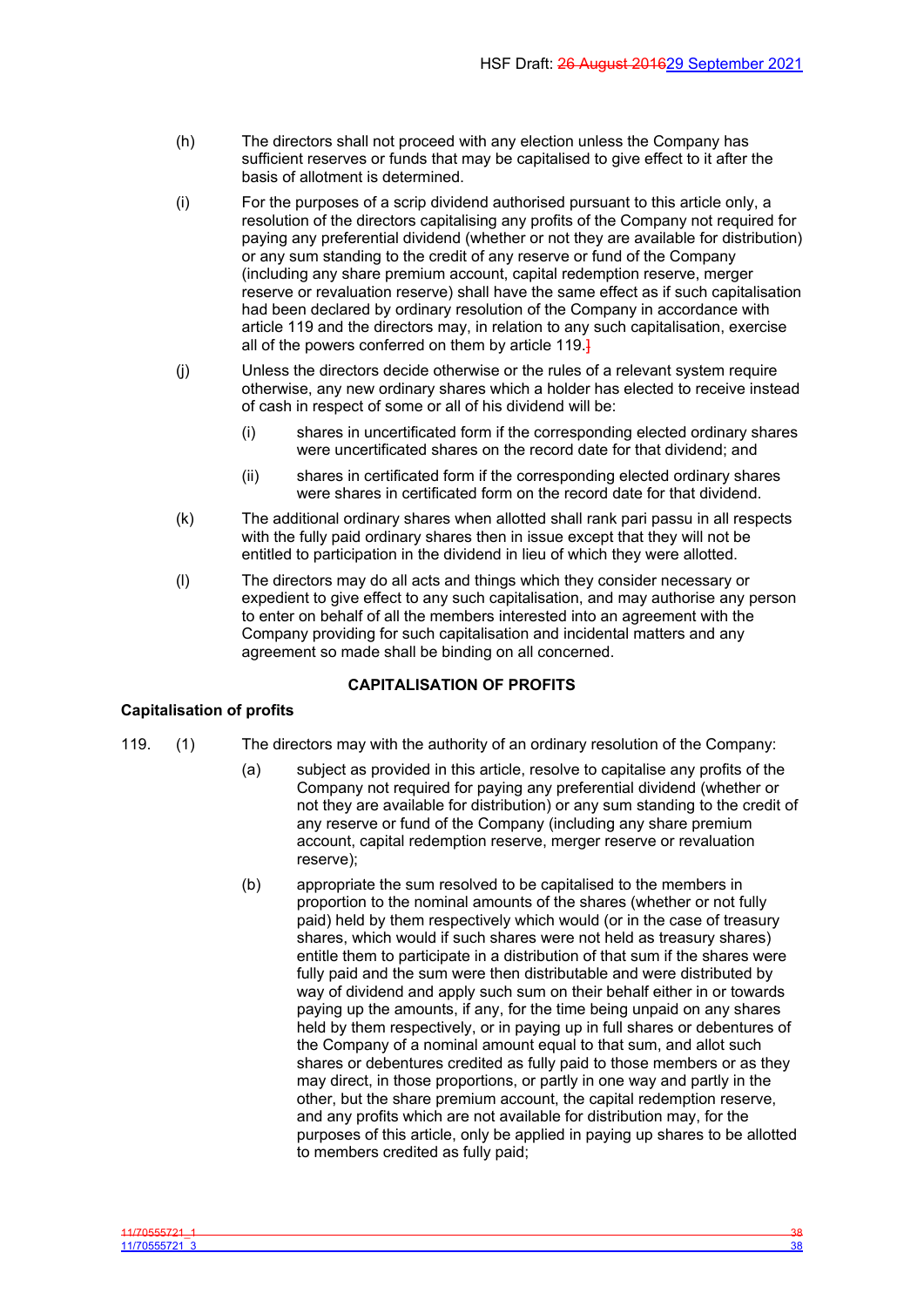- (c) resolve that any shares so allotted to any member in respect of a holding by him of any partly paid shares shall so long as such shares remain partly paid rank for dividend only to the extent that the latter shares rank for dividend;
- (d) make such provision by the issue of fractional certificates or other fractional entitlements (or by ignoring fractions) or by payment in cash or otherwise as they think fit in the case of shares or debentures becoming distributable in fractions (including provision whereby the benefit of fractional entitlements accrues to the Company rather than to the members concerned);
- (e) authorise any person to enter on behalf of all the members concerned into an agreement with the Company providing for the allotment to them respectively, credited as fully paid, of any further shares to which they are entitled upon such capitalisation, any agreement made under such authority being binding on all such members; and
- (f) generally do all acts and things required to give effect to such resolution as aforesaid.
- (2) Where, pursuant to an employees' share scheme (within the meaning of section 1166 of the Companies Act 2006) the Company has granted options to subscribe for shares on terms which provide (inter alia) for adjustments to the subscription price payable on the exercise of such options or to the number of shares to be allotted upon such exercise in the event of any increase or reduction in or other reorganisation of the Company's issued share capital and an otherwise appropriate adjustment would result in the subscription price for any share being less than its nominal value, then the directors may, on the exercise of any of the options concerned and payment of the subscription price which would have applied had such adjustment been made, capitalise any such profits or other sum as is mentioned in paragraph (1)(a) above to the extent necessary to pay up the unpaid balance of the nominal value of the shares which fall to be allotted on the exercise of such options and apply such amount in paying up such balance and allot shares fully paid accordingly. The provisions of paragraphs (1)(a) to (f) above shall apply with the necessary alterations to this paragraph (but as if the authority of an ordinary resolution of the Company were not required).

# <span id="page-40-0"></span>**RECORD DATES FOR PAYMENTS AND ISSUE**

### **Company or directors may fix record dates for payments and issue**

120. Notwithstanding any other provision of these articles, but without prejudice to the rights attached to any shares, the Company or the directors may fix a date and time as the record date by reference to which persons registered as holders of shares or other securities shall be entitled to receipt of any dividend, distribution, allotment or issue, and that date may be before, on or after the date on which the dividend, distribution, allotment or issue is declared, paid or made, and where such a record date is fixed, references in these articles to a holder of shares or member to whom a dividend is to be paid or a distribution, allotment or issue is to be made shall be construed accordingly;

# <span id="page-40-1"></span>**NOTICES AND OTHER COMMUNICATIONS**

### **Requirements for writing**

121. Any notice to be given to or by any person pursuant to these articles shall be in writing other than a notice calling a meeting of the directors which need not be in writing.

## **Methods of sending or supplying**

122. (1) Any notice, document or information may (without prejudice to articles 125 and 126) be sent or supplied by the Company to any member: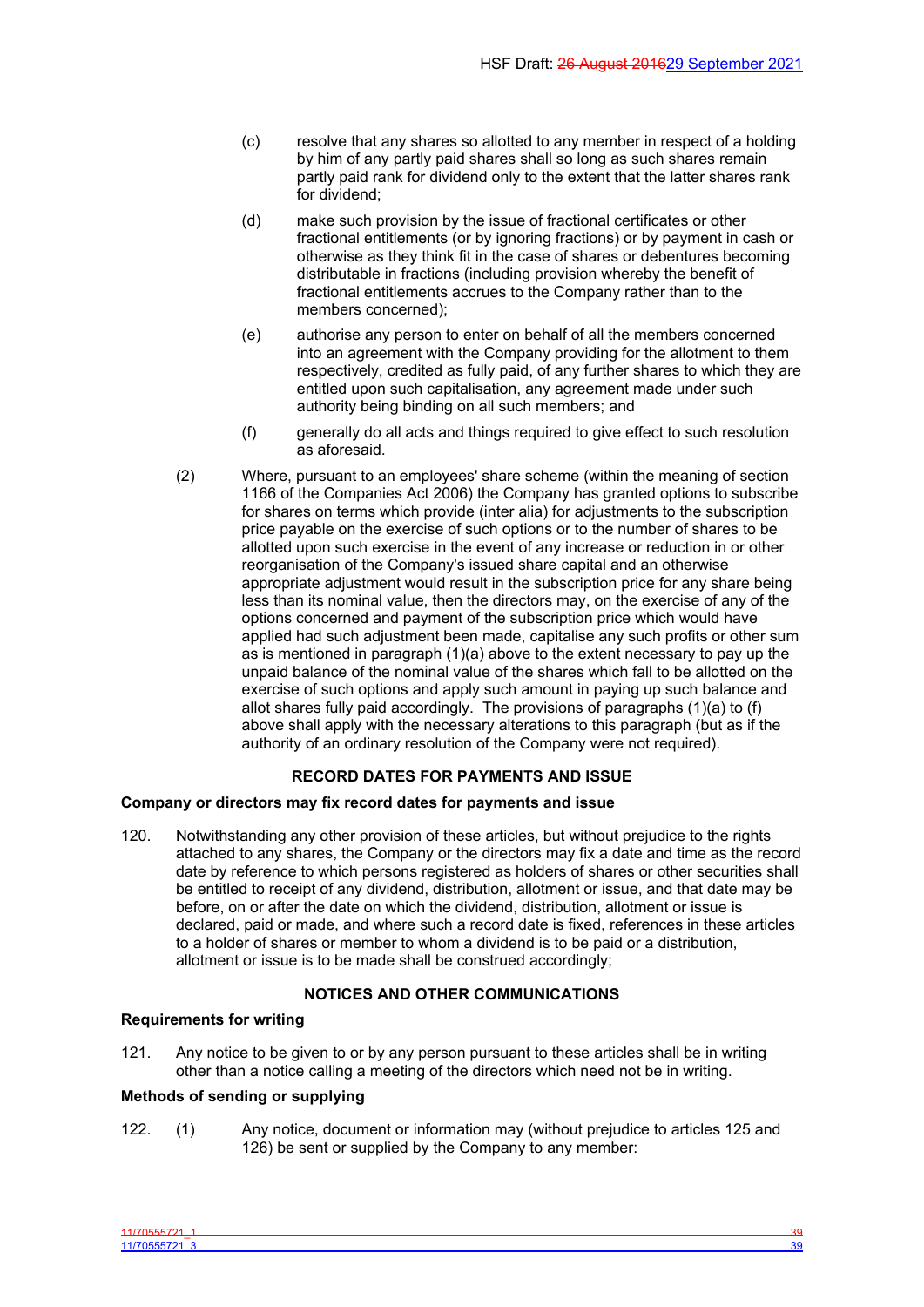- (a) by hand, that is by any person (including a courier or process server) handing it to the member or leaving it at the member's registered address or postal address given pursuant to article 122(4);
- (b) by sending it by post in a prepaid envelope addressed to the member at his registered address or postal address given pursuant to article 122(4);
- (c) by sending it in electronic form to a person who has agreed (generally or specifically) that the notice, document or information may be sent or supplied in that form (and has not revoked that agreement);
- (d) by making it available on a website, provided that the requirements in paragraph (2) of this article and the provisions of the Acts are satisfied;
- (e) through a relevant system; or
- (f) in some other way authorised in writing by the relevant member.
- (2) The requirements referred to in paragraph (1)(d) of this article are that:
	- (a) the member has agreed (generally or specifically) that the notice, document or information may be sent or supplied to him by being made available on a website (and has not revoked that agreement), or the member has been asked by the Company to agree that the Company may send or supply notices, documents and information generally, or the notice, document or information in question, to him by making it available on a website and the Company has not received a response within the period of 28 days beginning on the date on which the Company's request was sent and the member is therefore taken to have so agreed (and has not revoked that agreement);
	- (b) the member is sent a notification of the presence of the notice, document or information on a website, the address of that website, the place on that website where it may be accessed, and how it may be accessed ("notification of availability");
	- (c) in the case of a notice of meeting, the notification of availability states that it concerns a notice of a company meeting, specifies the place, time and date of the meeting, and states whether it will be an annual general meeting; and
	- (d) the notice, document or information continues to be published on that website, in the case of a notice of meeting, throughout the period beginning with the date of the notification of availability and ending with the conclusion of the meeting and in all other cases throughout the period specified by any applicable provision of the Acts, or, if no such period is specified, throughout the period of 28 days beginning with the date on which the notification of availability is sent to the member, save that if the notice, document or information is made available for part only of that period then failure to make it available throughout that period shall be disregarded where such failure is wholly attributable to circumstances which it would not be reasonable to have expected the Company to prevent or avoid.
- (3) In the case of joint holders:
	- (a) it shall be sufficient for all notices, documents and other information to be sent or supplied to the joint holder whose name stands first in the register of members in respect of the joint holding only; and
	- (b) the agreement of the joint holder whose name stands first in the register of members in respect of the joint holding that notices, documents and information may be sent or supplied in electronic form or by being made available on a website shall be binding on all the joint holders.

11/70555721\_1 40 11/70555721\_3 40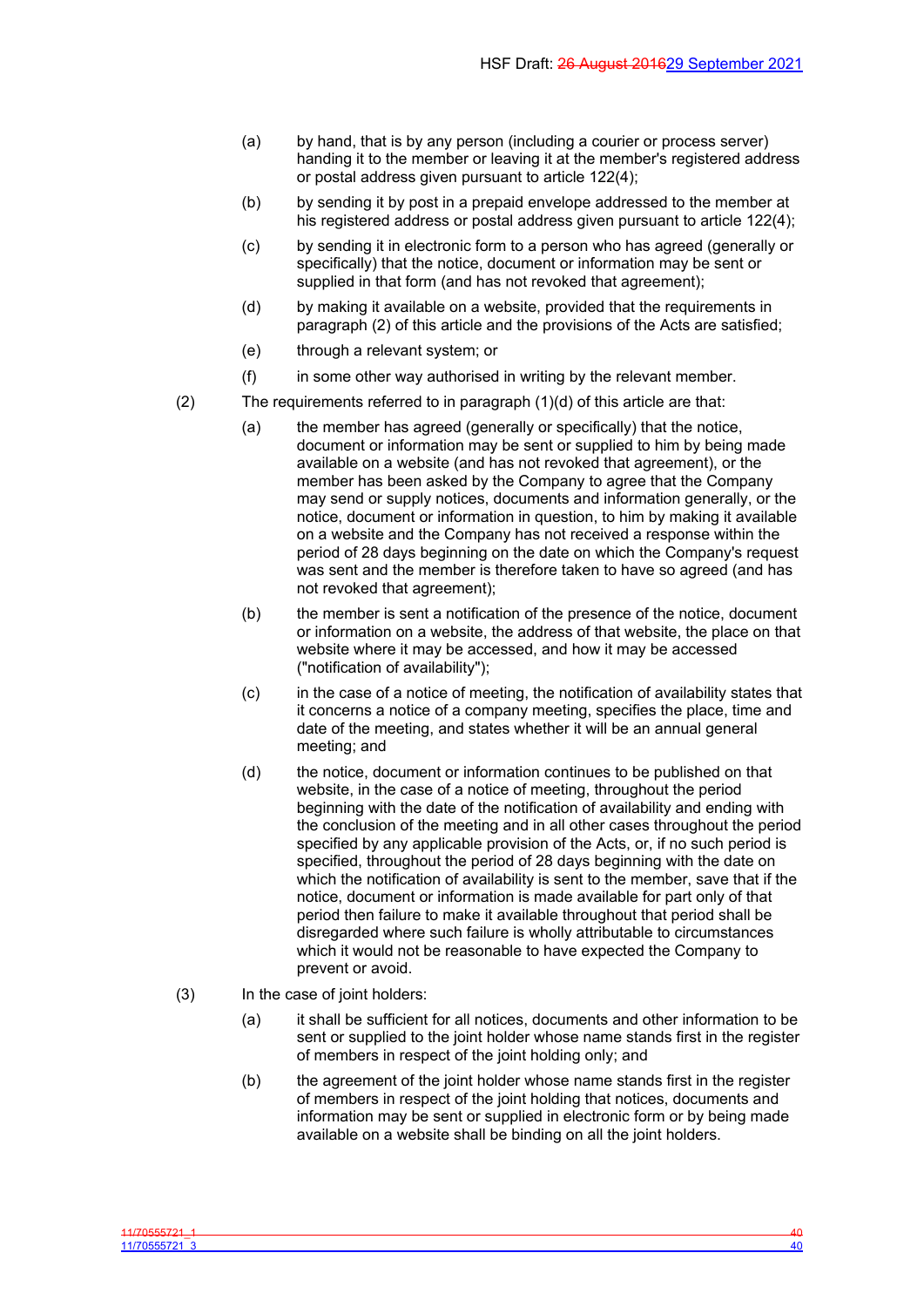- (4) A member whose registered address is not within the United Kingdom shall not be entitled to receive any notice, document or information from the Company unless he gives to the Company an address (not being an electronic address) within the United Kingdom at which notices, documents or information may be sent or supplied to him.
- (5) In the case of a member registered on a branch register, any notice, document or other information can be posted or despatched in the United Kingdom or in the country where the branch register is kept.
- (6) For the avoidance of doubt, the provisions of this article are subject to article 43.
- (7) The Company may at any time and at its sole discretion choose to send or supply notices, documents and information only in hard copy form to some or all members.

### **Deemed receipt of notice**

123. A member present either in person or by proxy at any meeting of the Company or of the holders of any class of shares shall be deemed to have received notice of the meeting and, where requisite, of the purposes for which it was called.

### **Company or directors may fix record dates for notices**

- 124. (1) The Company or the directors may fix a date and time as the record date by reference to which persons registered as holders of shares or other securities shall be entitled to receive any notice or other document to be given to members and no change in the register after that time shall invalidate the giving of the notice or document, provided that in the case of a notice of general meeting or the annual accounts and reports of the Company, such record date shall be within the period of 21 days before the day the notice or document is sent.
	- (2) Every person who becomes entitled to a share shall be bound by any notice in respect of that share which, before his name is entered in the register of members, has been given to the person from whom he derives his title.

# **Notice when post not available**

- 125. Where, by reason of any suspension or curtailment of postal services, the Company is unable effectively to give notice of a general meeting, or meeting of the holders of any class of shares, the board may decide that the only persons to whom notice of the affected general meeting must be sent are: the directors; the Company's auditors; those members to whom notice to convene the general meeting can validly be sent by electronic means and those members to whom notification as to the availability of the notice of meeting on a website can validly be sent by electronic means. In any such case the Company shall also:
	- (a) advertise the general meeting in at least two national daily newspapers published in the United Kingdom; and
	- (b) send or supply a confirmatory copy of the notice to members in the same manner as it sends or supplies notices under article 122 if at least seven clear days before the meeting the posting of notices again becomes practicable.

# **Other notices and communications advertised in national newspaper**

126. Any notice, document or information to be sent or supplied by the Company to the members or any of them, not being a notice of a general meeting, shall be sufficiently sent or supplied if sent or supplied by advertisement in at least one national daily newspaper published in the United Kingdom.

#### **When notice or other communication deemed to have been received**

127. Any notice, document or information sent or supplied by the Company to the members or any of them: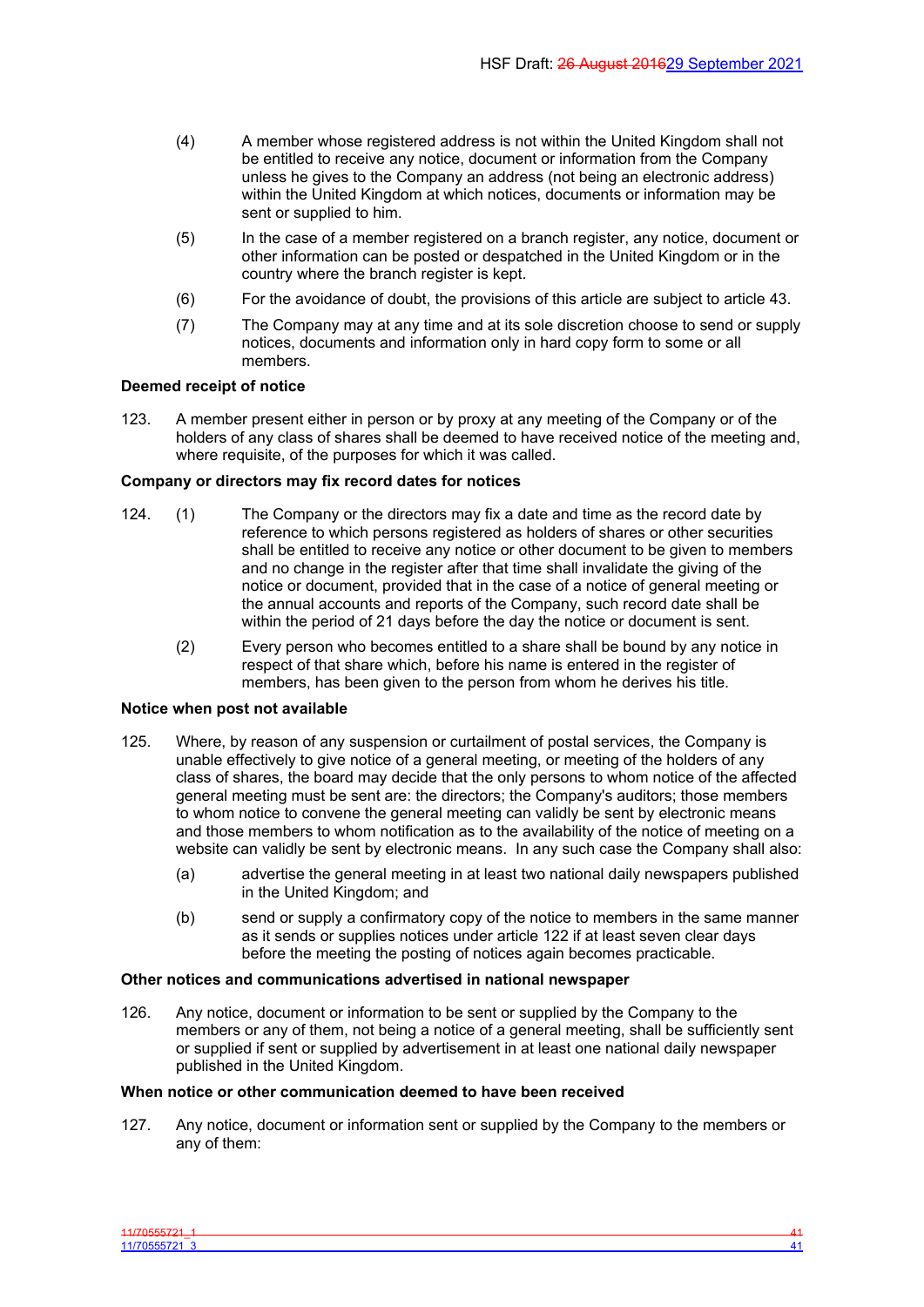- (a) by hand, shall be deemed to have been received on the day it was handed to the member or left at the member's registered address or postal address given pursuant to article 122(4);
- (b) by post, shall be deemed to have been received 24 hours after the time at which the envelope containing the notice, document or information was posted unless it was sent by second class post, or there is only one class of post, or it was sent by air mail to an address outside the United Kingdom, in which case it shall be deemed to have been received 48 hours after it was posted, and proof that the envelope was properly addressed, prepaid and posted shall be conclusive evidence that the notice, document or information was sent;
- (c) by electronic means, shall be deemed to have been received 24 hours after it was sent. Proof that a notice, document or information in electronic form was addressed to the electronic address provided by the member for the purpose of receiving communications from the Company shall be conclusive evidence that the notice, document or information was sent;
- (d) by making it available on a website, shall be deemed to have been received on the date on which notification of availability on the website is deemed to have been received in accordance with this article or, if later, the date on which it is first made available on the website;
- (e) by means of a relevant system, shall be deemed to have been received 24 hours after the Company or any sponsoring system-participant acting on the Company's behalf, sends the issuer-instruction relating to the notice, document or information;
- (f) by any other means specified in a written authorisation from the relevant member, shall be deemed to have been received when the Company has done what it was authorised to do by that member; and
- (g) by advertisement, shall be deemed to have been received on the day on which the advertisement appears.

### **Communications sent or supplied to persons entitled by transmission**

- 128. (1) If a person who claims to be entitled to a share in consequence of the death or bankruptcy of a holder or otherwise by operation of law supplies to the Company:
	- (a) such evidence as the directors may reasonably require to show his title to the share; and
	- (b) an address within the United Kingdom at which notices, documents or information may be sent or supplied to such person,

then such a person shall be entitled to have sent or supplied to him at such address any notice, document or information to which the relevant holder would have been entitled if the death or bankruptcy or any other event giving rise to an entitlement to the share by law had not occurred.

(2) Until a person entitled to the share has complied with article 128(1), any notice, document or information may be sent or supplied to the relevant holder in any manner authorised by these articles, as if the death or bankruptcy or any other event giving rise to an entitlement to the share by law had not occurred. This shall apply whether or not the Company has notice of the death or bankruptcy or other event.

### **Power to stop sending communications to untraced members**

129. If on three consecutive occasions notices, documents or information sent or supplied to a member have been returned undelivered, the member shall not be entitled to receive any subsequent notice, document or information until he has supplied to the Company (or its agent) a new registered address, or a postal address within the United Kingdom, or (without prejudice to article 122(4)) shall have informed the Company, in such manner as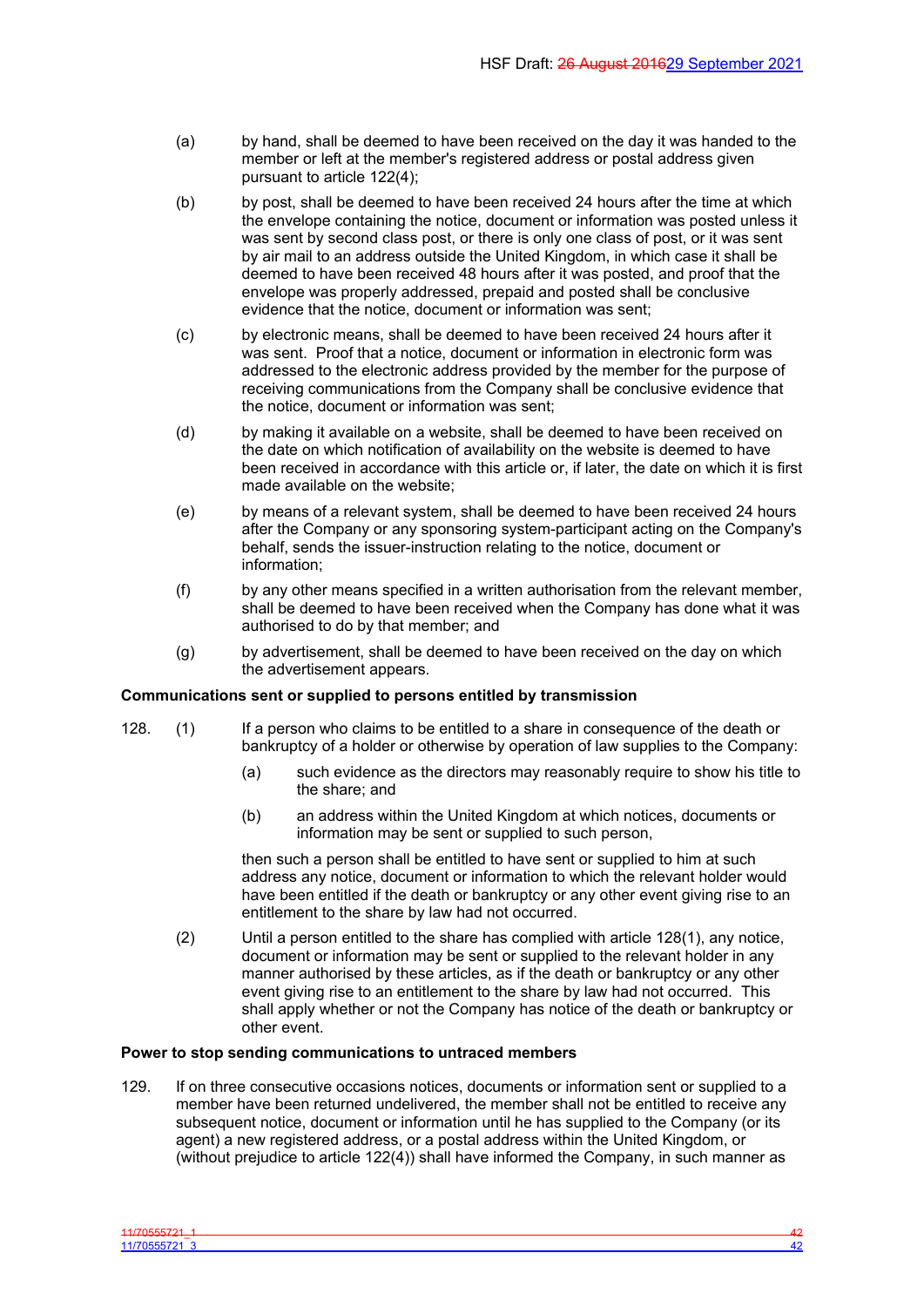may be specified by the Company, of an electronic address. For the purposes of this article, references to notices, documents or information include references to a cheque or other instrument of payment; but nothing in this article shall entitle the Company to cease sending any cheque or other instrument of payment for any dividend, unless it is otherwise so entitled under these articles.

#### **Validation of documents in electronic form**

- 130. Where a document is required under these articles to be signed by a member or any other person, if the document is in electronic form, then in order to be valid the document must:
	- (a) incorporate the electronic signature, or personal identification details (which may be details previously allocated by the Company), of that member or other person, in such form as the directors may approve; or
	- (b) be accompanied by such other evidence as the directors may require in order to be satisfied that the document is genuine.

The Company may designate mechanisms for validating any such document and a document not validated by the use of any such mechanisms shall be deemed as having not been received by the Company. In the case of any document or information relating to a meeting, an instrument of proxy or invitation to appoint a proxy, any validation requirements shall be specified in the relevant notice of meeting in accordance with articles 42 and 71.

## **BRANCH REGISTERS**

#### **Overseas branch registers**

131. The Company, or the directors on behalf of the Company, may cause to be kept in any territory an overseas branch register of members resident in such territory, and the directors may make, and vary, such arrangements as they may think fit in relation to the keeping of any such register.

### <span id="page-44-0"></span>**ADMINISTRATION**

#### **Making and retention of minutes**

- 132. The directors shall cause minutes to be made, in books kept for the purpose of:
	- (a) all appointments of officers made by the directors; and
	- (b) all proceedings at meetings of the Company, of the holders of any class of shares in the Company, and of the directors, and of committees of the directors, including the names of the directors present at each such meeting.

Minutes shall be retained for at least ten years from the date of the appointment or meeting and shall be kept available for inspection in accordance with the Acts.

#### **Inspection of accounts**

133. Except as provided by statute or by order of the court or authorised by the directors or an ordinary resolution of the Company, no person is entitled to inspect any of the Company's accounting or other records or documents merely by virtue of being a member.

## **Appointment of secretary**

134. The secretary shall be appointed by the directors for such term, at such remuneration and upon such other conditions as they think fit; and any secretary so appointed may be removed by them.

#### **Use of the seal**

135. The seal shall be used only by the authority of a resolution of the directors or of a committee of the directors. The directors may determine whether any instrument to which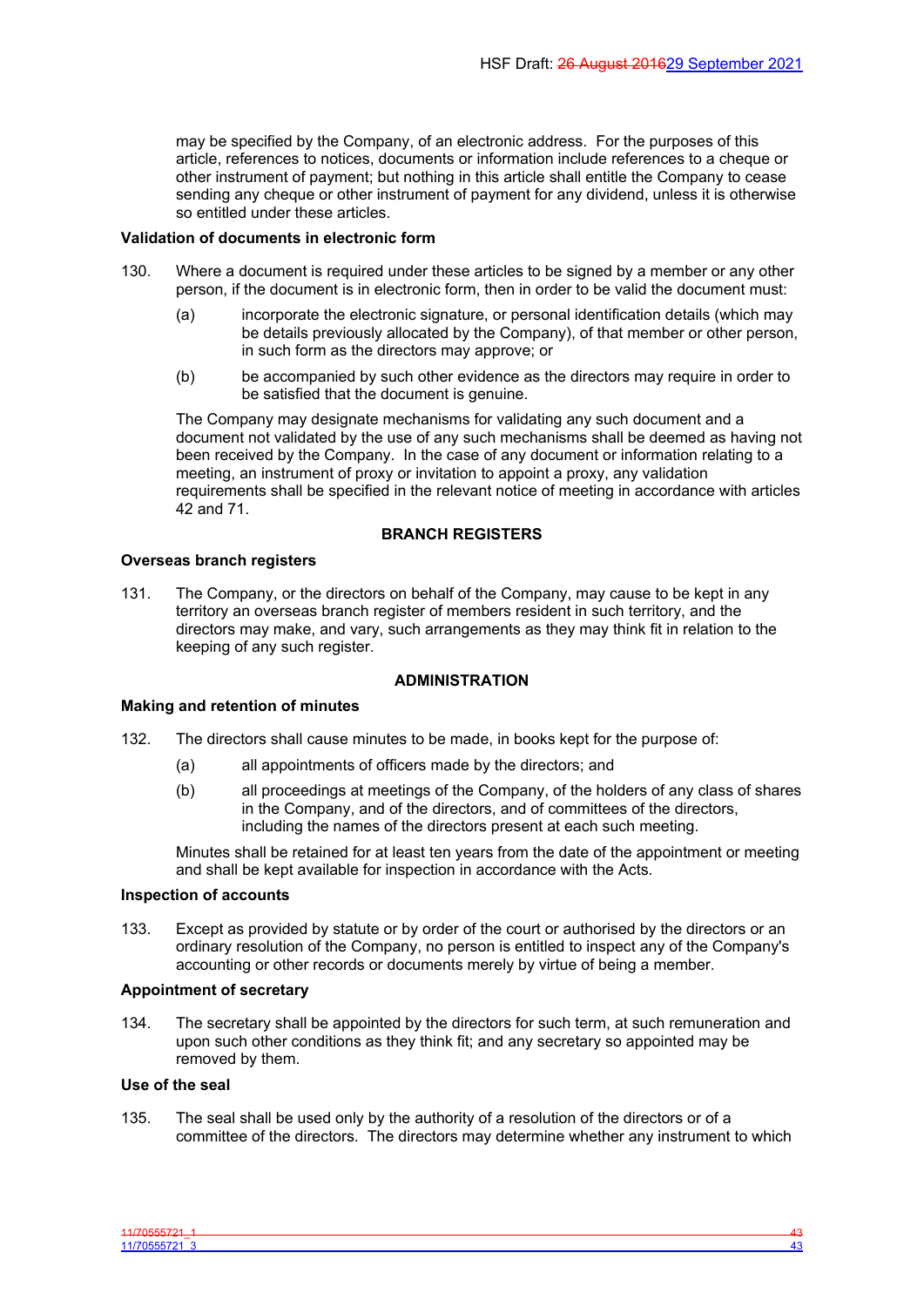the seal is affixed shall be signed and, if it is to be signed, who shall sign it. Unless otherwise determined by the directors:

- (a) share certificates and, subject to the provisions of any instrument constituting the same, certificates issued under the seal in respect of any debentures or other securities, need not be signed and any signature may be applied to any such certificate by any mechanical or other means or may be printed on it;
- (b) every other instrument to which the seal is affixed shall be signed by
	- (i) two directors of the Company;
	- (ii) one director and the secretary of the Company; or
	- (iii) at least one authorised person in the presence of a witness who attests the signature.

For this purpose an authorised person is any director of the Company or the secretary of the Company, or any person authorised by the directors for the purpose of signing instruments to which the seal is affixed.

#### **Official seal for use abroad**

136. The Company may have an official seal for use in accordance with the Acts. Such a seal shall be used only by the authority of a resolution of the directors or of a committee of the directors.

#### **Authentication of documents**

137. Any director or the secretary or any person appointed by the board for the purpose shall have power to authenticate any document affecting the constitution of the Company and any resolution passed at a general meeting or at a meeting of the board or any committee, and any book, record, document or account relating to the business of the Company, and to certify copies thereof or extracts therefrom as true copies or extracts; and where any book, record, document or account is elsewhere than at the office the local manager or other officer of the Company having the custody thereof shall be deemed to be a person appointed by the board as aforesaid. A document purporting to be a copy of any such resolution, or an extract from the minutes of any such meeting, which is certified as aforesaid shall be conclusive evidence in favour of all persons dealing with the Company upon the faith thereof that such resolution has been duly passed or, as the case may be, that any minute so extracted is a true and accurate record of proceedings at a duly constituted meeting.

### **Destruction of documents**

138. (1) The Company may destroy:

- (a) any instrument of transfer, after six years from the date on which it is registered;
- (b) any dividend mandate or notification of change of name or address, after two years from the date on which it is recorded;
- (c) any share certificate, after one year from the date on which it is cancelled; and
- (d) any other document on the basis of which an entry in the register of members is made, after six years from the date on which it is made.
- (2) Any document referred to in paragraph (1) of this article may be destroyed earlier than the relevant date authorised by that paragraph, provided that a copy of the document (whether made electronically, by microfilm, by digital imaging or by any other means) has been made which is not destroyed before that date.
- (3) It shall be conclusively presumed in favour of the Company that every entry in the register of members purporting to have been made on the basis of a document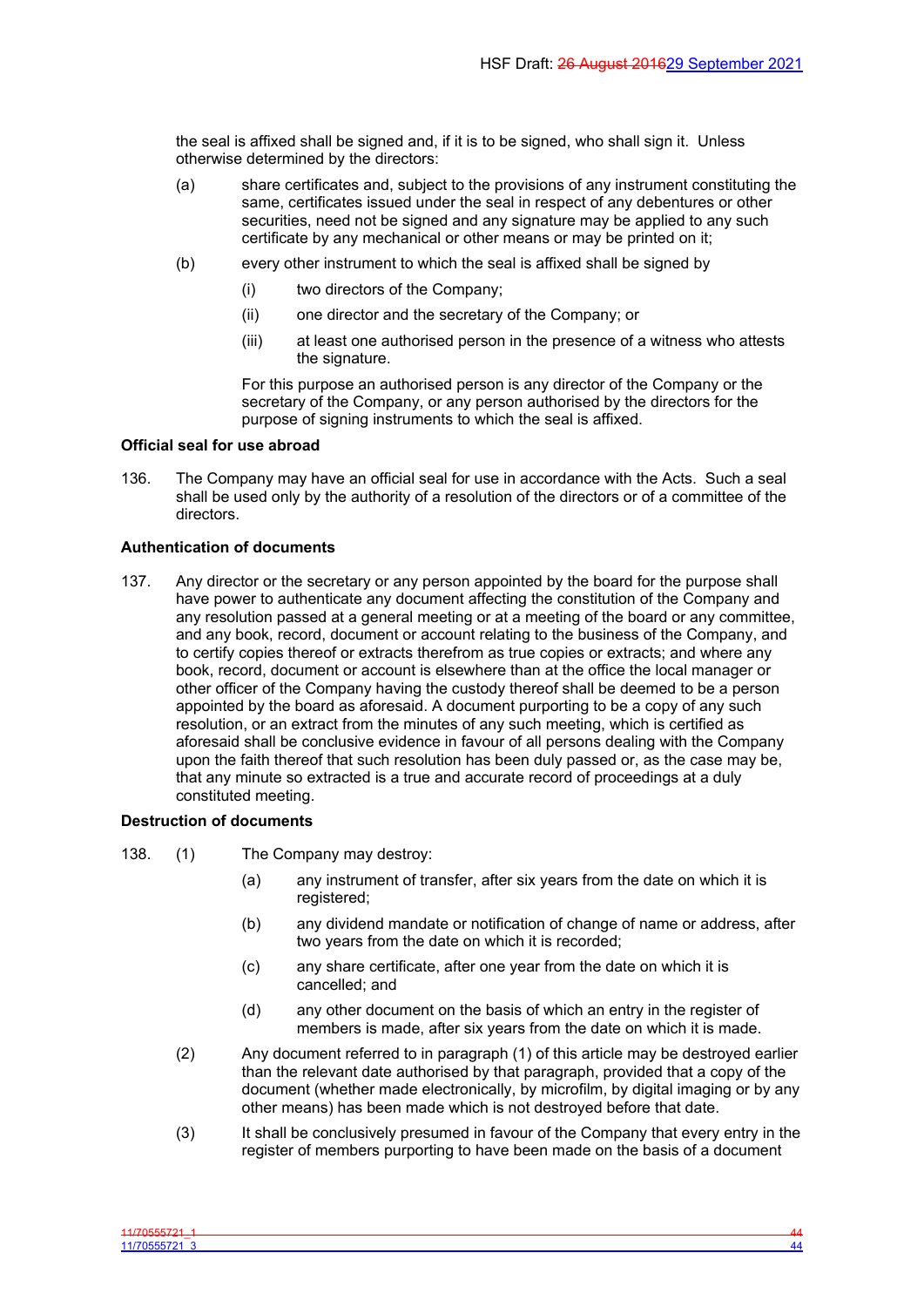destroyed in accordance with this article was duly and properly made, that every instrument of transfer so destroyed was duly registered, that every share certificate so destroyed was duly cancelled, and that every other document so destroyed was valid and effective in accordance with the particulars in the records of the Company, provided that:

- (a) this article shall apply only to the destruction of a document in good faith and without notice of any claim (regardless of the parties to it) to which the document might be relevant;
- (b) nothing in this article shall be construed as imposing upon the Company any liability in respect of the destruction of any such document otherwise than in accordance with this article which would not attach to the Company in the absence of this article; and
- (c) references in this article to the destruction of any document include references to the disposal of it in any manner.

## **Change of name**

139. The Company may change its name by resolution of the directors.

## <span id="page-46-0"></span>**WINDING UP**

#### **Winding up**

140. If the Company is wound up, the liquidator may, with the sanction of a special resolution and any other sanction required by law, divide among the members in specie the whole or any part of the assets of the Company and may, for that purpose, value any assets and determine how the division shall be carried out as between the members or different classes of members. The liquidator may, with the like sanction, vest the whole or any part of the assets in trustees upon such trusts for the benefit of the members as he may with the like sanction determine, but no member shall be compelled to accept any assets upon which there is a liability.

#### <span id="page-46-1"></span>**INDEMNITY**

#### **Power to indemnify directors**

- 141. (1) Subject to paragraph (2) of this article, the Company:
	- (a) may indemnify to any extent any person who is or was a director, or a director of any associated company, directly or indirectly (including by funding any expenditure incurred or to be incurred by him) against any loss or liability, whether in connection with any proven or alleged negligence, default, breach of duty or breach of trust by him or otherwise, in relation to the Company or any associated company;
	- (b) may indemnify to any extent any person who is or was a director of an associated company that is a trustee of an occupational pension scheme, directly or indirectly (including by funding any expenditure incurred or to be incurred by him) against any liability incurred by him in connection with the company's activities as trustee of an occupational pension scheme; and
	- (c) may purchase and maintain insurance for any person who is or was a director, or a director of any associated company, against any loss or liability or any expenditure he may incur, whether in connection with any proven or alleged negligence, default, breach of duty or breach of trust by him or otherwise, in relation to the Company or any associated company,

and for this purpose an associated company means any body corporate which is or was a subsidiary undertaking of the Company or in which the Company or any subsidiary undertaking of the Company is or was interested.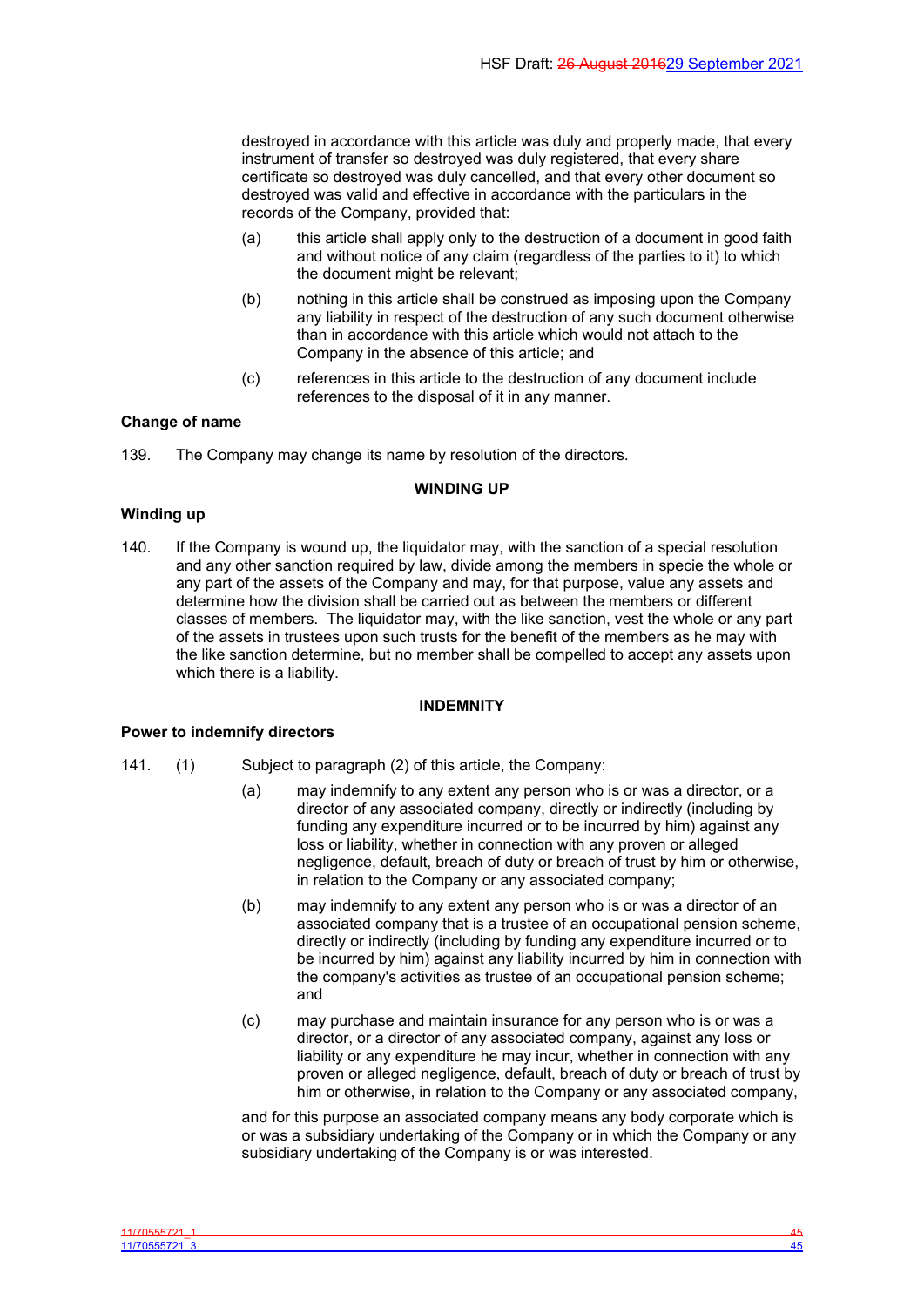(2) This article does not authorise any indemnity which would be prohibited or rendered void by any provision of the Acts or by any other provision of law.